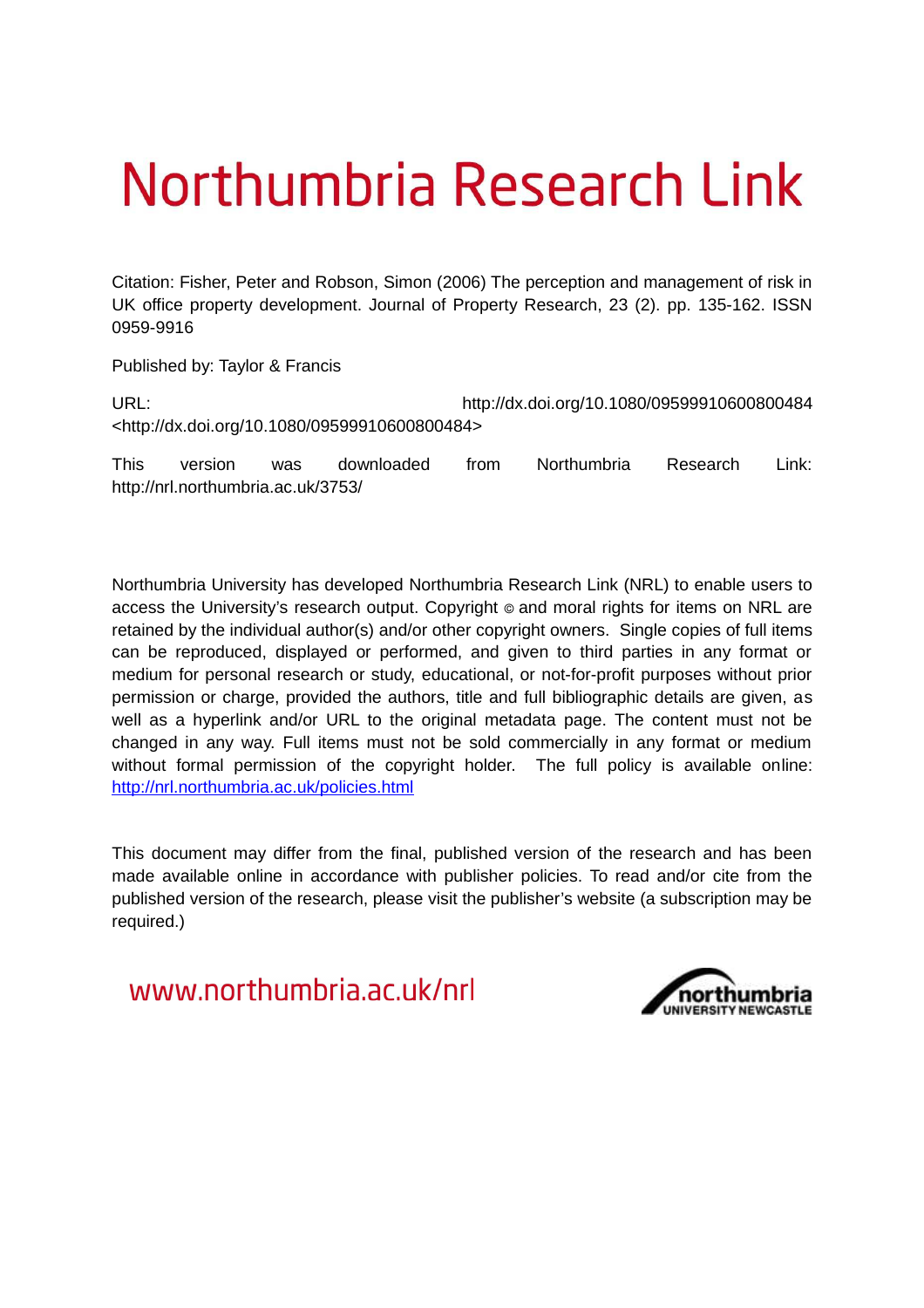#### **Title**

# **The Perception and Management of Risk in UK Office Property Development**

Original received February 2005 First revision received October 2005 Second revision received April 2006

#### **Corresponding author**

Peter Fisher, School of the Built Environment, Northumbria University, Ellison Place, Newcastle upon Tyne, NE1 8ST UK. Telephone 44 (0) 191 227 4542 Fax 44 (0) 191 227 3167 [peter.fisher@northumbria.ac.uk](mailto:peter.fisher@northumbria.ac.uk)

#### **Author**

Simon Robson, School of the Built Environment, Northumbria University, Ellison Place, Newcastle upon Tyne, NE1 8ST UK. Telephone 44 (0) 191 227 4542 Fax 44 (0) 191 227 45443 [simon.robson@northumbria.ac.uk](mailto:simon.robson@northumbria.ac.uk)

## **Running title**

An investigation into the risk perceptions of UK property developers before and during specific office development projects; and their reliance upon a range of risk management techniques in connection with those projects.

## **Key Words**

Risk, Risk management, Property development, Offices, Property company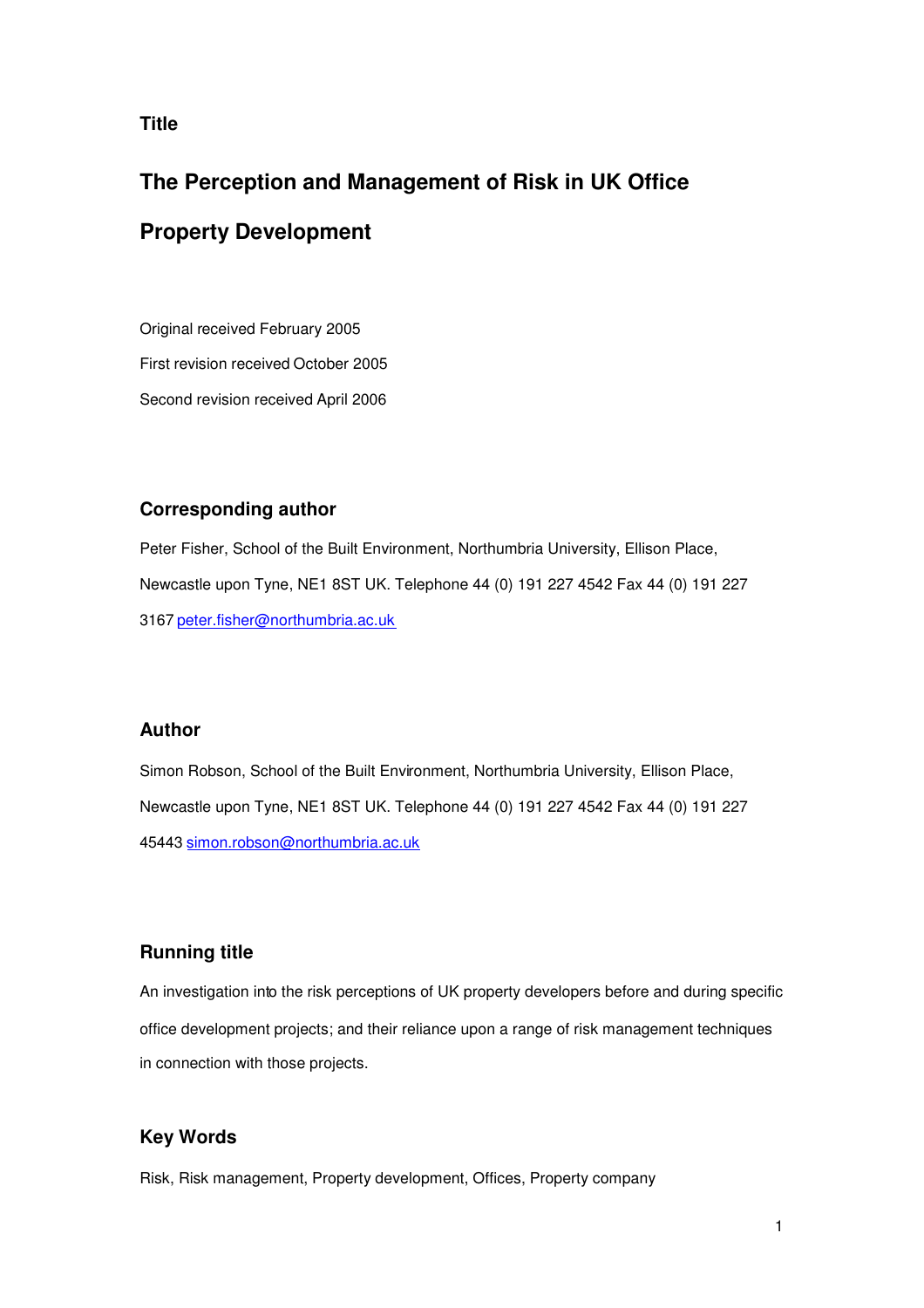# **The Perception and Management of Risk in UK Office Property Development**

# **Abstract**

Risk is an ever-present aspect of business, and risk taking is necessary for profit and economic progress. Speculative property development is popularly perceived as a 'risky business' yet, like other entrepreneurs, developers have opportunities to manage the risks they face; techniques include phasing and joint ventures. The associated areas of investment portfolio risk, development risk analysis and construction risk management have all been addressed by research. This paper presents new knowledge about how developers perceive risks and the means they subsequently adopt to manage them.

The developers of office projects across the United Kingdom were sent questionnaires by post. Respondents were asked about their perceptions of risks at the first appraisal stage and currently and about the risk management techniques they had adopted. In-depth interviews with a selection of respondents were then used to discuss and augment the findings.

Developers were most concerned about market-based risks at both stages. Concern about production-orientated risks was lower and fell significantly between the two stages. A fixed price contract was the most common risk management technique. Risk management techniques were used more often outside London and the South East. Developer type affects both the perception and management of risk.

While developers do manage risk, decisions are made on the basis of professional and business experience. These findings should help development companies manage risk in a more objective and analytical way.

**Title**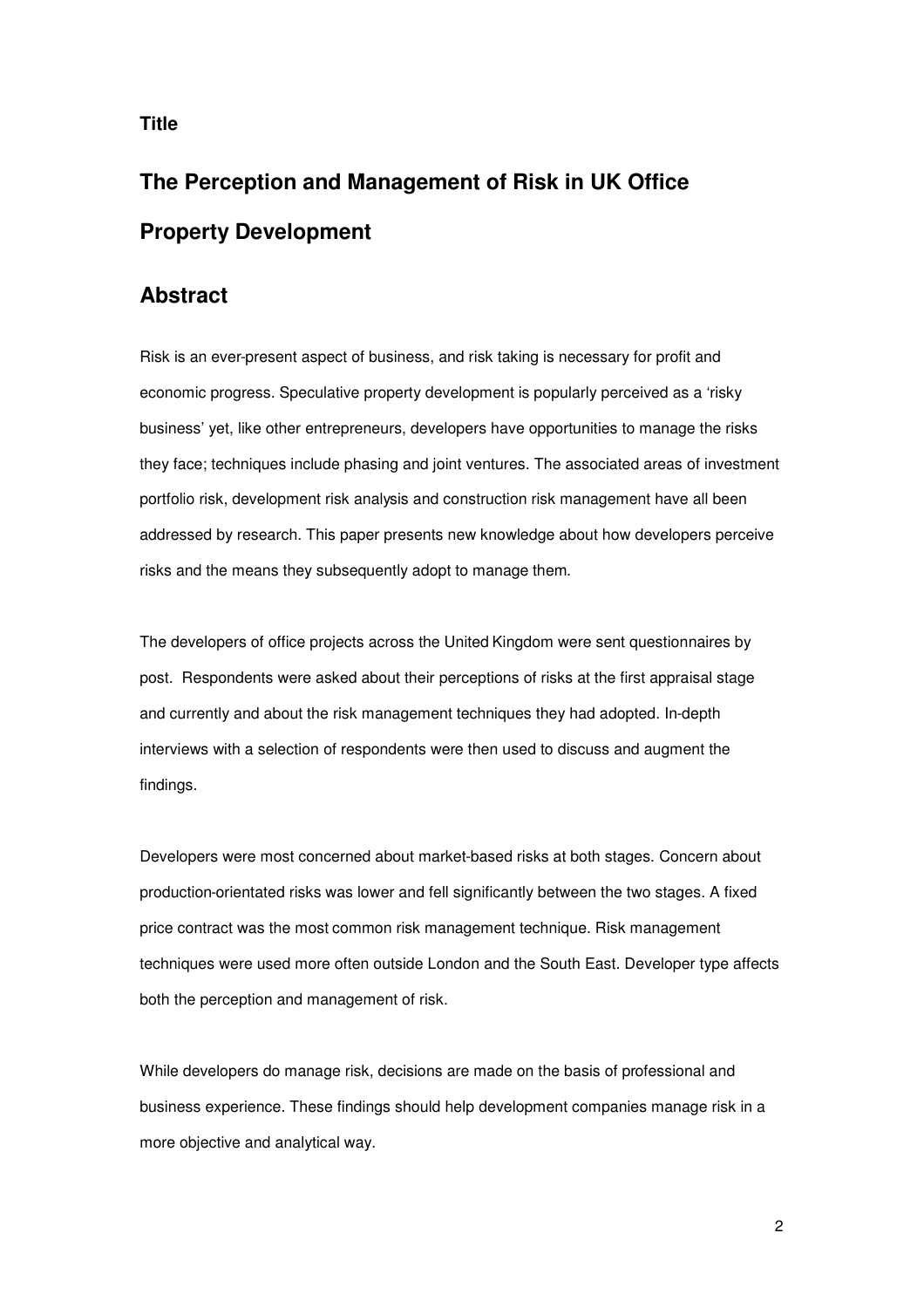This paper reports research that aimed to discover how UK office property developers perceive the seriousness of the risks they face and the extent to which they employ risk response tactics. The first section covers theories of risk, distinguishing it from uncertainty and outlining an objective process of risk management. The second section discusses literature applying these concepts to speculative property development and associated fields. The methodology adopted, which had both quantitative and qualitative stages, is then outlined. The results of both stages are presented together firstly with developers' perceptions of various risks. Developers' responses to risk are analysed followed by a section covering regional differences. The limitations of the research are explained before a concluding section.

## **Uncertainty, risk and risk management**

This section will firstly address concepts of risk. Technically biased descriptions of risk focus on concern over hazards and the danger of negative impacts. 'Pure' risks, such as fire, can result in either a loss or no loss (Laster 2001, 20). A hazard has the potential to inflict negative consequences, probability is the likelihood of the hazard occurring and impact is the degree of damage that would result. Risks can be compared in monetary terms by their 'expected values', which are the product of the impact and its probability (Walker and Greenwood 2002, 80).

*"Risk is a combination of the probability, or frequency, of the occurrence of a defined hazard and the magnitude of the consequences of the occurrence",* (British Standards Institute 1991).

Commercial decisions typically deal with uncertainties, such as interest rates, that may result in negative losses but also positive gains (Hillson 2002). This may be termed 'speculative' risk.

<span id="page-3-0"></span>*"..uncertainty of outcome, whether positive opportunity or negative threat. Risk is the combination of the probability of an event and its consequences" (RICS 2004, 7).*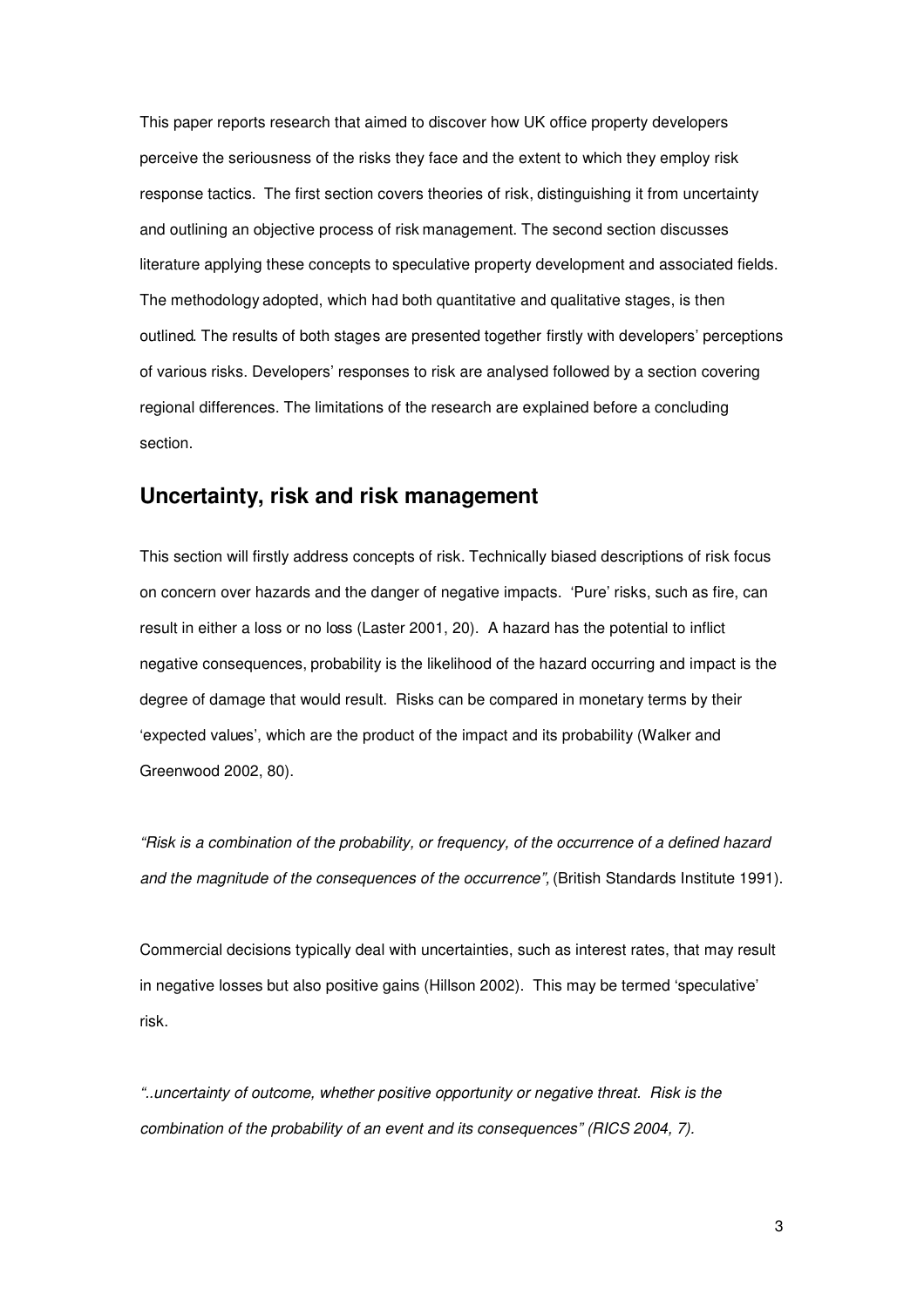Secondly this section will distinguish uncertainty from risk. Hargitay and Yu (1993, 35) set out a risk spectrum from total uncertainty to certainty. Figure 1 shows that the points on the spectrum may be distinguished by the answers to three questions. Certainty exists when one can specify exactly what will happen during the period of time covered by a decision. If probabilities may be estimated, then risk rather than uncertainty exists. Byrne (1996, 33) demonstrates how expertise may be used to subjectively estimate probabilities thus, for example, a letting agent may turn partial uncertainty over rental value into risk. Although the distinction between uncertainty and risk is widely accepted, the terms are often used interchangeably (Adair and Hutchinson 2005) and in practice developers tend to refer to risk. Let us take as an example site geo-technical and environmental risks. When the developer first hears of the site there is total uncertainty and after a desk top study and site inspection partial uncertainty remains. After a site investigation and laboratory tests, risk remains and certainty can be reached after construction with the aid of warranties and insurance.

Finally this section will outline an objective process of risk management. Figure 2 illustrates a logical process of risk management<sup>[1](#page-3-0)</sup> that begins with risk identification, when tools such as brainstorming, 'SWOT' or 'Delphi' are used to list and describe all possible risks. Risks are then classified by type and impact. Risks are analysed or assessed qualitatively by detailing and prioritising often using a probability-impact matrix. Risks may also be analysed or assessed quantitatively by applying, for example, sensitivity analysis and probability simulations. Risks are then monitored and controlled. The risk attitude of the decision-maker is applied to decision-making over risk response which is conventionally divided into four categories; avoidance, reduction, transfer and retention. Risk may be avoided, for example, by focusing on the core business and by market research. Risk may be reduced by loss prevention (e.g. safety equipment), loss control (e.g. fire sprinkler systems) or diversification (e.g. by customer type). Risk may be transferred, for example by insurance, contracts, limited

<sup>&</sup>lt;sup>1</sup> The term 'risk management' is used here to describe the whole process from identification to response. Frosdick (1997) explains that the term is also commonly used to merely describe decisionmaking concerning a risk response strategy.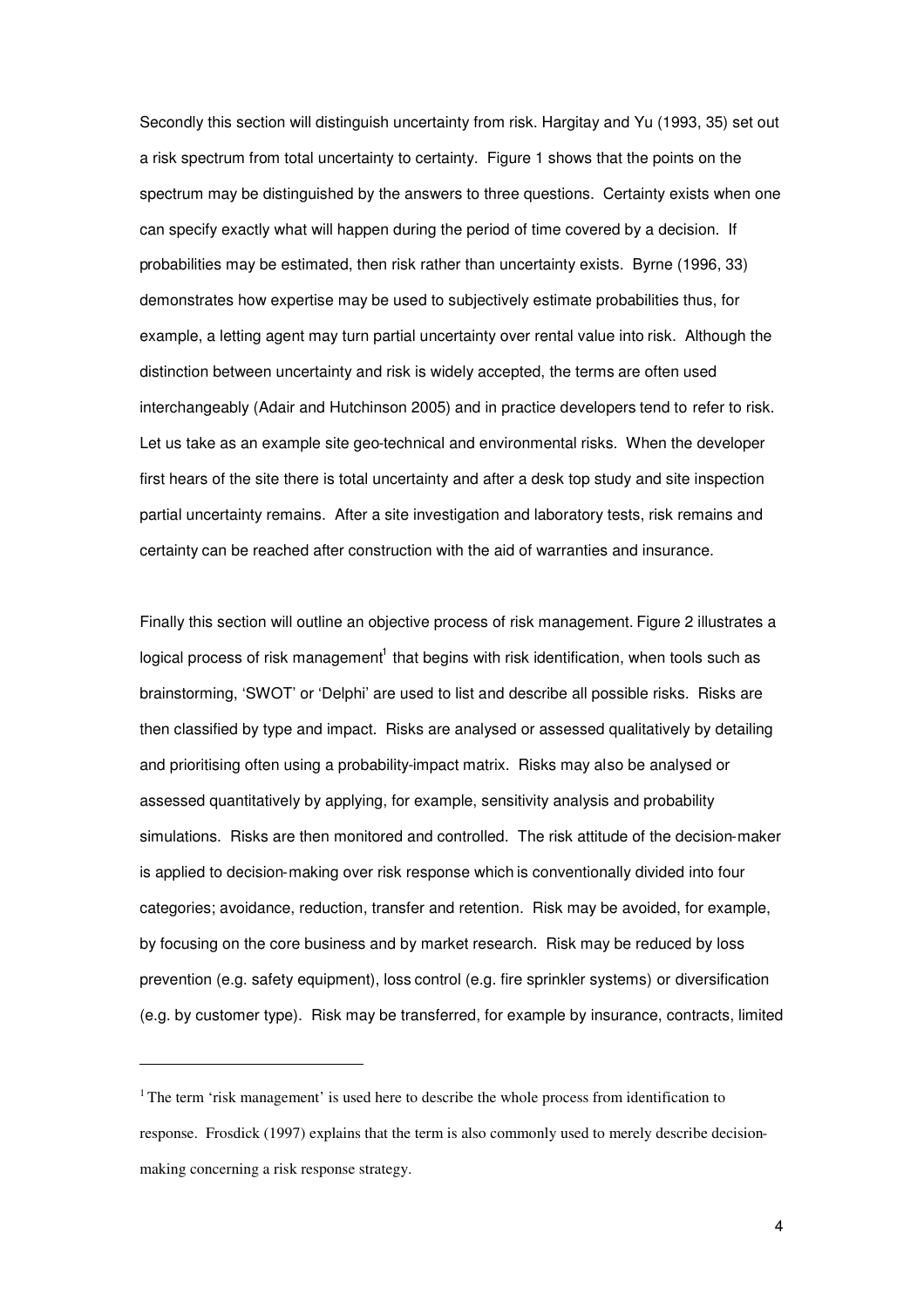liability or hedging. Normally a risk should be transferred or allocated to the party that is most able and willing to manage and mitigate it. However, before transferring a risk, a decision must be made as to whether the price or 'risk premium' is worth paying. Risks that are only partially transferred are shared. Risk may be retained voluntarily, for example when a large corporation self-insures, or involuntarily, 'a risk ignored is a risk retained'. Residual or retained risks must be managed by setting up procedures designed to reduce the probability of occurrence of a hazard and/ or mitigate its impact (Flanagan and Norman 1993, 60-66; Frosdick 1997, RICS 2004, 8-10).

## **Uncertainty, risk and property development**

The main focus of real estate literature concerning risk has been the application of investment theory, the risk profiles of property assets and the role of property in portfolios (Byrne and Lee 2000). Investors must judge the probability of future levels of return and the conventional measure of risk is the standard deviation of past returns (Hoesli and MacGregor 2000, 43). 'Unsystematic' risk, which includes for example tenant covenant, building quality and legal constraints, can be avoided by diversification in large portfolios. 'Systematic' or 'market' risk, which includes for example change in economic conditions, interest rates or taxation, remains after a portfolio has been diversified. Capital market theory has evolved to guide diversification towards efficient portfolios (Brown and Matysiak 2000). By contrast, discussion of risk in construction focuses upon unsystematic and even pure risk (Mills 2001). The treatments of risk, in investment and construction, are both aspects of the speculative developer's risk problem. Developers need to be aware of risks and approaches to risk in letting, investment, land, construction and finance markets.

<span id="page-5-0"></span>Uncertainty lies at the root of property development, which produces a product in anticipation of unknown future demand. Development is a complex stochastic process whose features vary with time and place. A secondary concern in the literature has been the development of traditional development appraisal and discounted cash flow through the application of probability simulation, notably Monte Carlo Analysis (Mollart 1988). With these techniques developers and their advisers use judgement and experience to apply values and probabilities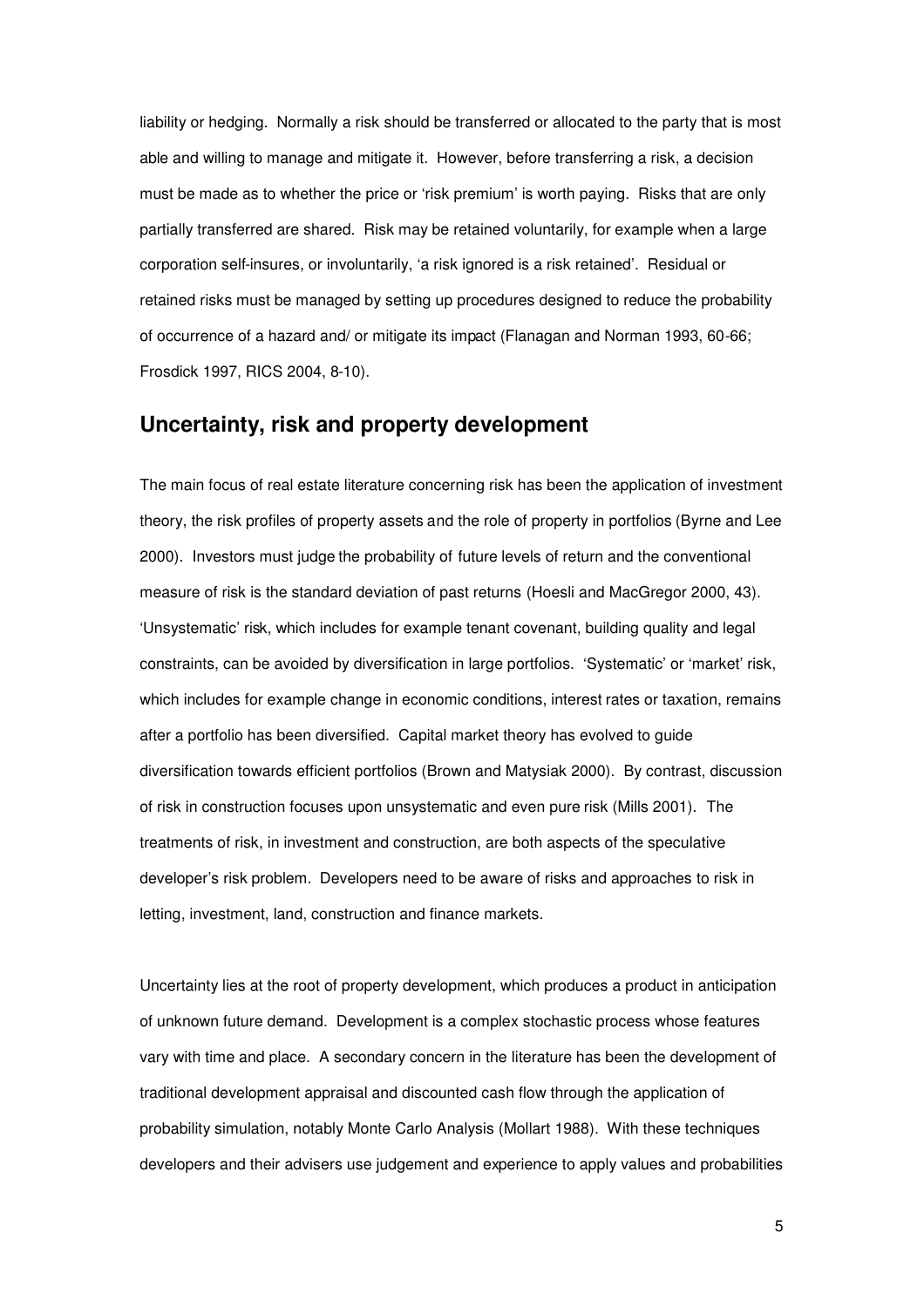to the main development appraisal inputs. This allows them to model the range of likely returns from alternative projects, which can then be compared for return and risk (Byrne 1996). So while the analysis of development risk is addressed in the literature, much less attention has been paid to risk perception and response. Graaskamp discussed risk avoidance, writing about developers who become emotionally attached to projects and fail in this respect; he also considered risk transfer in terms of insurance, limited liability and contracts (Ciochetti and Malizia 2000, 139). Development risks have to be borne for different durations. Thus for example the risk of discovering archaeological remains is typically shortterm compared to the risk of letting. As the development project proceeds, developers' knowledge about likely outcomes increases as their room for manoeuvre through risk response diminishes.

The risks faced by developers are framed by market and other forces and the decisions of other organisations in what has been termed the property development process. The traditional 'event sequence' approach (Birrell and Gao 1997) has been augmented by the application of structure and agency theory (Healey & Barratt 1990), institutional analysis (Ball 1998) and institutional economics (Keogh & D'Arcy 1999). Development process modelling that encompasses the inter-actions of a wide range of variables and actors has the potential to provide a more sophisticated means to model risk. This is particularly the case where alternative courses of action give rise to different risk profiles, for example in decisions covering land use mix and phasing, and where risk is transferred between the various actors, for example in a joint venture. Space does not permit a more extensive consideration of the development process<sup>[2](#page-5-0)</sup>. This research adopted a developer's eye view of the process based on financial appraisal which is universally applied to assess risk and make decisions (Morley 2002). This focus, though narrow, was chosen as it was appropriate to the context and promoted effective communication with the research subjects.

<span id="page-6-2"></span><span id="page-6-1"></span><span id="page-6-0"></span> $^{2}$  A contemporary review of the property development process is available in Fisher (2005).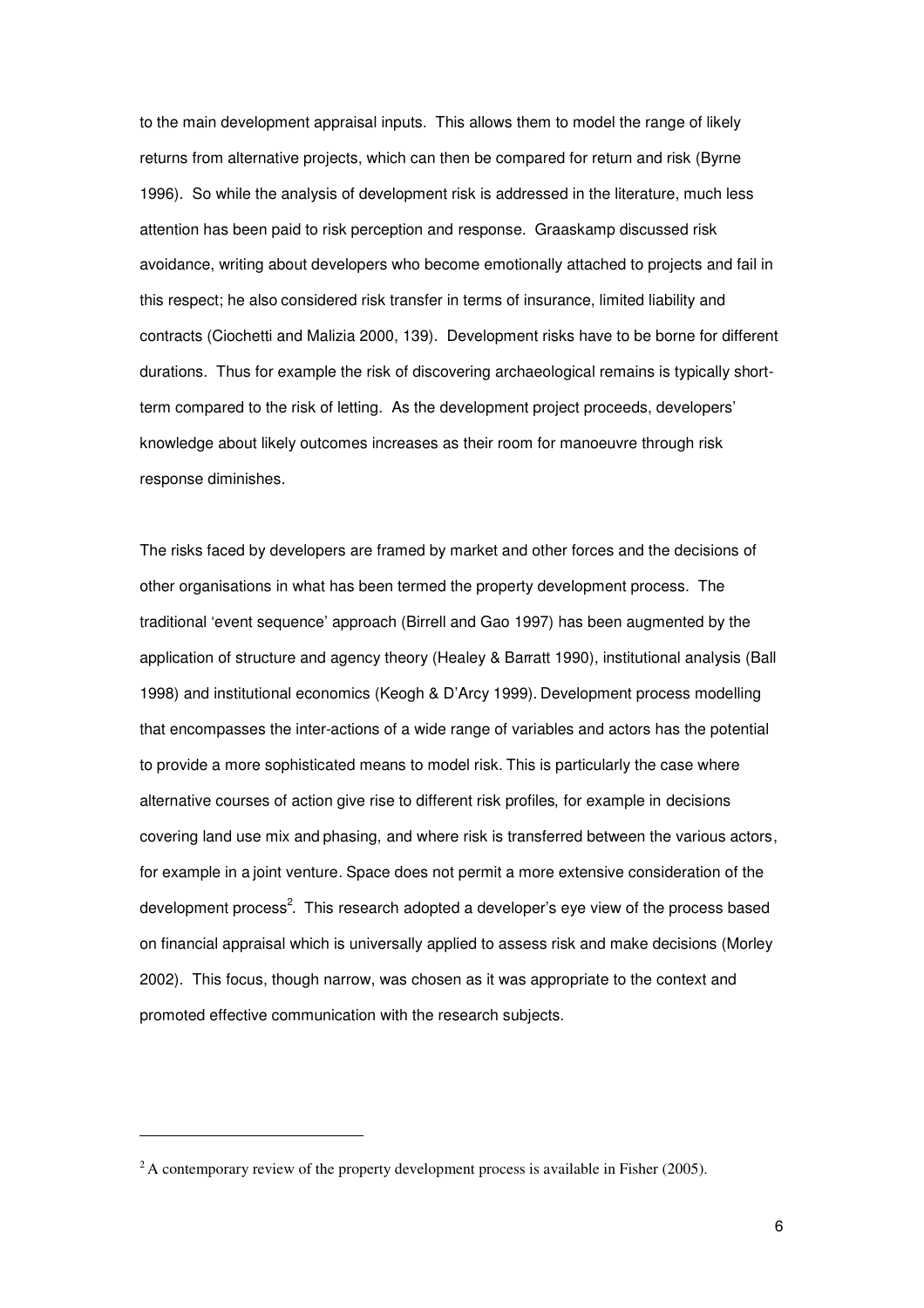# **Methodology**

One property type was chosen to provide focus and offices was selected since service provision, normally based in offices, is the dominant form of economic activity in the UK $^3$  $^3$  and offices is the most common type of development project $4$ .

Questionnaires were sent by post to property developers relating to specific office projects. No database of current office development projects was available so a sample of 200 questionnaires was selected, stratified geographically into standard statistical regions. The sample was allocated to regions according to the distribution of the value new orders for private sector commercial construction in 2000 (DTI 2001, 21). Construction cost was chosen, rather than property value, to reflect the distribution of floorspace under development. Greater London was divided into City, West End and Outer areas. Within each region, projects were selected to reflect the distribution of centres of office employment. The sizes of projects were not known initially, so the sample could not be structured by size and projects of all sizes were included within the sample.

63 useable survey forms were returned at a response rate of 32%. Response rates ranged from 10% to 50% by region without any geographical pattern. London, the South East and East of England accounted for 51% of the projects and 56% of the floorspace covered by the responses. This closely matched the basis of the sample, since London, the South East and East of England accounted for 52% of the value of new orders for private sector construction. The median size of project was 6,600 sq. m. $^5$  $^5$  and the distribution of sizes is shown in Figure 3. For 71% of projects (70% of floorspace) construction was complete, for 24% construction

<sup>&</sup>lt;sup>3</sup> Finance and business services produced the fastest growth in gross value added between 1992 and 2003 (ONS 2005).

<sup>&</sup>lt;sup>4</sup> In each year from 2000 to 2003 there were more new office developments than any other property type. Warehouses accounted for more new floorspace, but fewer projects (ODPM 2004, 11).

<sup>&</sup>lt;sup>5</sup> The median size of project was 6,600 sq. m., the mean was 9,100 sq. m. and the standard deviation was 7,800 sq. m.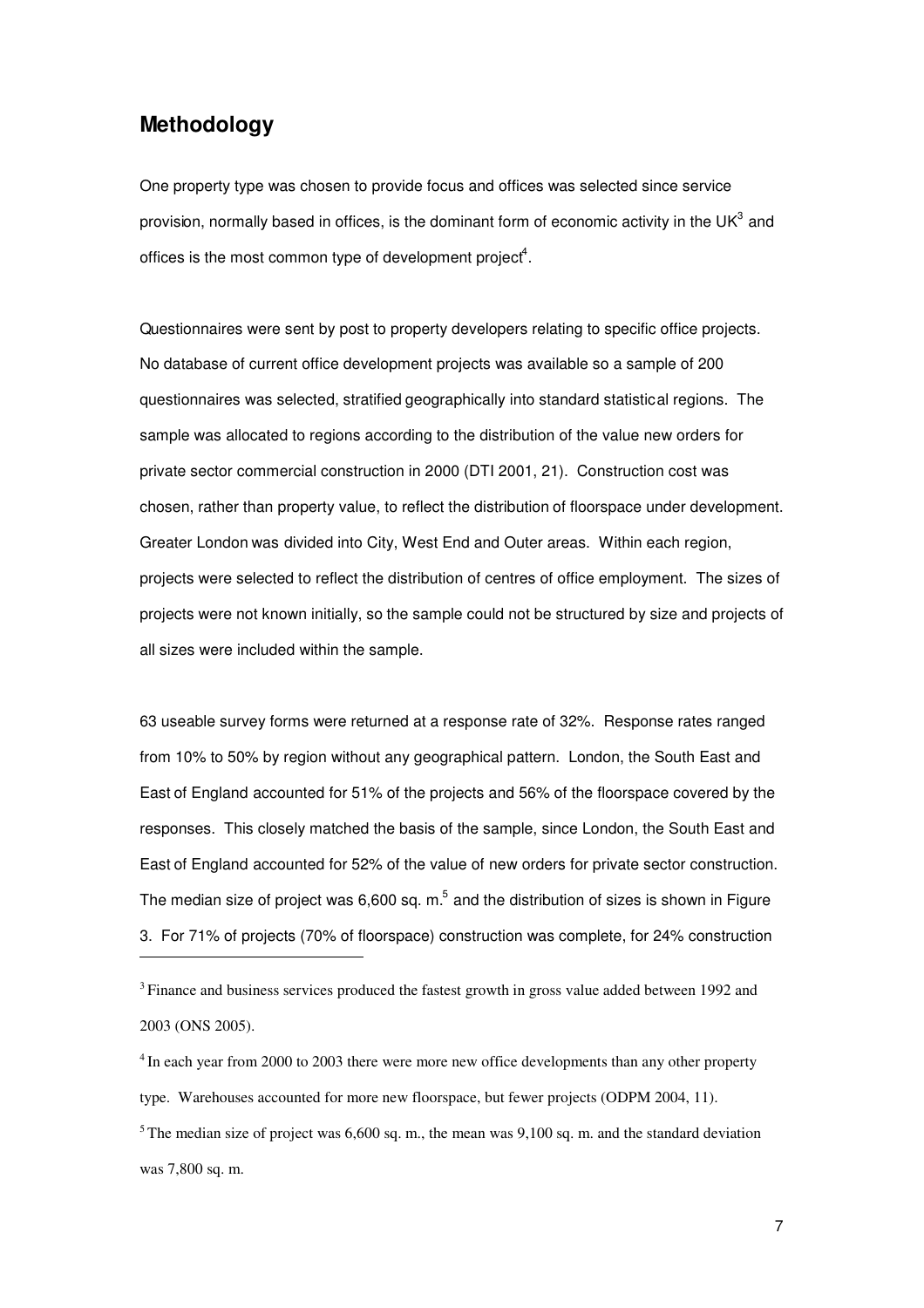had begun and for 5% construction had not yet begun. 32% of projects (34% of floorspace) were currently fully let, 43% partially let and 25% wholly unlet. Information on the statistical analysis is included in Appendix B.

Nine directors or managers of office development companies, who had earlier responded to the survey, were interviewed on a confidential basis at their offices in Central London. The purpose of the interviews was to gain expert in depth opinion on the research questions. In particular, the interviewees were asked for their views on the postal survey results and the underlying market mechanisms that underpinned them. Interviewees were sent in advance a report explaining the survey and the response and including graphs of the main findings. The questions related to current office development as a whole rather than the specific company's project. The questions are reproduced as Appendix 1. The interviews were semi-structured lasting between 40 and 50 minutes; digital audio recordings were made and coded into themes without the use of specialist software.

# **Developers' perception of risks**

<span id="page-8-0"></span>Respondents to the postal survey were asked to state the degrees of risk to the financial success of the project that they perceived at the time of the first feasibility study. Respondents were asked to describe a set of risks as either 'major', 'real', 'minor' or 'nil'. These data, which are illustrated in Figure 4, were tested in order to determine whether concerns over specific risks were correlated (Appendix B). Developers were then asked to state, using the same scale, the degrees of risk that they perceived at the time of responding to the survey. These data, which are illustrated in Figure 5 were similarly tested (Appendix C.). To compare the two stages, a weighted average score for each was constructed; 'major risk' was weighted at 3, 'real risk' at 2, 'minor risk' at 1 and 'nil risk' at zero, as illustrated in Figure 6. A further test was carried out on the weighted data in order to see whether changes in concern over specific risks between the two stages were significant (Appendix D).

<span id="page-8-1"></span>Figure 7 shows the distribution of start and end times of construction for the projects surveyed. During this period, the office letting market was in sharp decline. Table 1 shows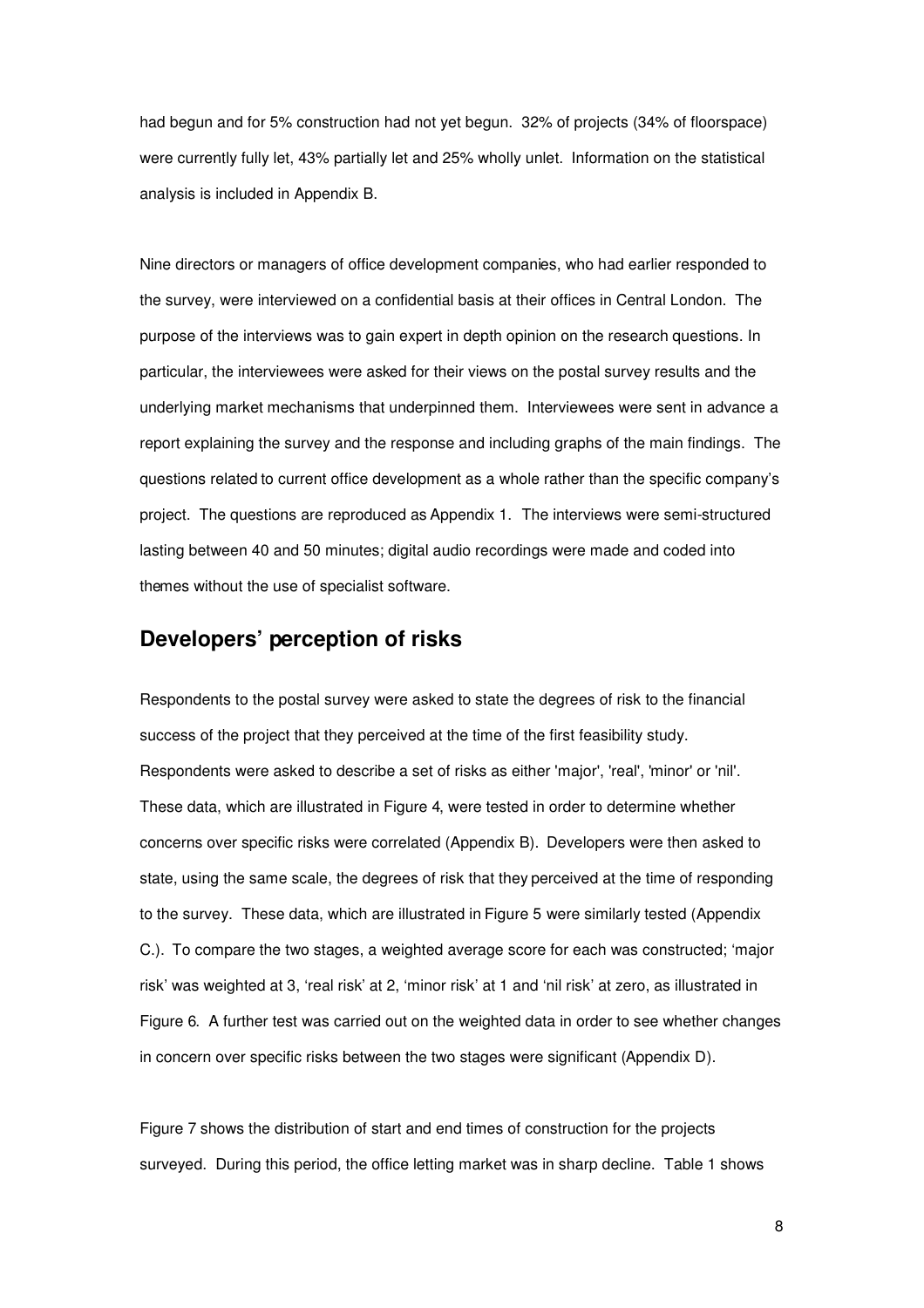that average national rental values fell and that the fall in Central London was more pronounced, which implies better performance elsewhere $^6$  $^6$ .

The offices letting market has historically proved to be the most volatile and difficult to predict<sup>7</sup>[.L](#page-8-1)etting was the greatest perceived risk at the feasibility stage when 85% of respondents perceived 'real' or 'major' risk relating to 'letting market and voids' At the current stage, letting was the second greatest perceived risk correlated significantly with rent and investment. Concern over letting risk did not fall significantly between the two stages. For some developers letting had been achieved by the 'current' stage but others' perception of letting risk had increased. Letting is the developer's most crucial risk and, once it is fixed on satisfactory terms, many other risks can be resolved. Letting risk is clearly greater in some locations than others. Timing is fundamental since money has to be put at risk well in advance of the space becoming available on the market. In a weak market, letting will take longer which will lengthen the period over which interest charges are not covered by rent. The state of the letting market also determines the occupier covenant and the lease duration, which can be achieved and thus the capital value of the asset.

For most developers, achieving a good letting is more important than the initial level of rent. If the other parameters of the investment product are 'prime', the initial level of rent need not be a major handicap, provided the company can afford to wait for an upturn in the market. The lease and the income stream is the asset the developer holds, or has available to sell. In the

<sup>&</sup>lt;sup>6</sup> In 2002, there was zero rental value growth in Edinburgh, Leeds and Bristol but in Manchester (5.3%), Liverpool (6.7%) and Birmingham (19.1%), healthy growth continued (Jones Lang LaSalle 2002).

 $7$  In terms of rental value growth, offices was the most volatile sector between 1981 and 2004. Standard deviations are 5.4 (retail), 7.2 (industrial) and 11.2 (office). Focussing on downside risk, rental value falls in monetary terms were recorded in 3 years (retail), 5 years (industrial) and 7 years (offices). 1992 saw the greatest falls in all three sectors, 3.3% (retail), 8.9% (industrial) and 20.4% (offices) (IPD 2004).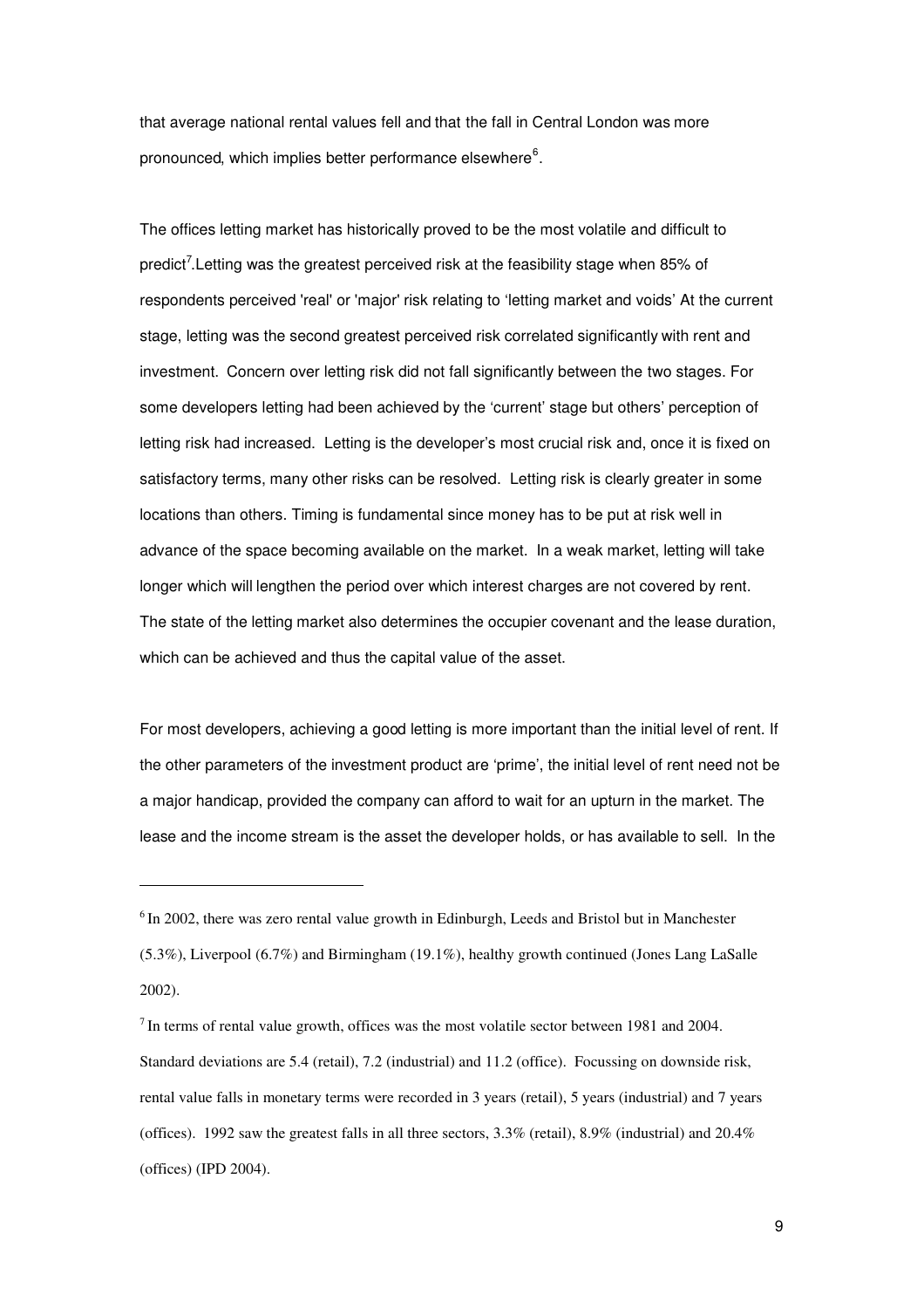survey, concern over 'rental value and incentives' was second highest at the feasibility stage. At the current stage, concern over rent was highest and was correlated with letting, investment, and building risks. Concern over rent risk fell least between the two stages, probably associated with falling rental values in many markets. In a poor letting market potential tenants are able to negotiate not only lower rents but also costly incentives, often above the allowance made in the appraisal.

The yield at which the investment can be sold determines the capital value and thus the developer's profit. At the 'feasibility' stage, 'investment market and yields' was the third highest risk factor with 78% of respondents rating it as either a 'real' or a 'major' risk. At the 'current' stage, investment remained the third highest concern. The developer's ability to sell the investment depends on letting success and rent so these risks were significantly correlated. Concern over investment risks decreased only slightly between the two stages which may reflect that, for most projects, the investment sale occurs late in the process. Investment is thus a serious risk factor but less crucial than letting or rent particularly for an investor-developer, which is able to retain the freehold, at least in the short-term.

<span id="page-10-0"></span>Building work clearly carries the risks of cost escalation, time delays or sub-standard work. 'Building procurement, cost and overruns' was the fourth highest rated risk perceived at the 'feasibility' stage. This risk was correlated for physical reasons with site condition and with finance due to the anticipated impact of time or cost overruns. By the 'current' stage this was still the fourth highest but the absolute level of concern over building risk fell significantly between the two stages. This relates to the fact that, for most projects, construction was either complete or well under way by 'current' stage. It may also relate to the type of construction contract adopted by the developer. There was a consensus among the interviewees that building related risks had decreased in recent years due to the increased use of partnering relationships and alternative dispute resolution in the construction industry. These innovations had enabled potential disputes to be identified at an earlier stage and resolved more quickly than in the past (Construction Industry Board 1997, Constructing Excellence 2004).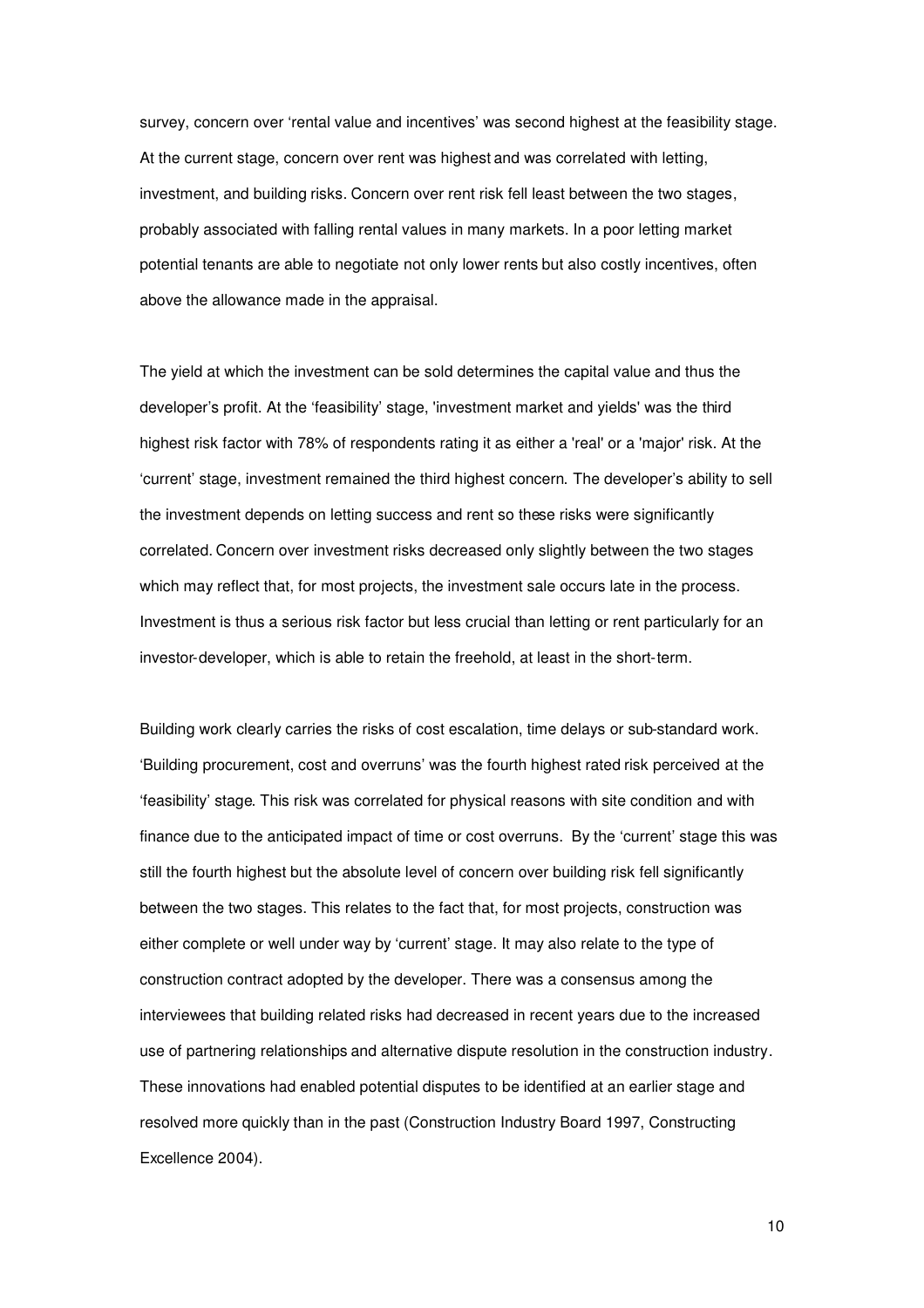At the 'feasibility' stage, 50% of the respondents rated 'site assembly and purchase price' as 'major' or 'real'. Due to the high level of uncertainty at inception, this risk was correlated with site condition, planning and investment $^8$ [.](#page-10-0) At the 'current' stage only 14% had a 'real' or 'major' concern and the fall in concern between the two stages was significant. When the purchase of only one interest in land is needed site assembly risk does not apply. In other cases, the development process is managed so that assembly risk can be resolved at an early stage before any major financial commitment. Site purchase is an area where risk is taken. Interviewees stressed the importance of being 'quick on our feet' in responding faster to an opportunity than competitors. Ownership of a good site(s) was described as the 'unique selling point' for a development company. Land purchase prices are linked to the 'expansion' phase of the property cycle (Mueller 1999; Ball et al 1998, 196). Close to zero new development during a slump will be followed, as the market improves, by starts on prime schemes. As the market becomes very active, schemes in less prime areas or on difficult sites tend to be appraised as viable. With increased competition for scarce land, developers often seek to compete by adjusting their appraisals, for example by assuming that the current level of rental growth will continue until completion (Antwi and Henneberry 1995). Land may thus be acquired at prices that, with hindsight, prove excessive and risky. Buying any asset involves a risk, though opportunities exist for sharing this via a joint venture, for example with a site owner.

Site condition varies widely in its significance is becoming greater. At the 'feasibility' stage 49% of respondents perceived 'site or building condition including contamination' risks to be either 'real' or 'major'. These risks were correlated with 'site assembly' and 'building' risks, since physical uncertainties link all three. There was also a correlation with investment, since clearly investors will shun a project with unresolved uncertainties over site condition. At the

<sup>&</sup>lt;sup>8</sup> The correlation found between 'site assembly and purchase price' and 'investment market and yields' may be due to the fact that investors are not likely to be interested in a development until the site has been fully acquired.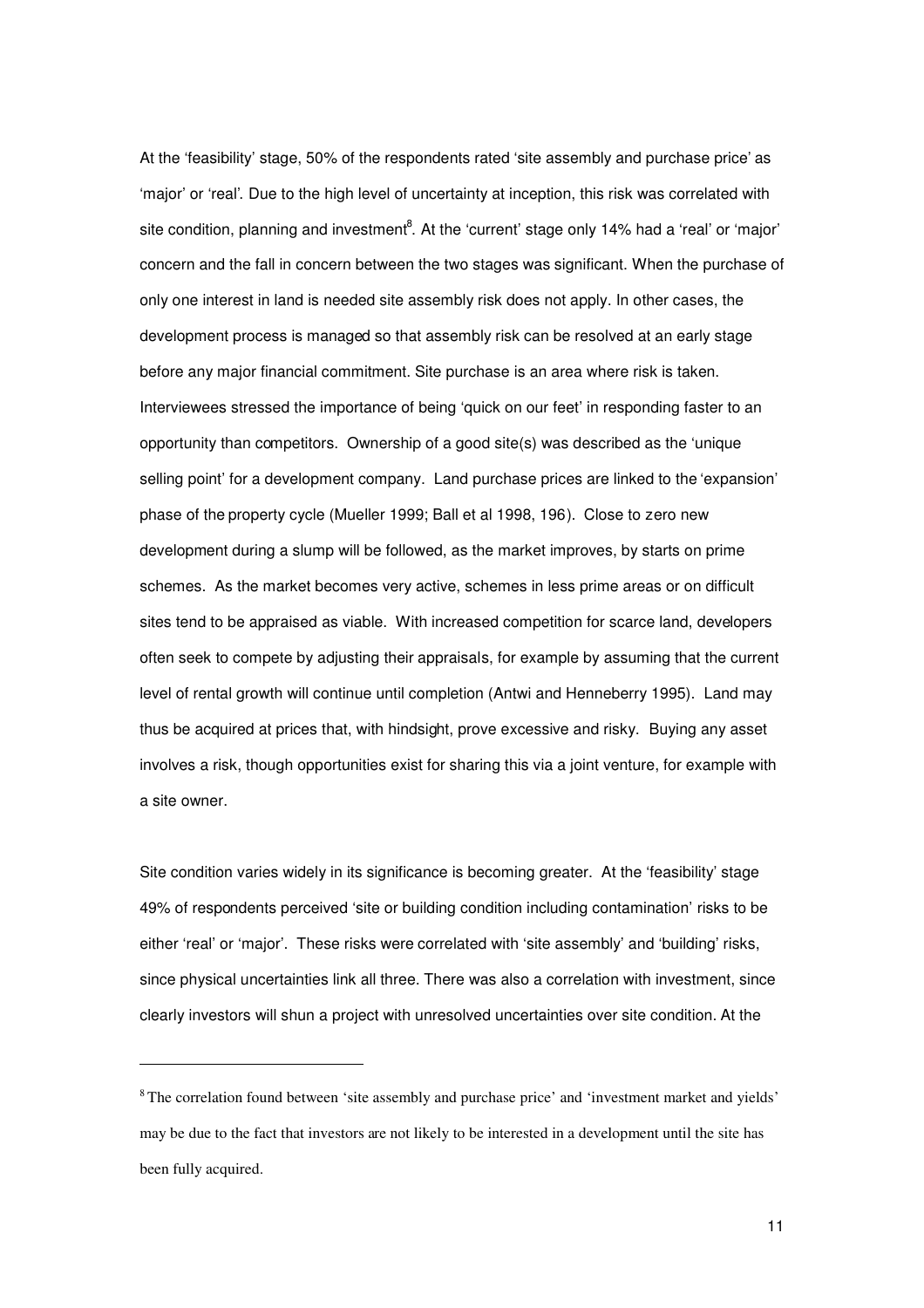'current' stage this level of concern had fallen to 19% and this fall in concern was significant. While the condition of a site or building may be uncertain at the outset, a skilled developer has the tools to manage the risk. A contract to purchase the site can be made conditional upon expert professional surveys, testing and advice. Risk may then be transferred or shared by procuring suitable terms in the remediation contract (Syms 2002).

Planning might be expected to be a significant risk at an early stage since failure to achieve the right permission will terminate the project. However, for the majority of developers this was a 'nil' or a 'minor' risk at the 'feasibility' stage, which was correlated with 'site assembly'. At the current stage only 16% of respondents thought 'planning permission, conditions and agreements' was a 'real' or 'major' risk. This fall in concern was significant due to the fact that site purchase and associated financial commitments normally follow the resolution of any planning problems reflecting the normal risk-averse practice of developers. There was a strong consensus amongst interviewees that planning permission had become much more difficult, expensive and time consuming to obtain in recent years. When seeking a project related bank loan, a developer will have to show that it has already received planning permission.

Like other businesses, developers make use of other people's money to expand their activities and manage their risk. Bank borrowing makes up more than half of the total outstanding debt of the quoted property sector (Ooi 2000). Access to short-term debt finance is required for most development schemes on a project or corporate basis. 35% of developers said that 'debt finance and interest rates' was a 'real' or 'major' risk at the 'feasibility' stage. Finance and 'building' risks are naturally linked and were correlated. There was also a correlation between finance and site assembly risks due to the general uncertainty associated with the latter. Concern fell only slightly and at the 'current' stage 23% of respondents still felt that this was either a 'real' or a 'major' risk. When money is relatively easy and cheap to obtain, finance is not considered to be a major risk. Since UK interest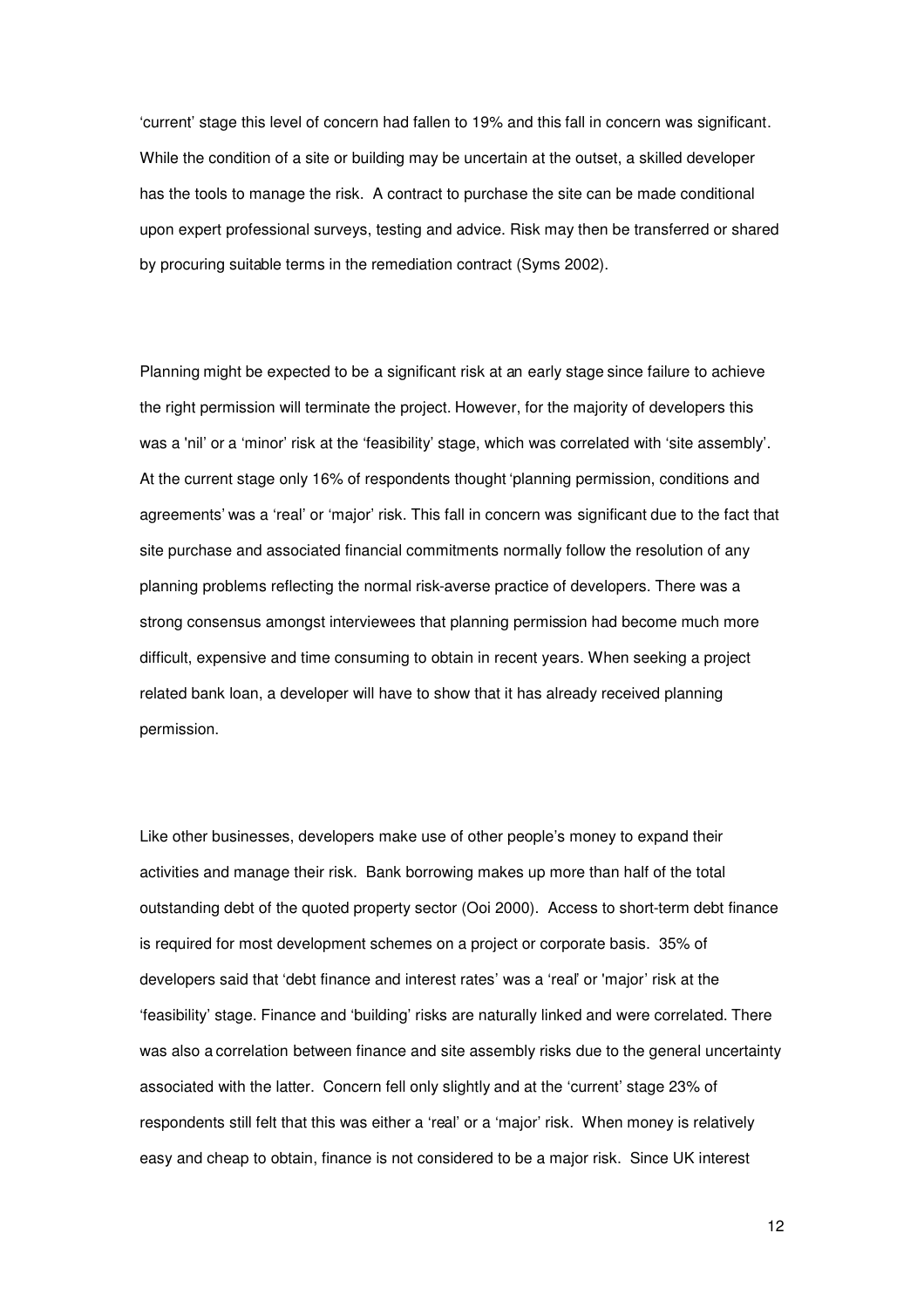rates have been stable at a historically low level, this continuing concern probably relates to persistent letting problems with some projects in certain markets. If the developer has negotiated a substantial pre-letting, finance will not normally be a problem and in addition developers may hedge against the risk of interest rate rises. Property companies with large investment portfolios are able to manage reasonable development risk within their overall corporate finance package. If an otherwise good development hits the letting market at a bad time the company should be able to absorb the loss until the market turns. For such companies banks will provide flexible facilities often with limited security. Smaller property investment companies operate in a similar though more modest fashion with fewer resources to investigate opportunities and more reliance on external financing (Gallimore et al. 2000). Interviewees explained that specialising in one property use or geographical area may limit their risk and maximise the value of their experience and judgement. Trader-developers, large or small, have to constantly create profits through development to support their share price (Barkham 1997). This involves a close relationship with lenders and a sharp awareness of the downside risk of each project. New and smaller developers normally have to seek project-based loans and open their books to the bank. The availability of a development loan, its amount and pricing all depend on the bank's perception of risk. The developer's track record and the current state of the market are fundamental, however a survey of development lending by banks revealed that many were neglecting important aspects of due diligence (Savills 2003). Banks limit their risk via an equity contribution, collateral warranties and often pre-letting. Gordon (2003) explains the lender's use of underwriting criteria, percentages, weightings and scores to produce a 'global risk rating' for a development project. Following this process projects are graded on a scale of 'AAA' for excellent to 'BBB' for weak to inform approval and pricing decisions.

# **Developers' responses to risk**

Respondents to the survey were asked to score their use of eight risk response methods as 'Crucial', 'Important', 'Not used' or 'Don't know'. The list of eight methods was drawn up with reference to literature on risk analysis and response in development (Byrne 1996, 1-16; Havard 2002, 361-375; Millington 2000, 219-228). Respondents were given the opportunity to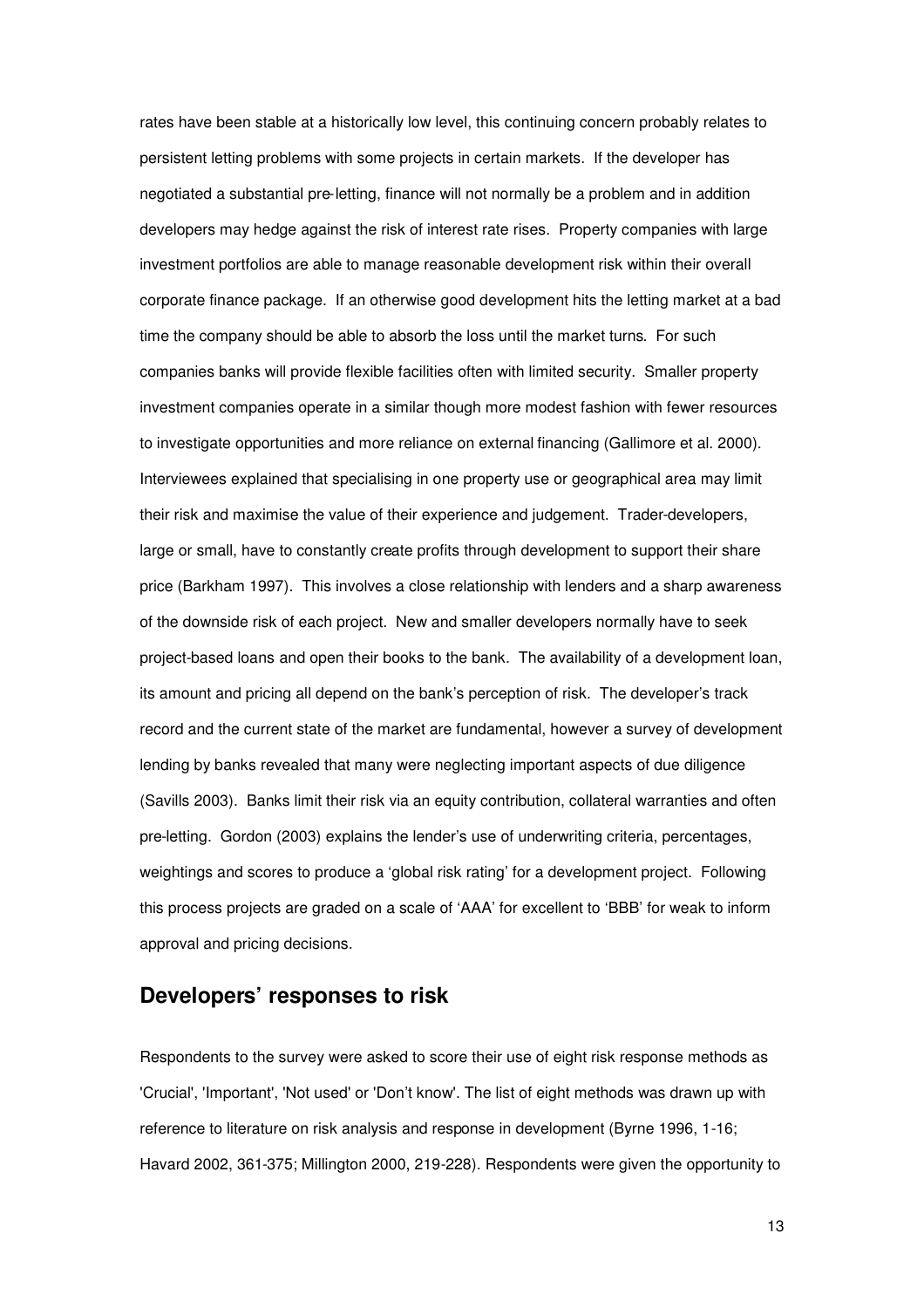add further methods, but no significant extra tactics emerged. Figure 8 shows the distribution of the scores for each technique. It was suspected that developers might adopt risk response tactics in tandem so a test was carried out to investigate whether the uses of risk response tactics were correlated (Appendix E). Similarly it was suspected that developers might adopt certain risk response tactics as a result of their risk perceptions at the time of the initial appraisal. A test was carried out to see if risks perceived at the appraisal stage were correlated with the use of specific risk response tactics (Appendix F).

#### *Building procurement*

Different types of building procurement offer a range of risk transfer opportunities. The developer commissions the building and is thus able to require the type of contract that best meets its needs in relation to the particular site, design, market and financial circumstances. It has previously been found that experienced and inexperienced construction clients have dissimilar needs and that, contrary to expectations of rational behaviour, similar clients do not have similar procurement objectives (Love *et al* 1998). A 'fixed price building contract' was the most widely used form of risk management with 78% of respondents scoring it as either 'important' or 'crucial'. This contrasts with its rank as only the fourth highest perceived risk. There were no correlations between perceptions of risk at the feasibility stage, including 'building', and the use of a fixed price building contract, confirming the above findings.

The majority view amongst interviewees was that most developers favour fixing the majority of the construction price. In most cases this will involve a cost premium but most commercial developers prioritise certainty and risk transfer. This attitude springs from a tradition of mistrust between developers and contractors. The preferred method for most is the design and build contract, however, this is not always appropriate for very complex schemes, where quality is the prime consideration or where variations are expected (Ashworth and Hogg 2000). Interviewees stressed the importance of choosing a large contactor clearly able to shoulder the risk and deliver for the price set. A totally fixed price can be a false economy if the contractor has little incentive and becomes focussed on making claims. Some larger developers have adopted a long-term partnering approach or even formed joint ventures with a contractor. These methods provide incentives for the contractor who becomes part of the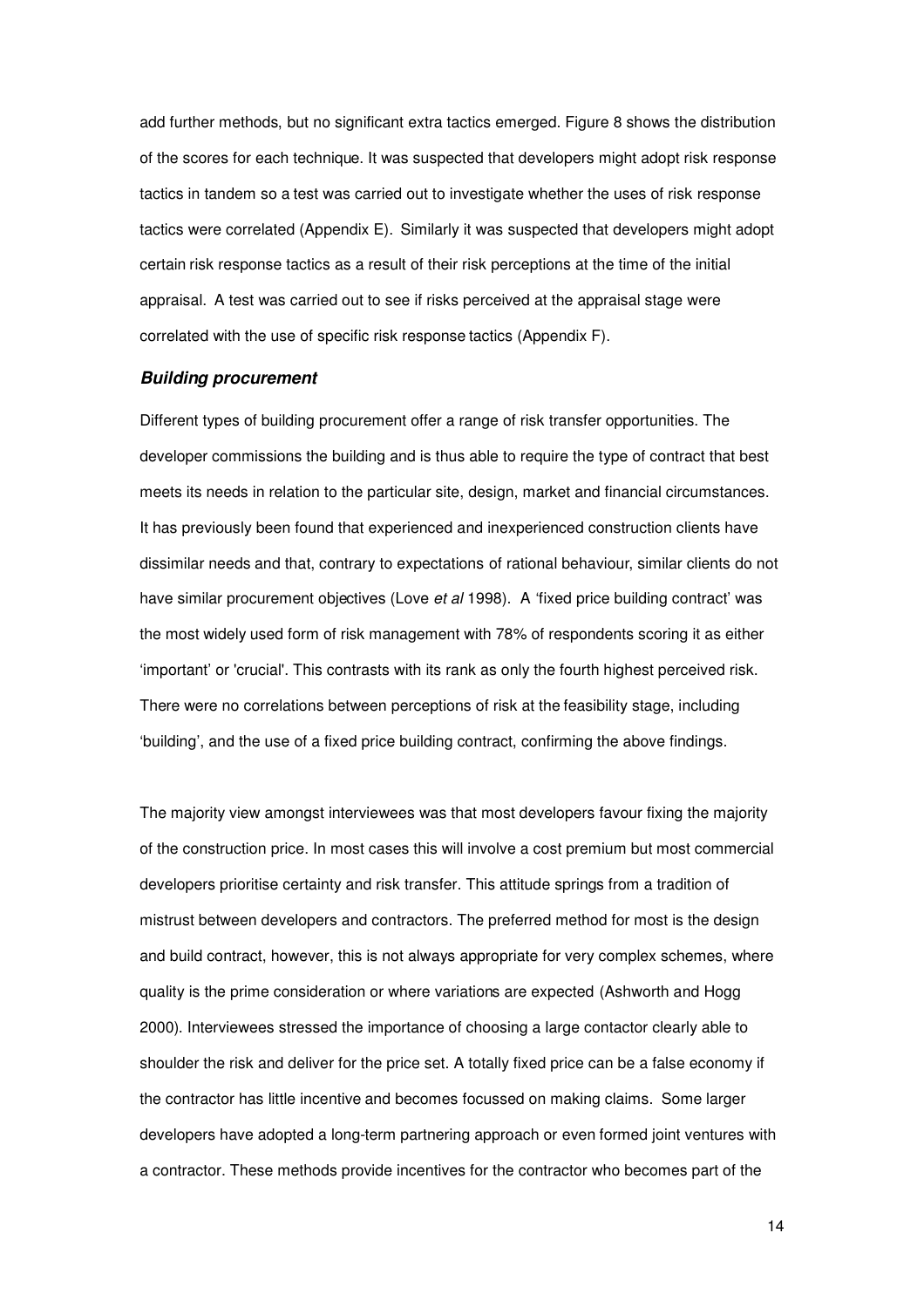team. Developers are wary of construction disputes and impatient to move on to the next project. The traditional JCT contract is viewed as being prone to claims and is thus not favoured. Most interviewees said that contractor relations have improved through the use of alternative dispute resolution, including adjudication and mediation, which is faster, cheaper and less adversarial.

#### *Pre-letting*

Genuine pre-letting takes place before building starts and is usually a trigger for the construction contract to be signed. An offer to let made early in the construction phase has some of the characteristics of a pre-letting but is not discussed here. Ratcliffe (1984) explained the benefits that typically flow to both parties from a pre-letting such as for the developer an improved yield and for the tenant the ability to influence design; however market opportunities to pre-let are limited in time and by place. Despite the fact that letting and rent were perceived to be the highest risks, only 48% of respondents viewed 'pre-letting i.e. before construction' as either 'crucial' or 'important' in relation to their scheme. Pre-letting was not correlated with concern over 'letting' risk probably because developers cannot control the availability of pre-letting opportunities and have to negotiate terms and prices. Pre-letting was correlated with the use of 'advance purchase' since a pre-let will normally be required for an advance purchase by a fund.

Occupier demand for pre-letting is normally associated with a period of economic growth where expanding companies need extra space. Pre-letting offers tend to come from large organisations, which have the staff to plan ahead. Fast expansion, mergers and acquisitions tend to lead to uncertainty about how much space will be needed, when and where. Companies often prefer new bespoke space to that already on the market. Demand for preletting tends to be associated with the early stages of the development cycle. Later in the cycle, with more new accommodation available, there is likely to be less demand for pre-lets. On the supply side developers are keen, especially in a weak market, to secure a pre-letting since it transfers the area of risk over which there is most concern (Figure 4). A pre-let creates a saleable investment asset and flexibility over other matters such as finance and the form of building contract. Clearly for the developer to accept an offer, the rent, incentives and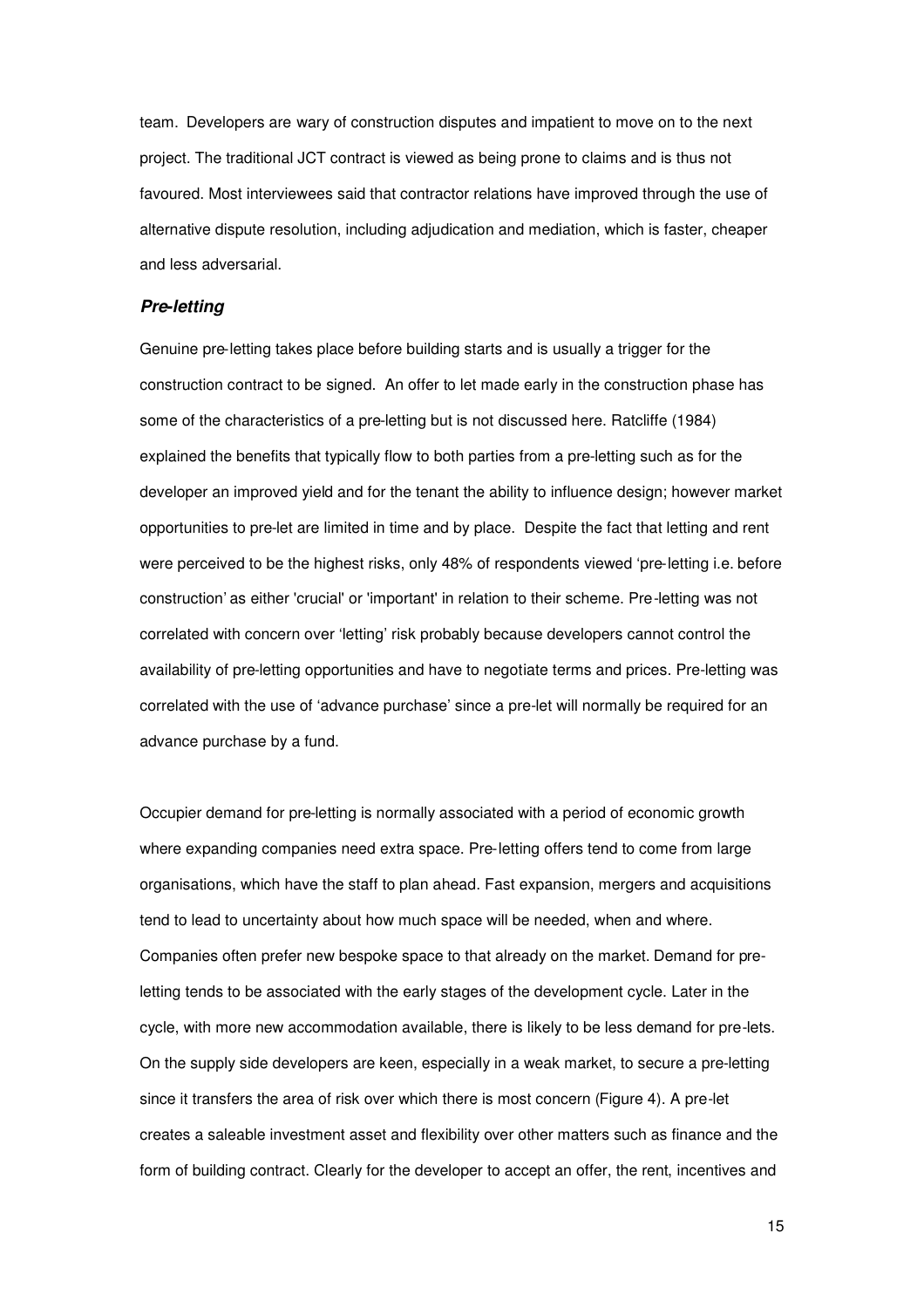other terms of the agreement have to create the right balance between risk and profit. During a period of rapid rental growth, a developer may reject a pre-let in order to achieve a higher rent during the construction period. Only those developers which can afford to retain risk will reject a pre-let. A trader-developer may be keen to hang on for a higher initial rent but might have to take account of the views of an institutional partner. An investor-developer may accept an offer, expecting an increase in rent at the first review, or it could reject if it can afford to wait.

Tenants will not normally accept a rent review at practical occupation, but an initial rent at above the current market level and/ or rent uplifts in stages to the first review can be negotiated. Covenant strength is central to any pre-letting and a developer may seek a rent deposit or guarantees from a bank or parent. A blue-chip tenant, who increases the value of the asset, will expect to participate by way of a lower rent and/ or a longer rent-free period. Both banks and institutions will either require a pre-letting or be favourably influenced by it, particularly when the letting market is weak. Where only part of the property is pre-let, developers must balance the risk that multiple-letting may increase the yield with the security provided by diversifying the risk of future voids, which has been increased by shorter leases (Baum 2001, 430-434).

#### *Forward sale*

A forward funding arrangement with an institution provides 'take out' and limits the developer's downside risk. This involves a partial risk transfer from the developer to the fund and developers are normally willing to sacrifice some potential profit to achieve this. The developer is required to manage retained risks, especially construction, reporting regularly to the fund. Joint ventures and limited partnerships may be used as the vehicle for such arrangements. Once again track record and reputation are very important. The fund will frequently require some pre-letting before signing the deal. Interviewees stressed that the property funding market is imperfect and personal contacts are vital, particularly with individual investors. Only 45% of respondents adopted 'advance purchase or funding of the investment' despite the fact that funding was perceived as high risk. The use of advance purchase was correlated with pre-letting, which is frequently a requirement for the agreement.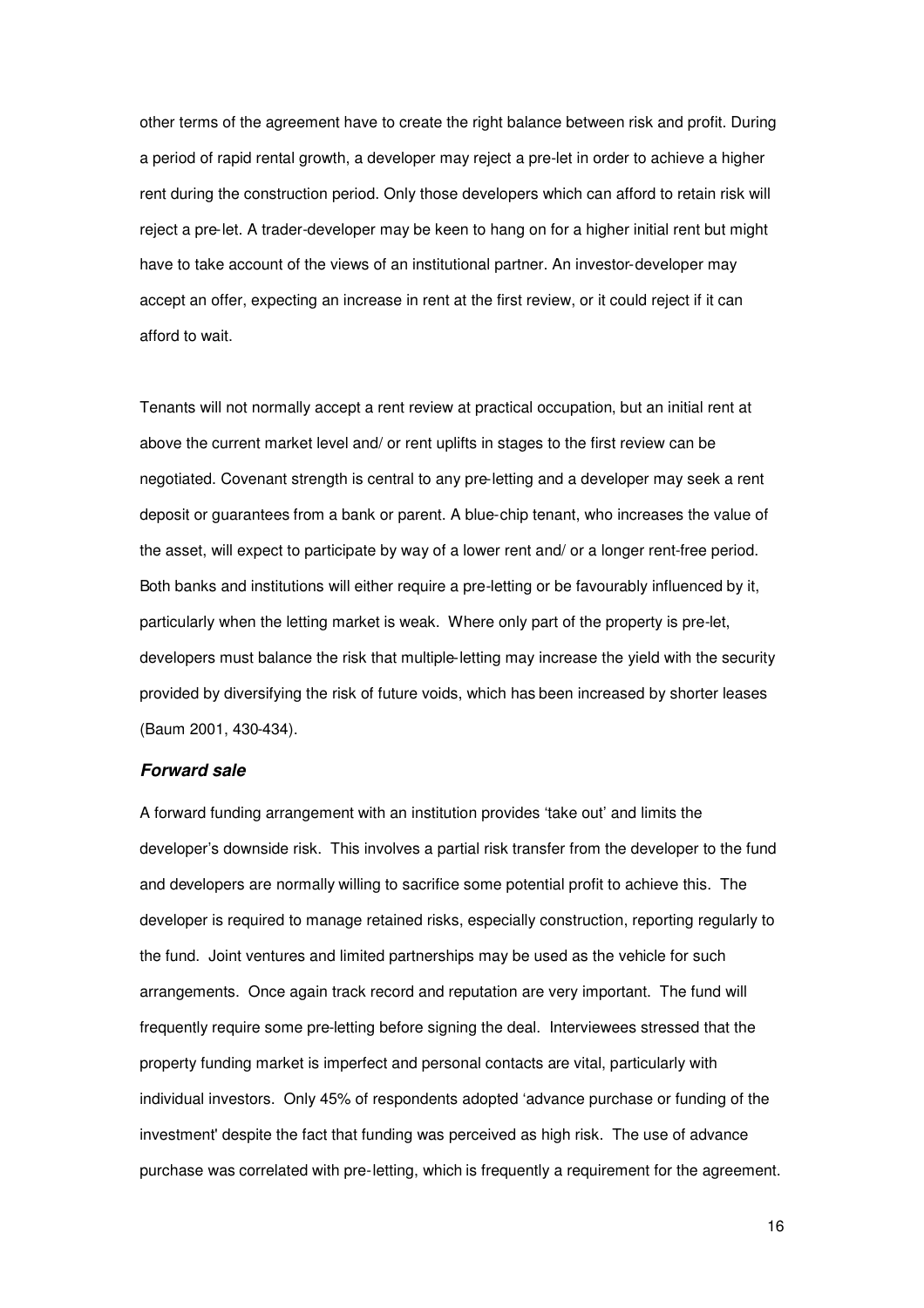Barkham (1997) demonstrates that forward sales are most commonly associated with property trading companies and this was confirmed by the interviews. Trader-developers need to be able to dispose of the assets they create without much delay. Some developers prefer to use other forms of long-term finance while others retain the project in the short-term, timing the sale to obtain the best price. Investor-developers' base of existing assets provides greater flexibility when funding development and permits some prudent risk retention.

#### *Options to purchase the site*

Developers use options to purchase and conditional contracts, when they have to, where there is uncertainty surrounding site assembly, site condition or planning permission. 46% of respondents believed that an 'option or conditional contract to purchase the site' was either 'important' or 'crucial' to their scheme. Naturally, concern over 'site assembly' at the feasibility stage was correlated with the use of options. The use of an option was also correlated with 'mixed or flexible use', which may relate to town planning uncertainty. Most interviewees felt that landowners today are invariably well advised and the developer has to eventually pay full market value for the land.

#### *Joint ventures*

Joint ventures may be with site owners, banks, institutions, contractors or other developers. Joint venture vehicles, which include joint venture companies, partnerships, limited partnerships and contracts, have differing advantages notably concerning liability and taxation (Stevenson *et al.* 1994). 43% of survey respondents felt that a 'joint venture' had been either 'important' or 'crucial' to their projects. Concern over 'finance' at the feasibility stage was correlated with the formation of a joint venture, reflecting an obvious risk response by developers. Joint ventures were also correlated with the use of a cap on the short-term interest rate. Unlike most risk responses, a joint venture partially transfers all risks. A joint venture does not alter the probability of development hazards occurring but reduces their negative impact on an individual developer. By forming a joint venture(s), a developer is able to achieve greater diversity and thus less risk in its portfolio.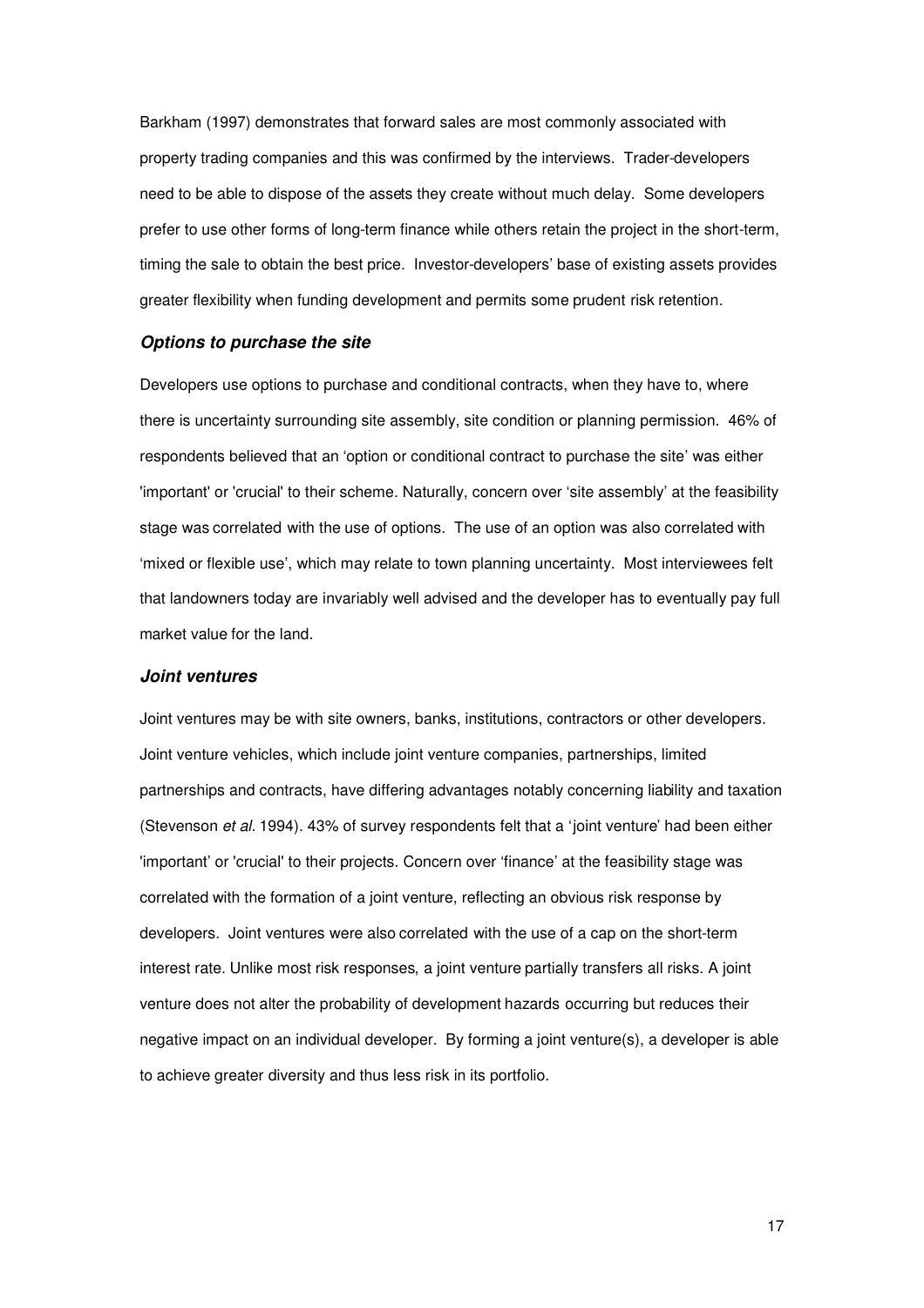#### *Phasing*

Phasing is used to match supply to demand, reduce risk and improve the developer's cash flow. Phasing is normal practice with office parks or where a site can be developed as a series of blocks. However, some sites or refurbishments do not permit phasing and this can increase their levels of risk. 40% of respondents felt that 'phased development' was either 'important or 'crucial' to their projects. Most interviewees felt that phasing was less common in London due to small sites, high demand and high land prices.

#### *Mixed use*

While mixed use can be a means of risk avoidance, this survey was directed at office developments. Thus risk management via 'mixed or flexible use' was not common with only 28% of respondents rating it as either 'important' or 'crucial' to their projects. Concern at the feasibility stage over planning risk was correlated with the adoption of mixed use as a risk response. Mixed use was correlated with the use of options to purchase and phasing. These results confirm developer tactics when faced with the typical current requirements of UK planning authorities (ODPM 2005). None of the interviewees, however, mentioned 'mixed or flexible use' as a form of risk management they employed.

#### *Short term interest rate cap*

A 'cap on the short term interest rate' was the least popular method of risk management. Only 25% of respondents regarded it as either 'important' or 'crucial' to their scheme. The use of a finance cap was correlated with a joint venture. In the UK climate of stable low interest rates, it is probable that developers were willing to accept the risk of an increase in rates. In addition, finance is often corporate rather than project based.

#### *Outsourcing*

<span id="page-18-1"></span><span id="page-18-0"></span>Outsourcing has always been central to the property developer's modus operandi and developers routinely employ a wide range of professional consultants, though this was not covered by the survey. The employment of external consultants provides necessary advice and also acts as a means of risk transfer. The interviewees were emphatic about the need to employ the very best team and that professional advice and consequent liability was an important element in their risk management strategy.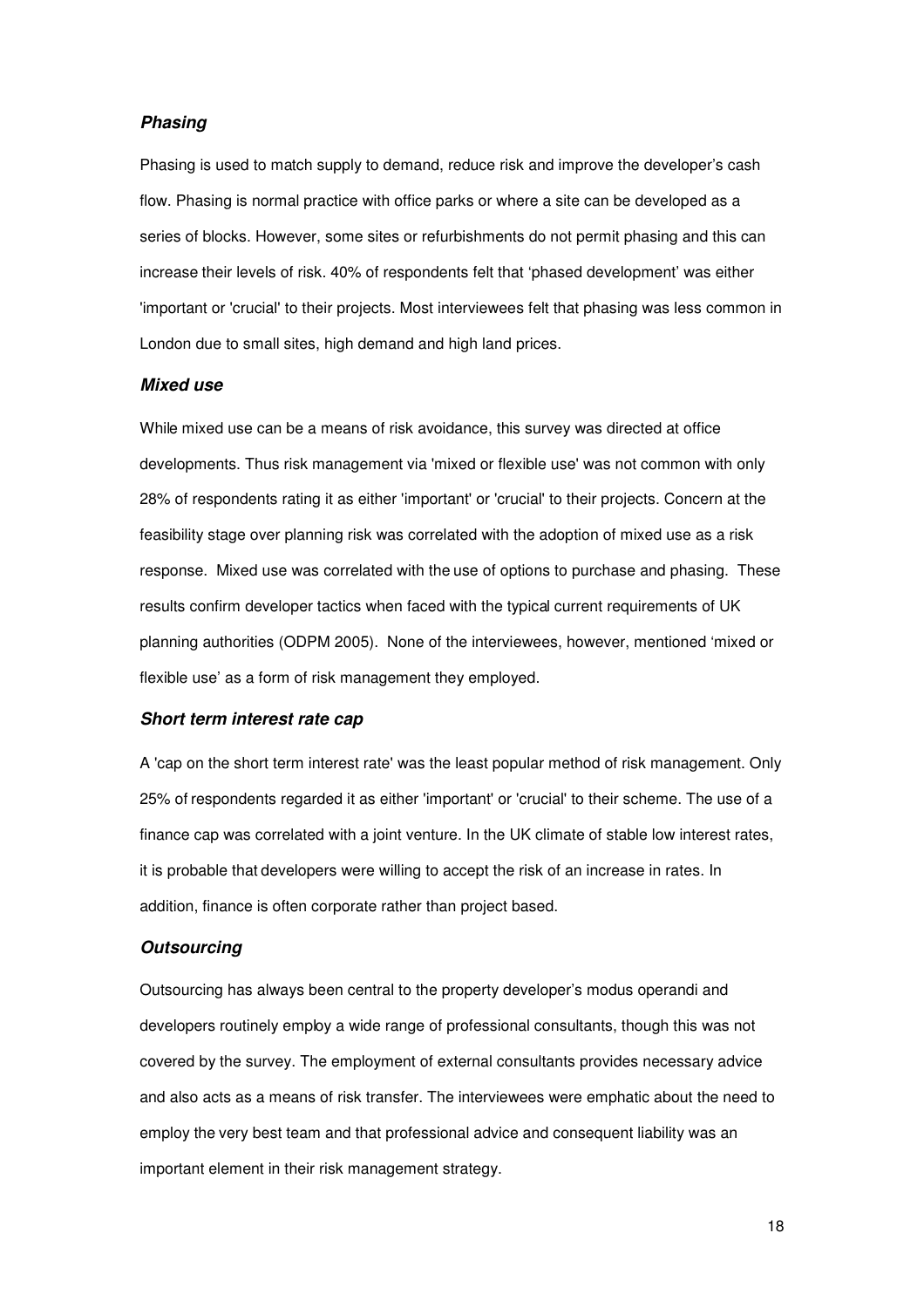## **Regional differences in risk perception and response**

The regions of London, South East England and East of England accounted for 51% of the projects and 56% of the total floor area in the survey. When the responses were divided into these two geographical halves, no correlations were found between regional location and the perception of any risks, at either stage. Respondents were asked to rate their company decision making in relation to the specific development project. A scale of one to five was adopted where one represented 'high concern with security' and five represented 'high willingness to take risk'. Figure 9 shows that there were no significant regional variations in developer risk attitude. It would appear, therefore, that developers do not perceive regional variations in risk or their risk taking. However, Figure 10 shows that, of the eight risk management techniques examined, seven were adopted more frequently in the rest of Britain than in the South East. There were significant correlations between region and both 'preletting' and 'phasing' (Appendix G). This demonstrates a more cautious approach in practice amongst regional developers and national developers when operating outside the South East; which was confirmed by the majority of interviewees. The size of projects could possibly explain the apparent regional differences. However the median sizes of projects in the two regions were similar<sup>[9](#page-18-0)</sup>. Figure 11 shows the size of projects in the two regions. No significant relationships were found between the size of project and the use of specific risk management techniques<sup>[10](#page-18-1)</sup>. Similarly, Figure 12 shows that the letting success actually achieved was similar in both regions.

The economy of South East England, dominated by London, is in many ways distinct from the rest of the UK. It is a more prosperous and dynamic economy where the office markets contain many head offices, international firms and fast growing business sectors. The London offices market has a history of rental volatility but this is understood and even appreciated by

 $9$  The median sizes were 6,700 sq. m. in South East and 5,900 sq. m. in Rest of UK.

<span id="page-19-0"></span> $10$  A Mann Whitney test was used to test the relationship between the sizes of projects and the use of risk management tools but no significant correlations were found.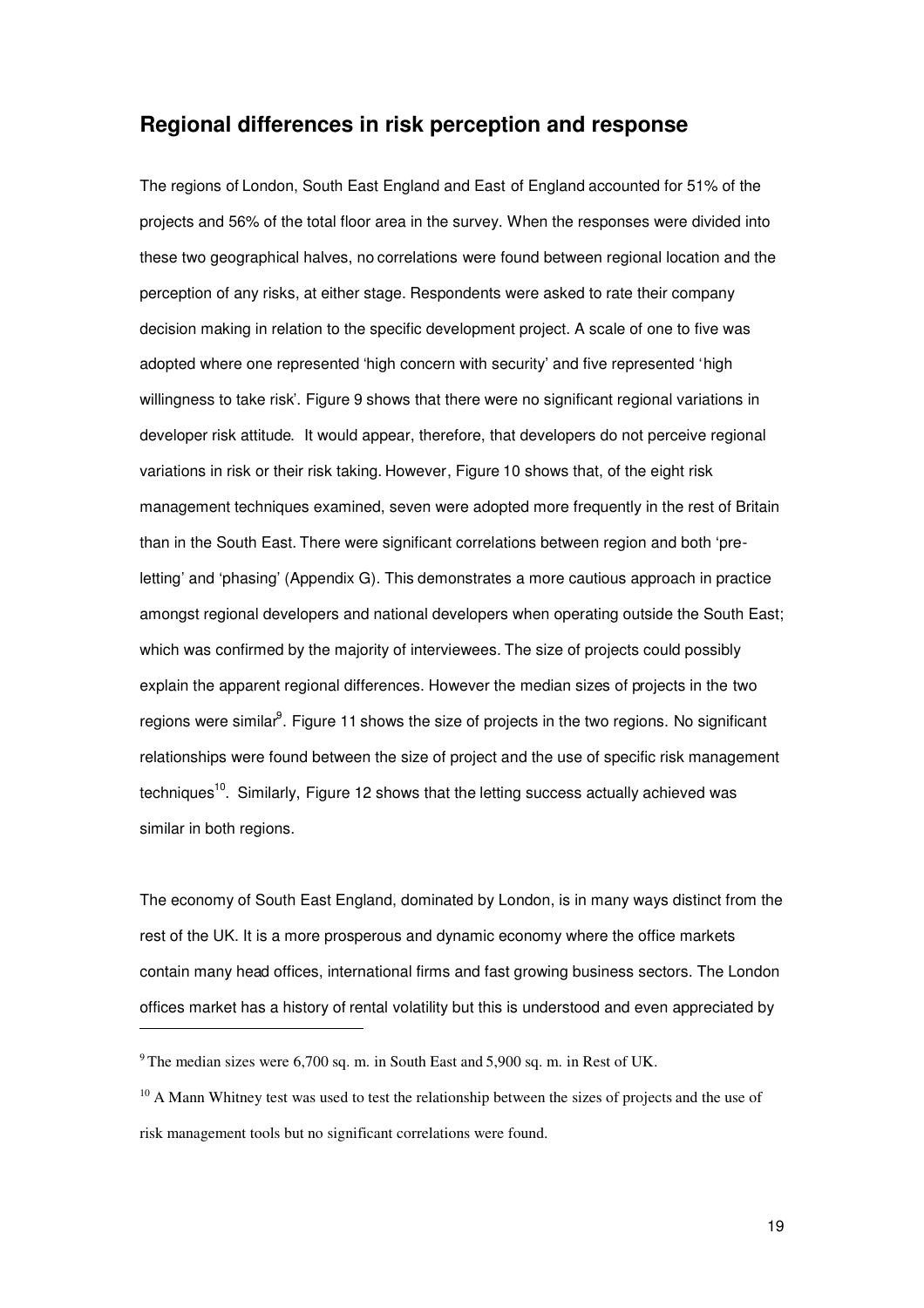the developers who operate there. The market cycle will typically deliver few years of rental decline and developers normally expect that strongly rising rental values will get them out of trouble. Opportunities to pre-let have tended to be concentrated in the active markets of central London and the Thames Valley. The large numbers of developers and the shortage of sites in the region mean that development is highly competitive and more risks have to be taken, particularly when buying sites.

The economies of regional cities are less strong and their office markets more stable, but around much lower levels of take-up, rental value and rental growth. Regional cities hardly ever enjoy favourable letting conditions to compare with the good years in the South East<sup>[11](#page-19-0)</sup>. Letting risk in regional markets is higher, profit margins are thinner and developers are forced to be more cautious and manage risk more thoroughly. Even in a fast growing city like Leeds developers are cautious.

*"The market is well balanced for 2005-06, based on the average annual take-up of grade A and what is available, but there will probably be a slow down of speculative starts in 2006 and 2007 for new product coming to the market in 2007-2008. Historically, Leeds has waited until new schemes have been let before embarking on the next development cycle"* (Knight Frank quoted in Estates Gazette 2005).

Banks and funds are also aware of the market reality and require a more cautious approach. Provided a tenant can be found, investment funding in regional markets is not normally a problem, though it is at a higher yield. The dominance of national risk factors in adjusting property yields leads to a lack of profitability in property development in the regions and to a skewed distribution of development compared to economic activity (Henneberry and Rowley 2000; Henneberry, Mouzakis and Rowley 2004). The majority view of the interviewees was that market forces not developer risk attitude were the reason for the greater adoption of risk

 $11$  For example, rental growth figures from 1991 to 2005 clearly illustrate far greater volatility in the south east, especially in central London, than in the rest of the UK (King Sturge 2006).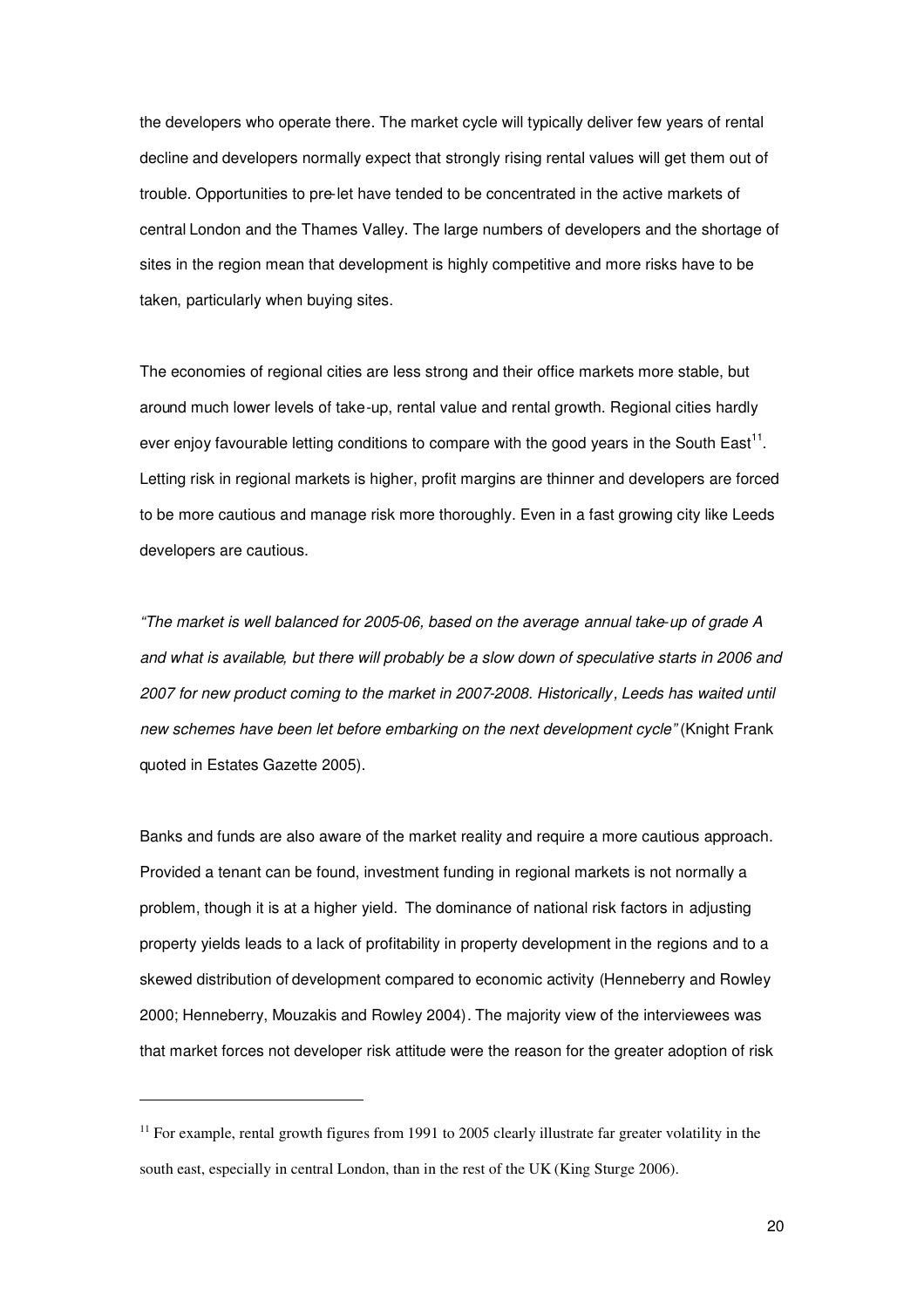response tactics outside the South East. It is probable that developers appreciate these facts and in the survey rated their risk taking in relation to local market circumstances and practice.

# **Limitations**

There are a number of problems that limit the usefulness of our research. The number of responses to the survey (63 from 200) meant that some interesting probable correlations could not be relied upon, due to a shortage of data in some cells. Respondents were asked to grade risks as 'nil', 'minor', 'real' or 'major'. This introduced a possibility for confusion amongst respondents, though the presentation of the risks in the questionnaire as a scale from 'nil' to 'major' makes this unlikely. In order to compare between the two stages, weights were applied to the risk perception data (from 'nil' = 0 to 'major' = 3). The results in Figure 6 and Appendix D therefore reflect those weights. The state of the property cycle is the inevitable background to the survey. Concern over letting and rental value risks may have fallen faster between the two stages had it not been for the deterioration in the letting market, particularly in the South East. This is borne out by the fact that concern over letting and rent risks was higher at the 'feasibility' stage in the Rest of the UK than in the South East and fell faster ending up lower at the 'current' stage. Only nine expert interviews were held in order to help the authors interpret the survey data. Many potential subjects could not spare the time to be interviewed while for some others it was difficult to find convenient times in full diaries. While all the interviewees were London-based developers they had nationwide experience and no purely regional developers were interviewed. However, despite these limitations the interviews provided good depth and detail that was consistent.

# **Conclusion**

Decision makers may respond to risk by avoidance, reduction, transfer or retention. Figure 13 allocates typical risk responses by UK office property developers to these four categories.

Developers were less concerned about unsystematic risks. Planning permission, site assembly and purchase price and site condition were not viewed with great concern by respondents at the feasibility stage and the levels of concern reduced significantly between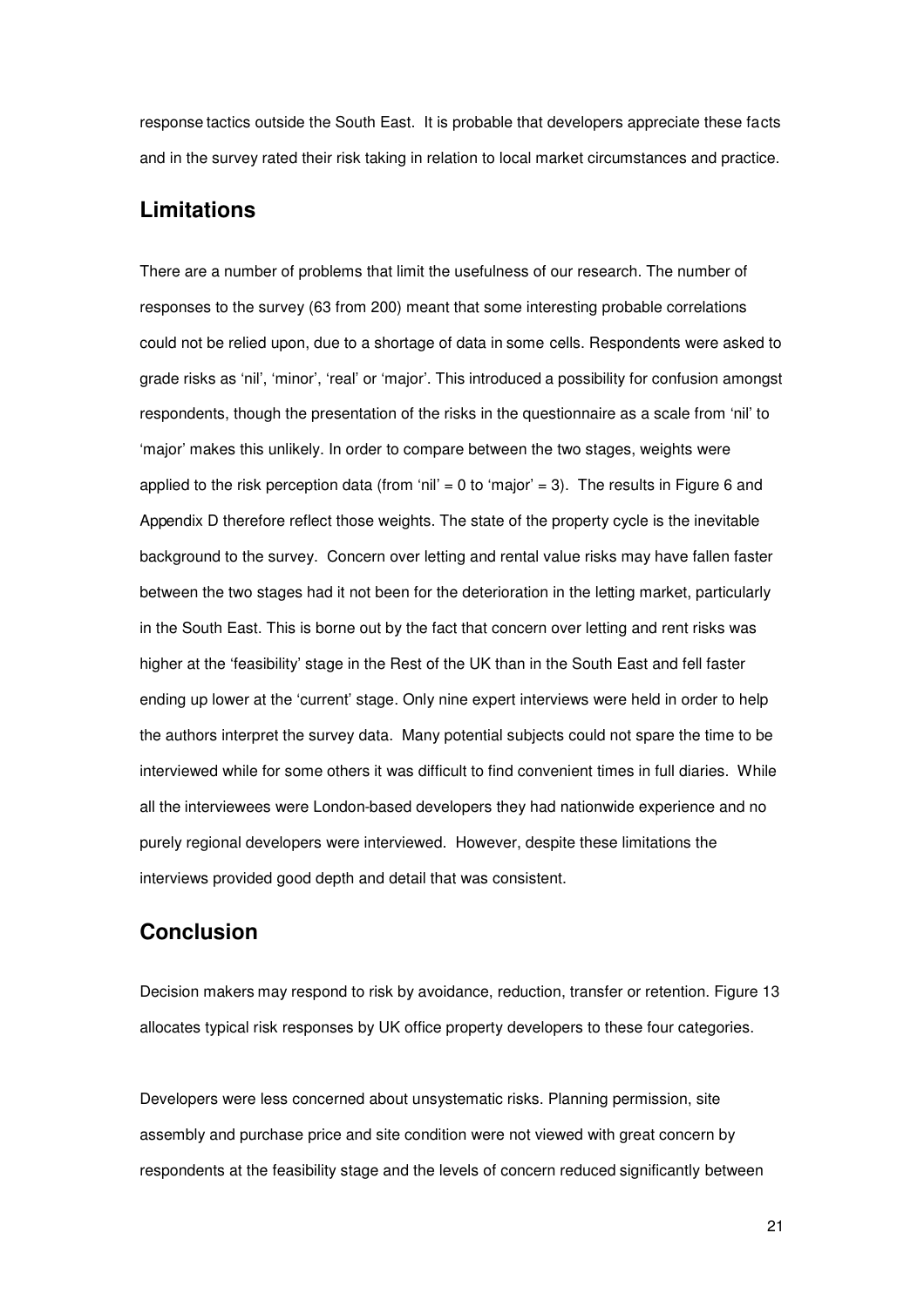the two stages. Developers' normal practice is to avoid planning risk by knowledgeable site selection, appropriate design and where necessary the use of an option to purchase or a conditional contract. Developers also use options to avoid site assembly risk though the level of price paid is a retained risk. When and where good sites are scarce, competition is fierce and there is a risk of paying too great a price. Site condition risk can be avoided by options to purchase and thorough site investigations. Developers are also able to reduce this risk by remediation or to transfer it to contractors, professionals or insurers. Building procurement and cost was a concern for many at the 'feasibility' stage but as building progressed the level naturally decreased and by the 'current' stage it had fallen significantly. The construction contract is within the control of the developer but nevertheless problems can occur. The most widely used risk transfer tactic was a 'fixed price' building contract and the most favoured means to fix most of the price was a design and build contract. This normally involves a premium but most developers are willing to pay this in order to achieve greater certainty. The size and reputation of a contractor or consultant is an important consideration when attempting to ensure effective risk transfer.

Office property developers in the UK were most concerned about the systematic or market risks of letting, rent and investment. These were the top three concerns at both the 'feasibility' and the 'current' stage and these levels of concern only fell marginally between the stages. This is because opportunities for risk transfer are not normally within the control of the developer. Most developers are keen to achieve pre-letting since this transfers risk and creates further flexibility. However, the negotiation of a pre-let is complex, requiring a sophisticated understanding of the market, the tenant covenant and company finance. Preletting is strongly associated with advance purchase which was used by almost half of developers to partially transfer risk.

Joint ventures are a popular means of transferring part of the risk of large projects to a partner. Phasing is a technique used by a minority of developers to reduce risk, though it is not appropriate for many sites. Developers make use of a wide range of expert consultants who accept liability for providing a professional service.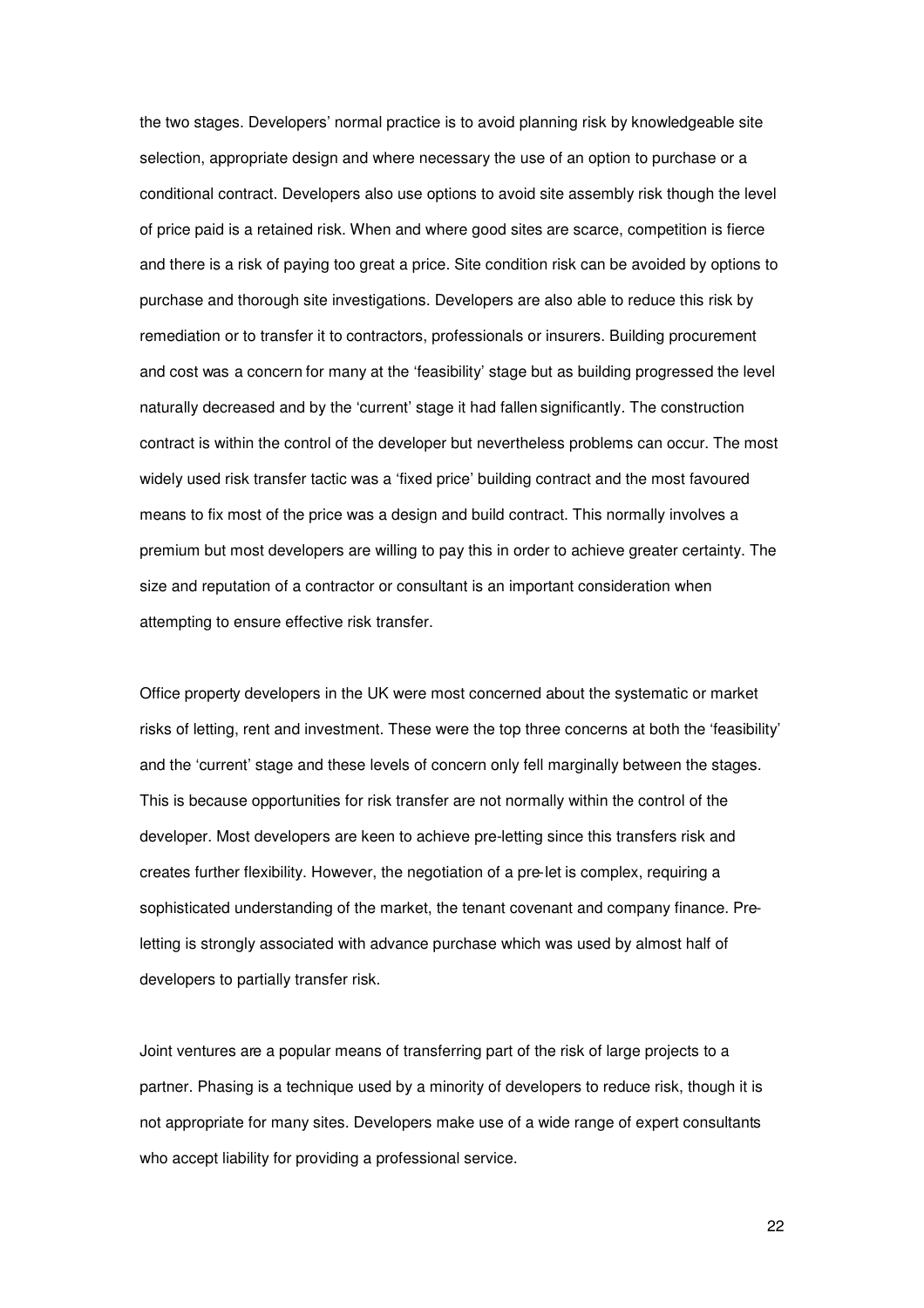Developers operating outside London and the South East do not consciously perceive their risk or risk taking any differently yet are more likely to adopt risk response tactics, especially pre-letting and phasing. This is due to the market which tends to create opportunities for risk retention in the South East and pressure for cautious risk management elsewhere.

While risk management is certainly undertaken by UK office property developers, it would appear that the process could benefit from greater objectivity and standardisation. The techniques of risk scoring outlined in relation to American bank lending (Gordon 2003) and to UK property valuation (Adair and Hutchinson 2005) could usefully be adopted for this purpose.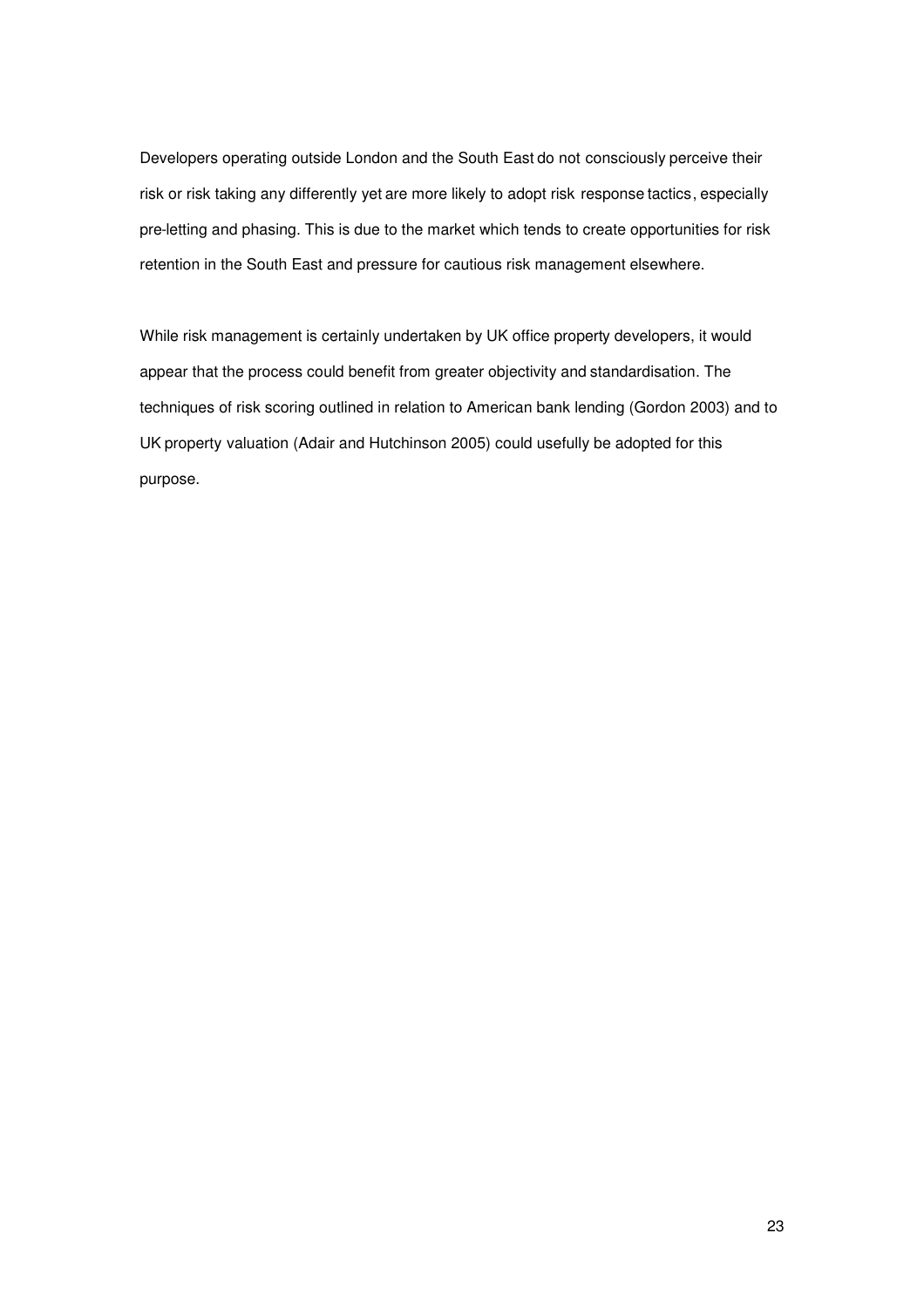# **References**

Adair A. and Hutchinson N. (2005) The reporting of risk in real estate appraisal property risk scoring *Journal of Property Investment and Finance* 23 (3) 254-285

Antwi A., and Henneberry J. (1995) Developers, non-linearity and asymmetry in the development cycle *Journal of Property Research* 12 (3) 217-39

Ashworth A. and Hogg K. (2000) *Added Value in Design and Construction* Pearson Education

Ball M. (1998) Institutions in British property research: a review *Urban Studies* 35 (9) 1501-17

Ball M., Lizieri C., McGregor B. (1998) *The Economics of Commercial Property Markets* Routledge

Barkham R. (1997) The financial structure and ethos of property companies: an empirical analysis *Construction Management and Economics* 15, 441- 456

Baum A. (Ed.) (2001) *Freeman's Guide to the Property Industry* 2nd Ed Freemans

Birrell J. and Gao S. (1997) The property development process of phases and their degrees of importance *RICS Cutting Edge Conference* Dublin available at [www.rics-foundation.org.uk](http://www.rics-foundation.org.uk/) accessed 14th August 2005

British Standards Institute (1991) *Quality Vocabulary BS4778*, BSI, London

Brown G. and Matysiak G. (2000) *Real Estate Investment: a capital market approach* Financial Times Prentice Hall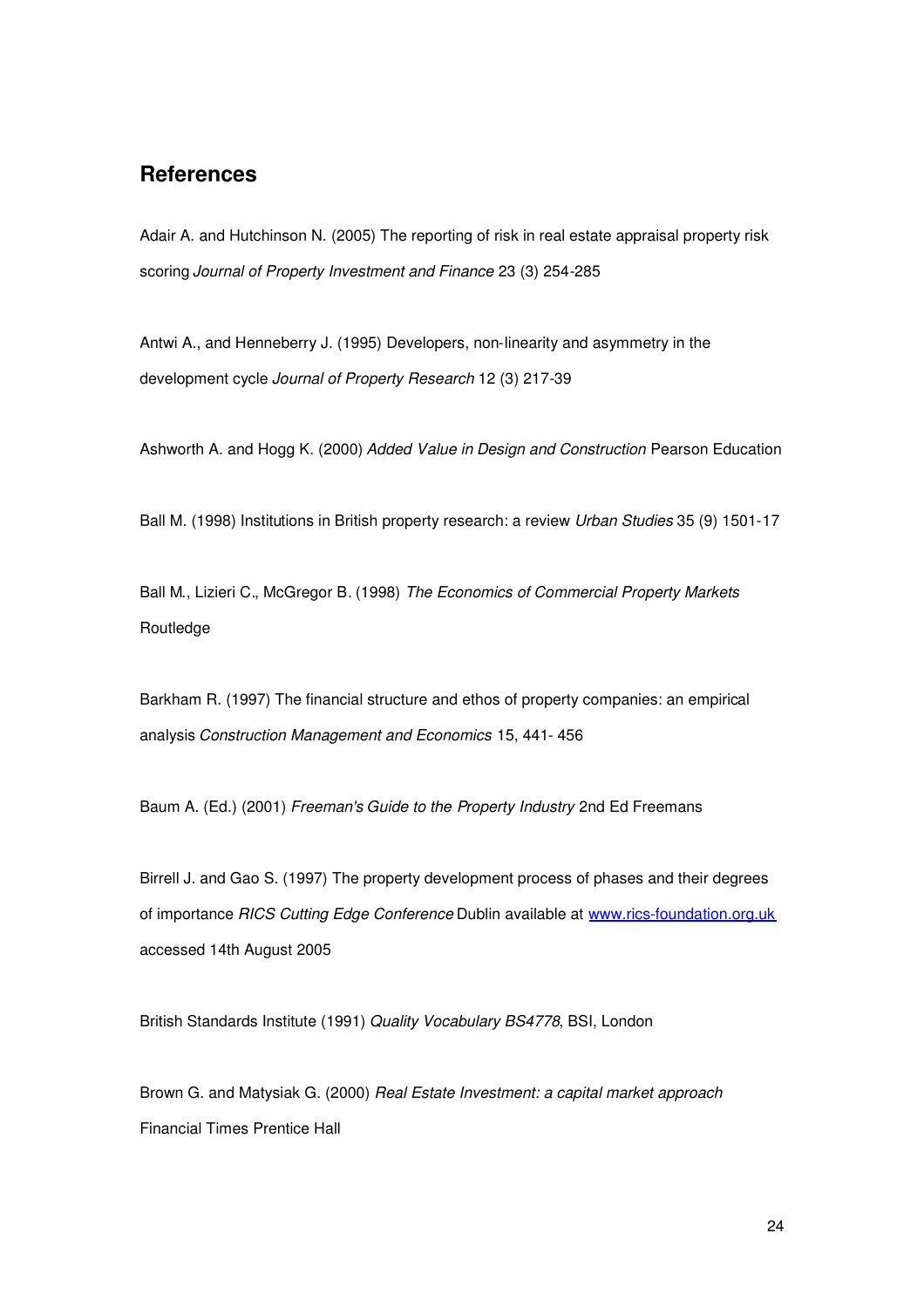Byrne P. (1996) *Risk, Uncertainty and Decision Making in Property Development* 2nd Ed. E.F. & N. Spon

Byrne P. and Lee S. (2000) Risk reduction in the United Kingdom property market, *Journal of Property Research* 7 (1) 23-46

Ciochetti B. and Malizia E. (2000) The application of financial analysis and market research to the real estate development process in Delisle J. and Worzala E. (eds) (2000) *Essays in Honor of James A Graascamp: Ten Years After* Kluwer Academic Publishers

Constructing Excellence (2004) *Demonstrating excellence: an evolution of the programme of demonstrations* available at www.constructingexcellence.org.uk accessed on 27th September 2005

Construction Industry Board (1997) *Constructing the Team* Thomas Telford Publishing

Department of Trade and Industry (2001) *Construction Statistics Annual*, available at [www.dti.gov.uk](http://www.dti.gov.uk/) accessed 24th September 2005

Estates Gazette (2005) Leeds office take-up lowest for three years Yorkshire Focus, 7 *Estates Gazette* 17<sup>th</sup> September

Fisher P. (2005) The property development process: case studies from Grainger Town *Property Management* 23 (3) 158-175

Flanagan R. and Norman G. (1993) *Risk Management and Construction* Blackwell Science

Frosdick S. (1997) The techniques of risk analysis are insufficient in themselves *Disaster Prevention and Management* 6 (3) 165-177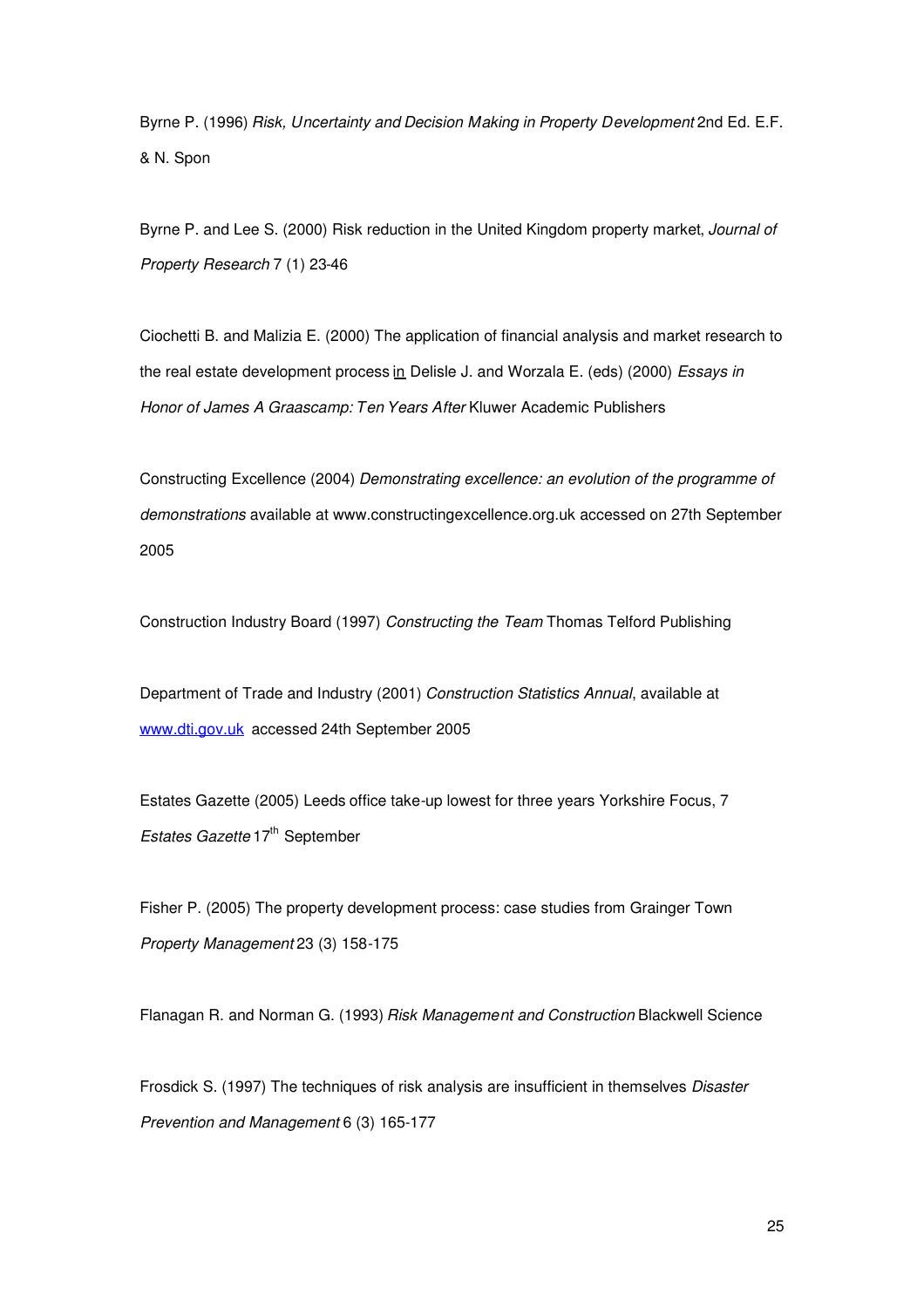Gallimore P., Hanz A. and Gray A. (2000) Decision making in small property companies *Journal of Property Investment and Finance* 18 (6) 602-612

Gordon K. (2003) Risk assessment in development lending *Briefings in Real Estate Finance* 3  $(1)$  7–26

GVA Grimley (2004) *Central London Office Commentary* 2<sup>nd</sup> Quarter available at [www.gvagrimley.co.uk](http://www.gvagrimley.co.uk/) accessed 24th September 2005

Hargitay S. and Yu S. (1993) *Property Investment Decisions a quantitative approach* E & FN Spon

Havard T. (2002) *Contemporary Property Development* RIBA Enterprises

Healey P. and Barratt S. (1990) Structure and agency in land and property development: some ideas for research *Urban Studies* 27 (1) 89-104

Henneberry J., Mouzakis F. and Rowley S. (2004) Region-building: funding the development of business property in the regions *ESRC Regional Studies Working Group Seminar 8: Financing Regional Economies* Centre for Urban and Regional Development Studies, University of Newcastle upon Tyne. 8th December

Henneberry J. and Rowley S. (2000) Property market processes and development outcomes in cities and regions *RICS Research Papers* 3 (9) 1-59

Hillson D. (2002) Extending the risk process to manage opportunities 20 (3) *International Journal of Project Management* 20 (3) 235-240

Hoesli M. and MacGregor B. (2000) *Property Investment: Principles and Practice of Portfolio Management* Longman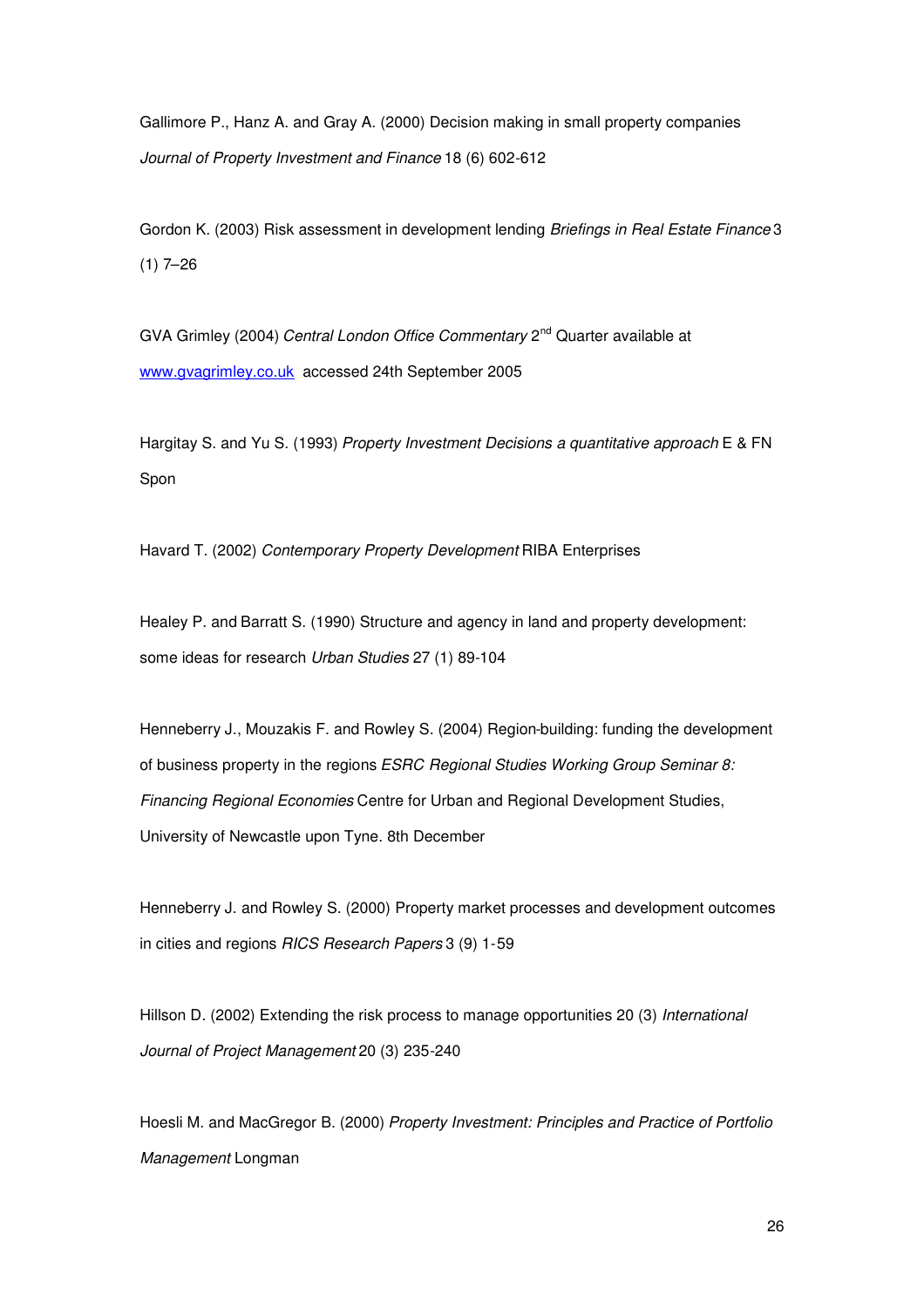Investment Property Databank (2004) *UK Annual Index* available at [www.ipdindex.co.uk](http://www.ipdindex.co.uk/) accessed 24<sup>th</sup> August 2005

Jones Lang LaSalle (2002) *50 Centres: Office Rents* [www.joneslanglasalle.co.uk](http://www.joneslanglasalle.co.uk/) accessed 24<sup>th</sup> August 2005

Keogh G. and D'Arcy E. (1999) Property market efficiency: an institutional economics perspective *Urban Studies* 36 (13) 2401-14

King Sturge (2006) *Office Markets 2006* available at [www.kingsturge.com](http://www.kingsturge.com/) accessed 7<sup>th</sup> April 2006

Laster D. (2000) The conventional approach to risk management in Shimpi P. (ed) (2001) *Intergrating Corporate Risk Management* Texere New York

Love P., Skitmore M. and Earl G. (1998) Selecting a suitable procurement method for a building project *Construction Management and Economics* 16, 221-233

Millington A. (2000) *Property Development* Estates Gazette

Mills A. (2001) A systematic approach to risk management *Structural Survey*, 19 (5), 245-252

Mollart R. (1998) Monte Carlo Simulation using Lotus 123 *Journal of Property Valuation* 6 (4) 419-433

Morley S. (2002) The financial appraisal of development projects in Guy S., and Henneberry J. (2002) *Development and Developers: Perspectives on Property* 73-95 Blackwell, Oxford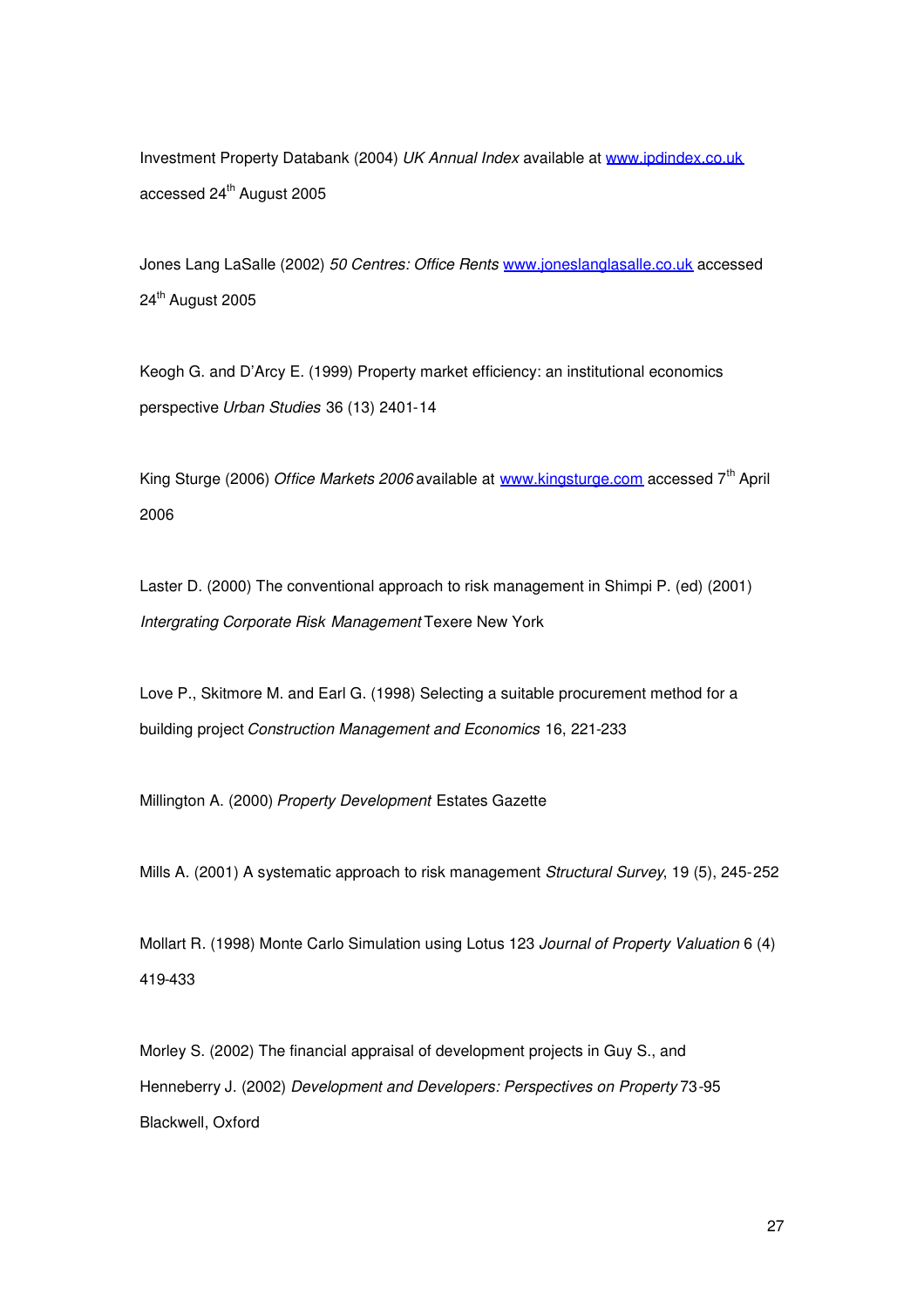Mueller G., (1999) Real estate rental growth rates at different points in the physical market cycle Journal of Real Estate Research 18 (1)

Office for National Statistics (2005) *Input Output: Manufacturing less than 15% of economy*, available at [www.statistics.gov.uk](http://www.statistics.gov.uk/) accessed on 28<sup>th</sup> August 2005

Office of the Deputy Prime Minister (2004) *Commercial and Industrial Floorspace and Rateable Value Statistics 2004 (Provisional)* England and Wales available at [www.odpm.gov.uk](http://www.odpm.gov.uk/) accessed 24<sup>th</sup> August 2005

Office of the Deputy Prime Minister (2005) *Planning Policy Statement 1: Delivering Sustainable Development* available at [www.odpm.gov.uk](http://www.odpm.gov.uk/) accessed on 19th September 2005

Ooi J. (2000) Corporate reliance on bank loans: an empirical analysis of UK property companies *Journal of Property Investment and Finance* 18 (1), 103-120

Ratcliffe J. (1984) Preletting *Estates Gazette* 269 7th January

Royal Institution of Chartered Surveyors (2004) *The management of risk – yours, mine ours*. A report for RICS by the University of Reading available at [www.rics.org.uk](http://www.rics.org.uk/) accessed 27th September 2005

Savills (2003) *Survey of bank's attitudes to monitoring development risk* Building Bulletin Winter 2002/3 FPDSavills

Stevenson R., Potts K. and Houlton L. (1994) Joint venture vehicles in property development *Property Management* 12 (2), 16-21

Syms P. (2002) *Land, Design and Development* Blackwell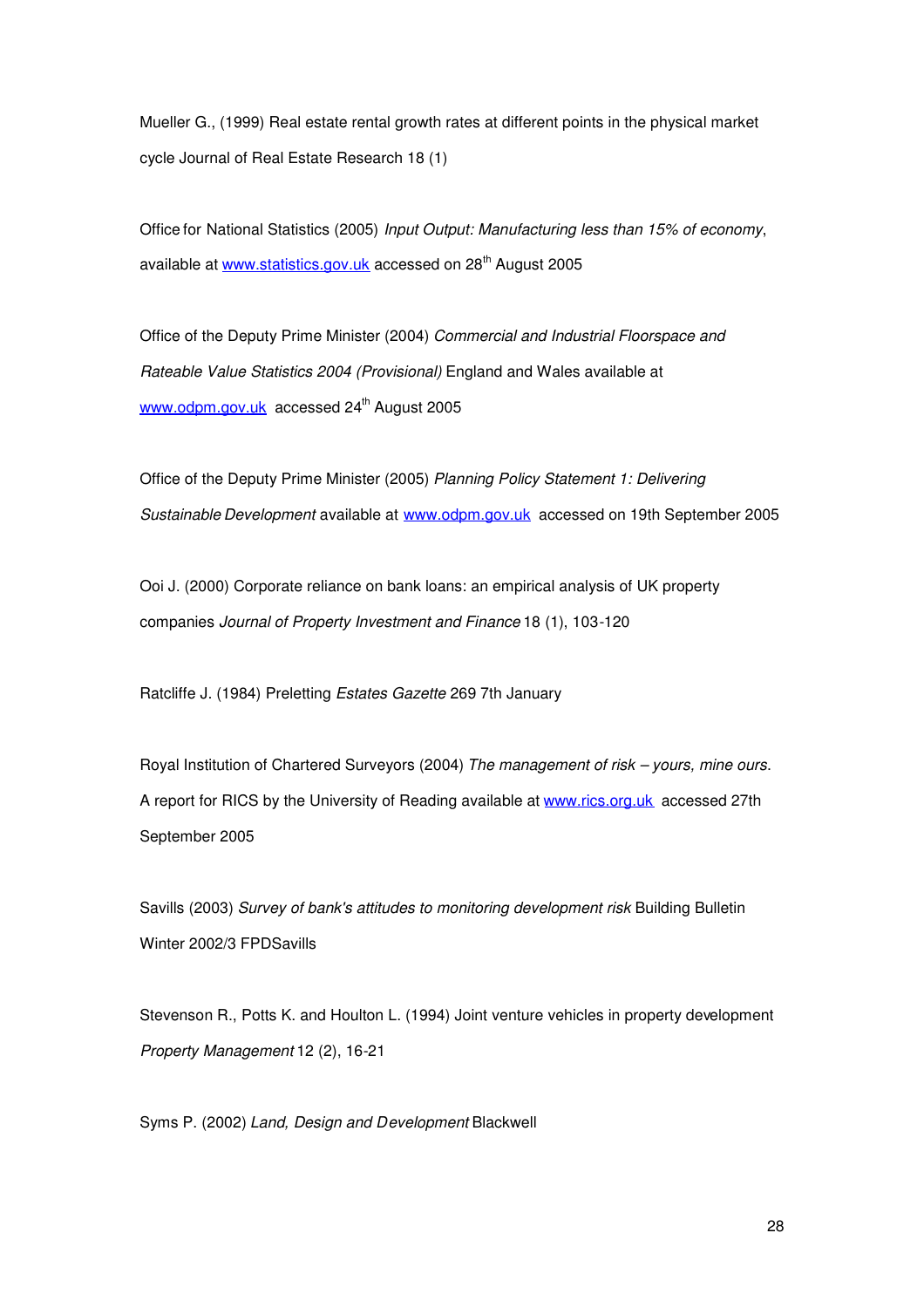Walker P. and Greenwood D. (2002) *Risk and Value Management, Construction Companion* RIBA Enterprises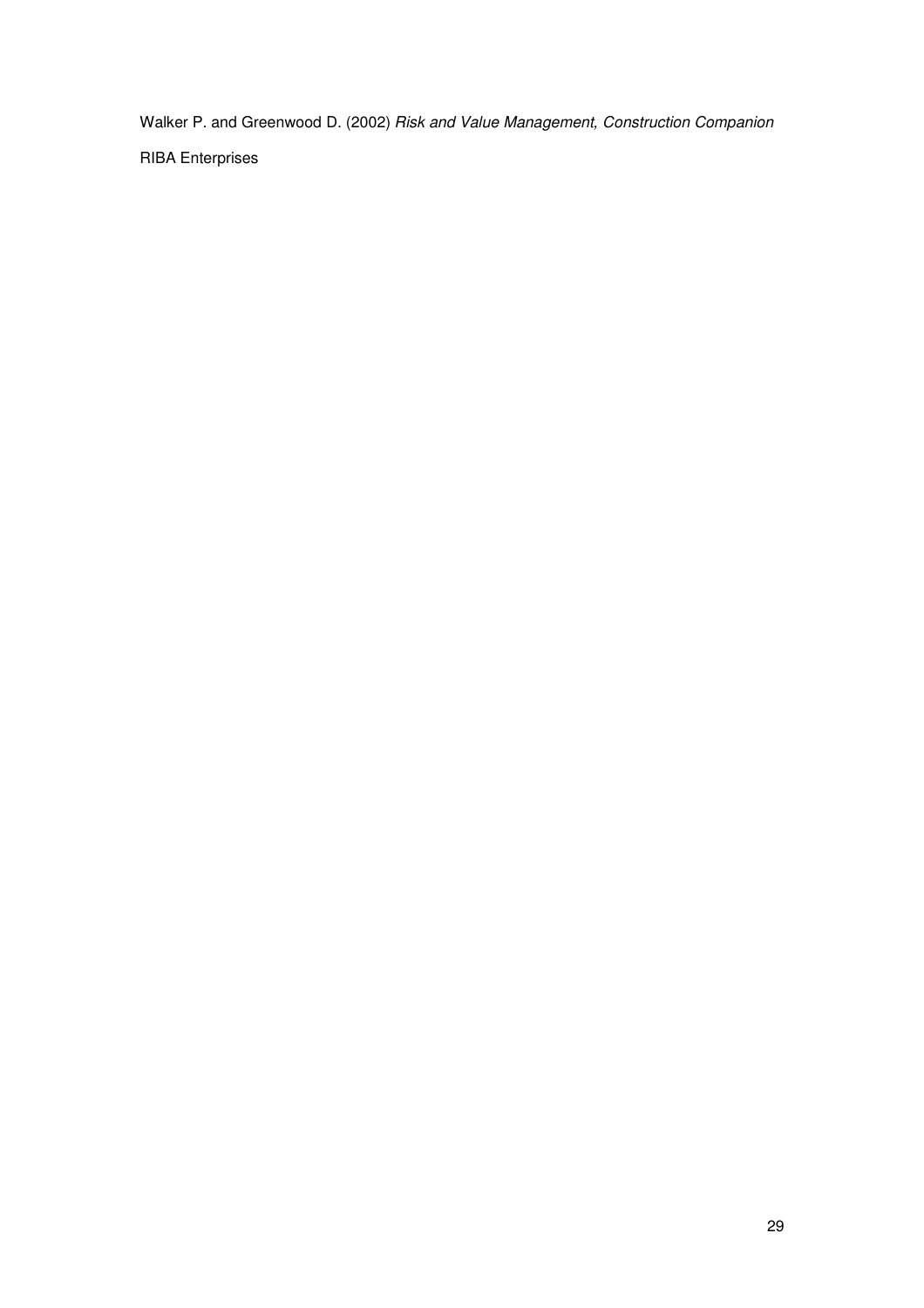# **Table 1. Office rental value growth**

|                                               | <b>2000</b> | $\frac{1}{2001}$ | $\frac{1}{2002}$            | $\frac{1}{2003}$ |
|-----------------------------------------------|-------------|------------------|-----------------------------|------------------|
| Central London   23.30%   0%   -17.90%   -20% |             |                  |                             |                  |
| United Kingdom   12.50%   4%                  |             |                  | <u>i</u> -7.20% i -10.10% l |                  |

(GVA Grimley 2004; IPD 2004)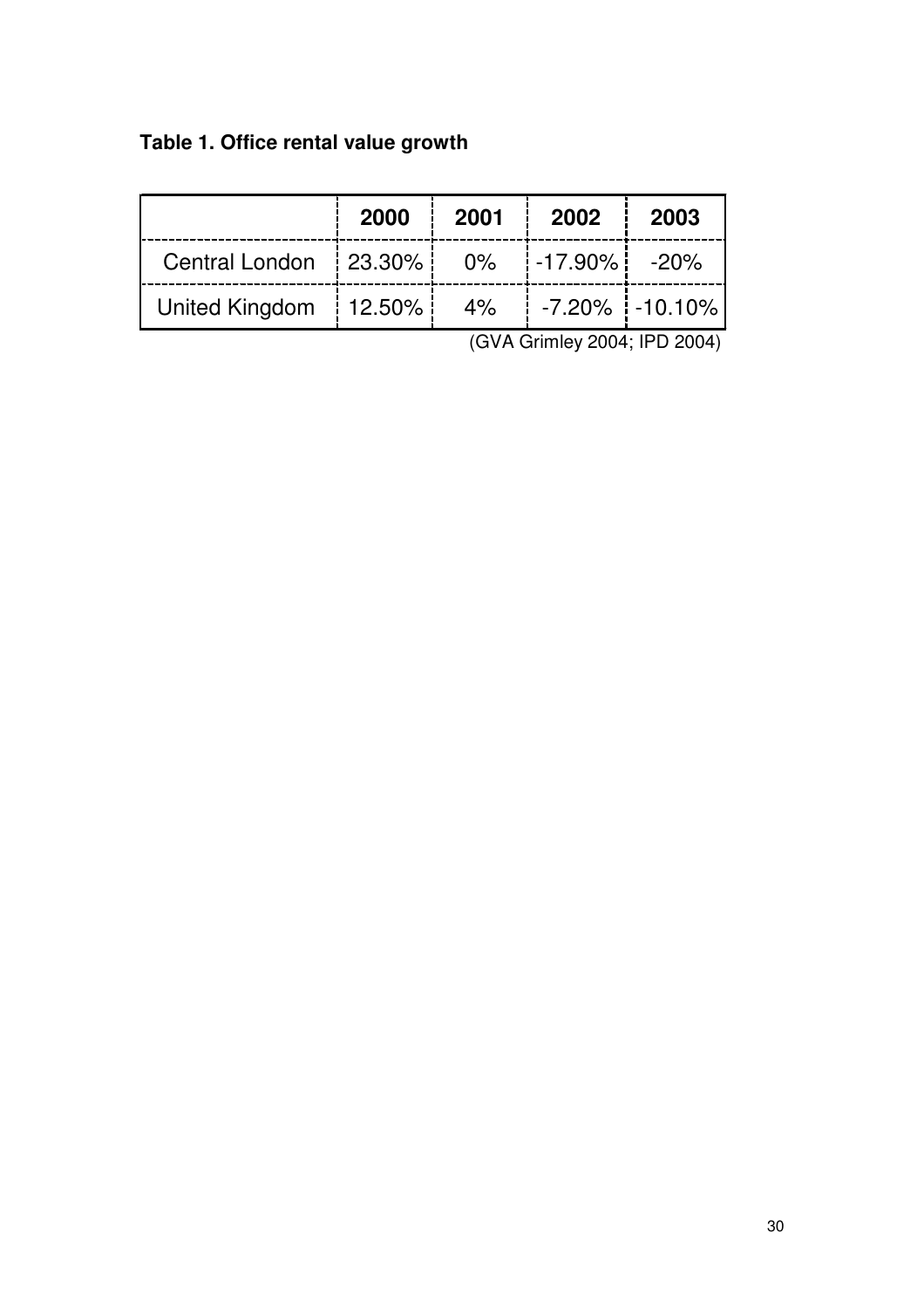



(after Hargitay and Yu 1993)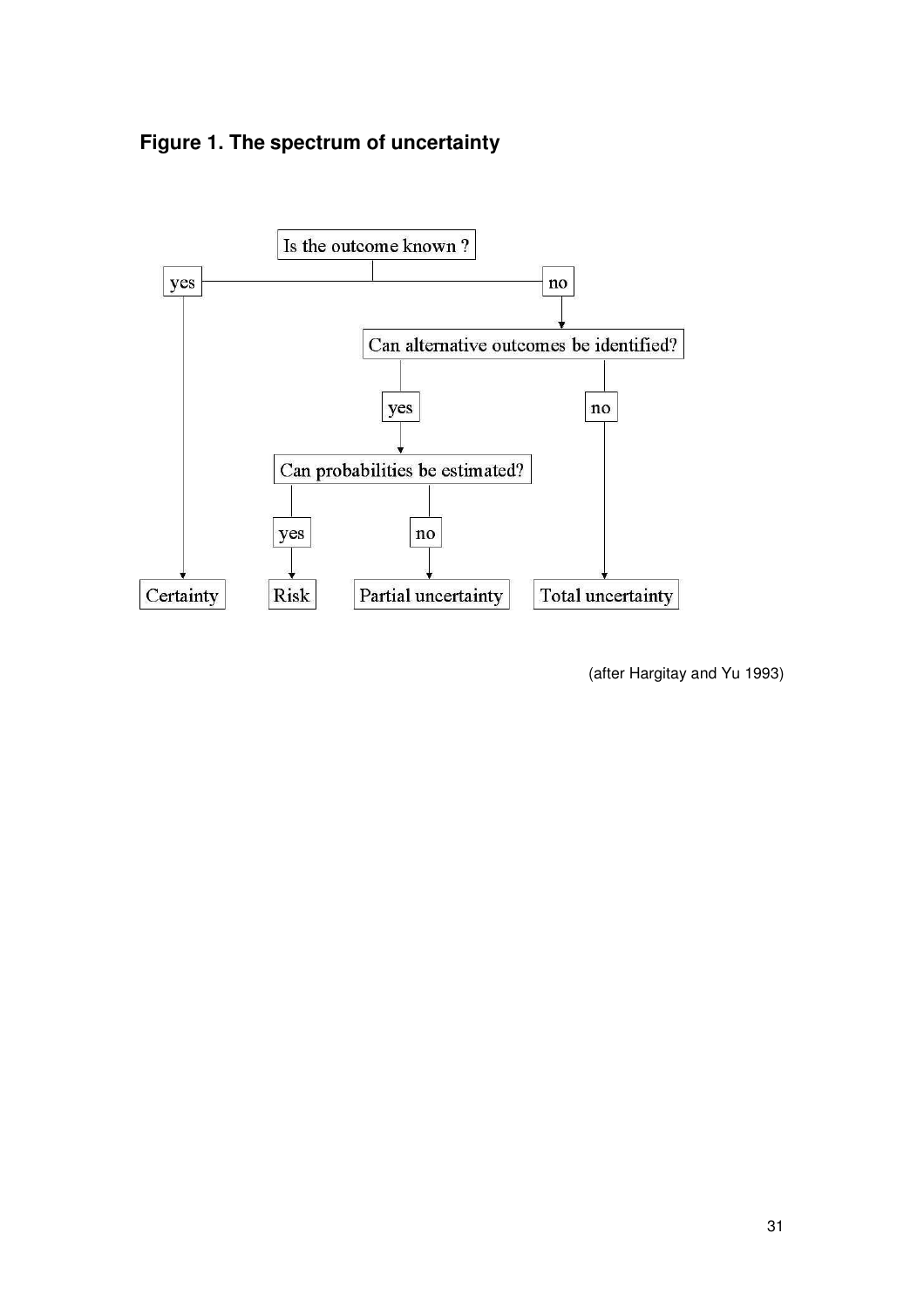# **Figure 2. The management of risk**

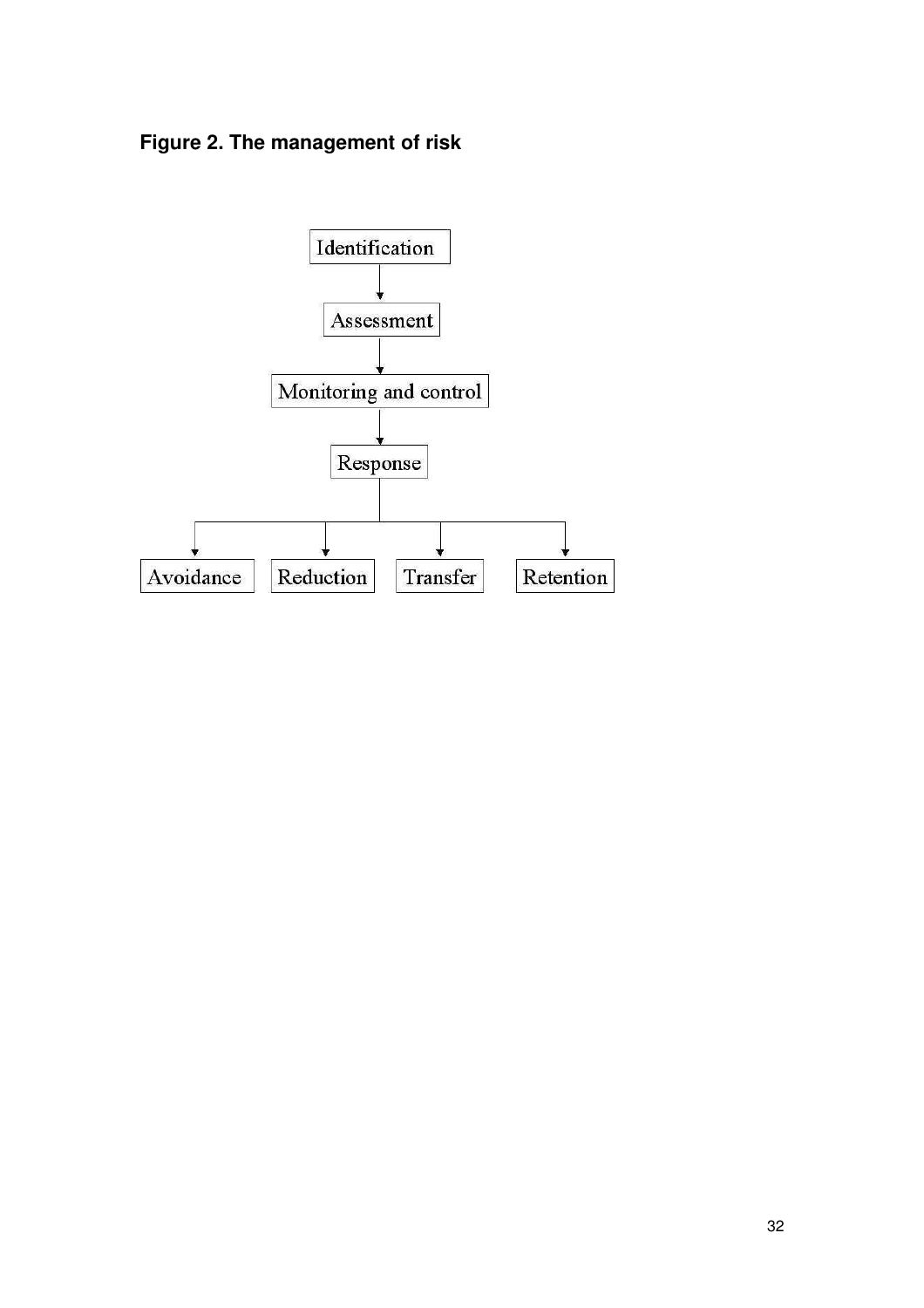

**Figure 3. The size range of projects in square metres**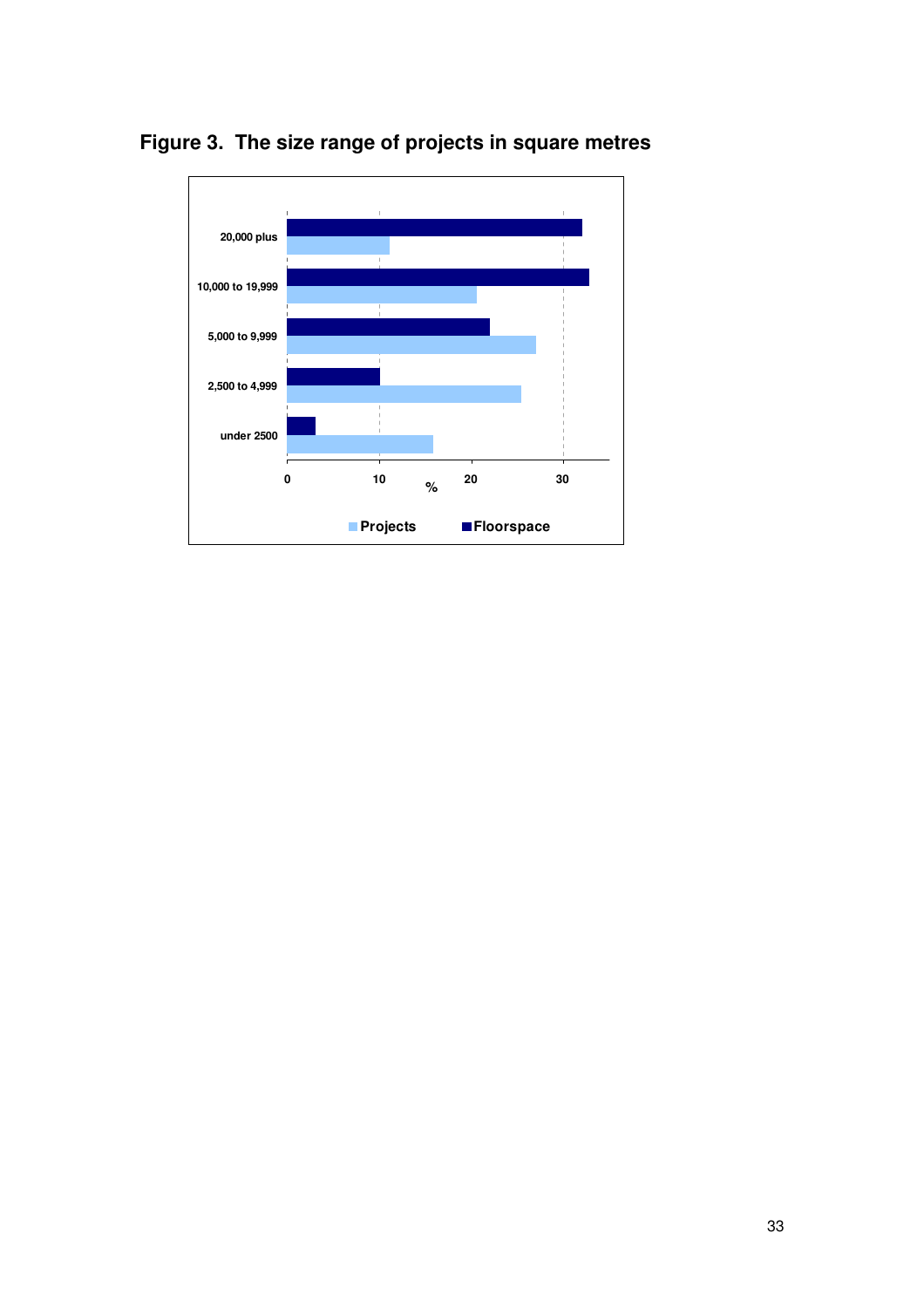# **Figure 4. Risks perceived at the time of the first feasibility study (percentages)**

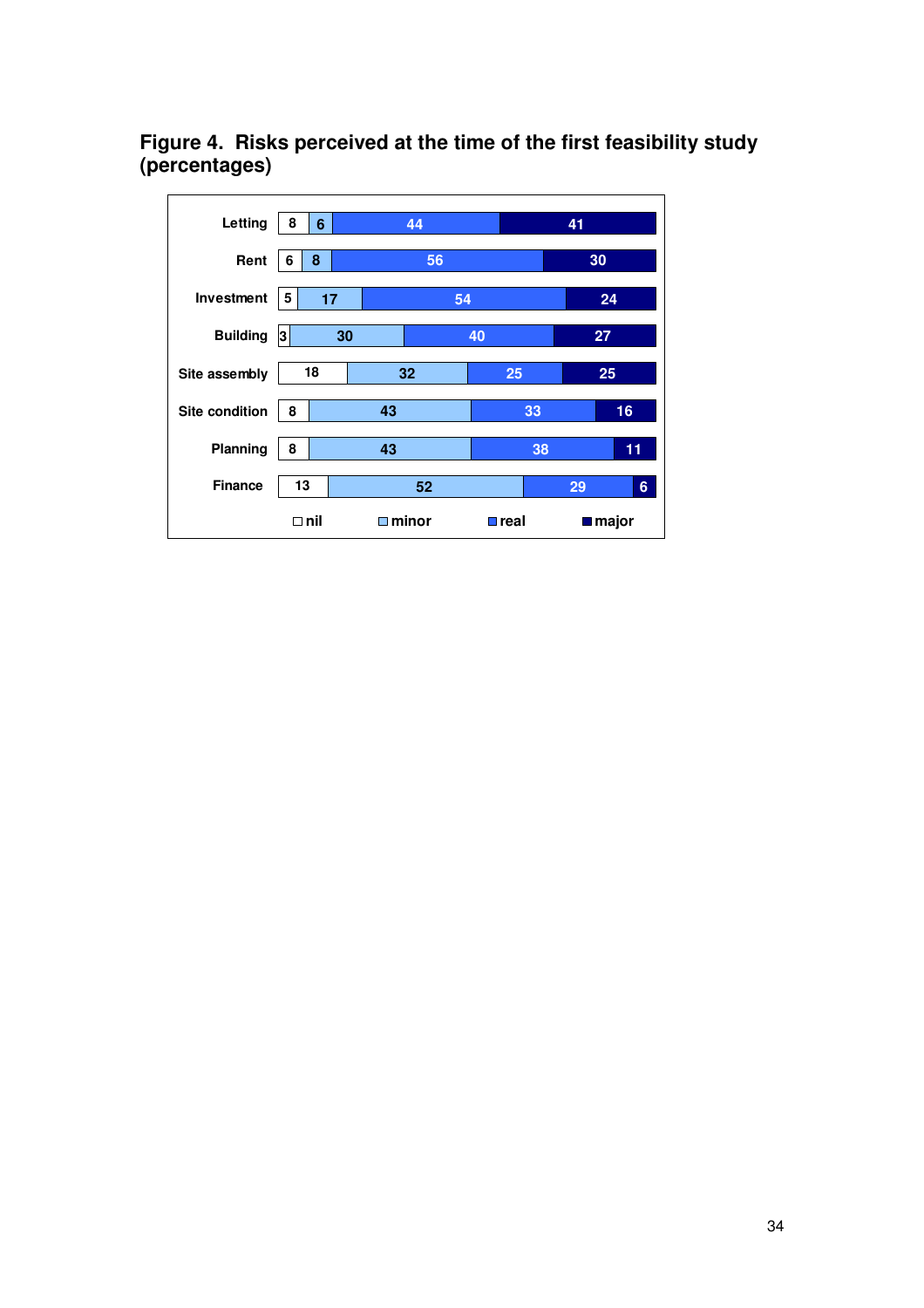| Rent                  | 17                                 | 13 | 27 |    | 43                  |    |       |   |
|-----------------------|------------------------------------|----|----|----|---------------------|----|-------|---|
| Letting               | 21<br>22<br>11                     |    |    |    | 46                  |    |       |   |
| Investment            | 14                                 | 25 |    | 30 |                     |    | 30    |   |
| <b>Building</b>       | 29                                 |    | 33 |    |                     | 24 | 14    |   |
| <b>Finance</b>        | 23                                 |    |    | 54 |                     |    | 21    |   |
| <b>Site condition</b> |                                    | 49 |    |    | 32                  |    | 13    | 6 |
| Site assembly         | 52                                 |    |    |    | 33                  |    | 8     | 6 |
| Planning              |                                    |    |    | 32 |                     | 13 | 13    |   |
|                       | $\blacksquare$ minor<br>$\Box$ nil |    |    |    | $\blacksquare$ real |    | major |   |

**Figure 5. Risks perceived at the time of the survey (percentages)**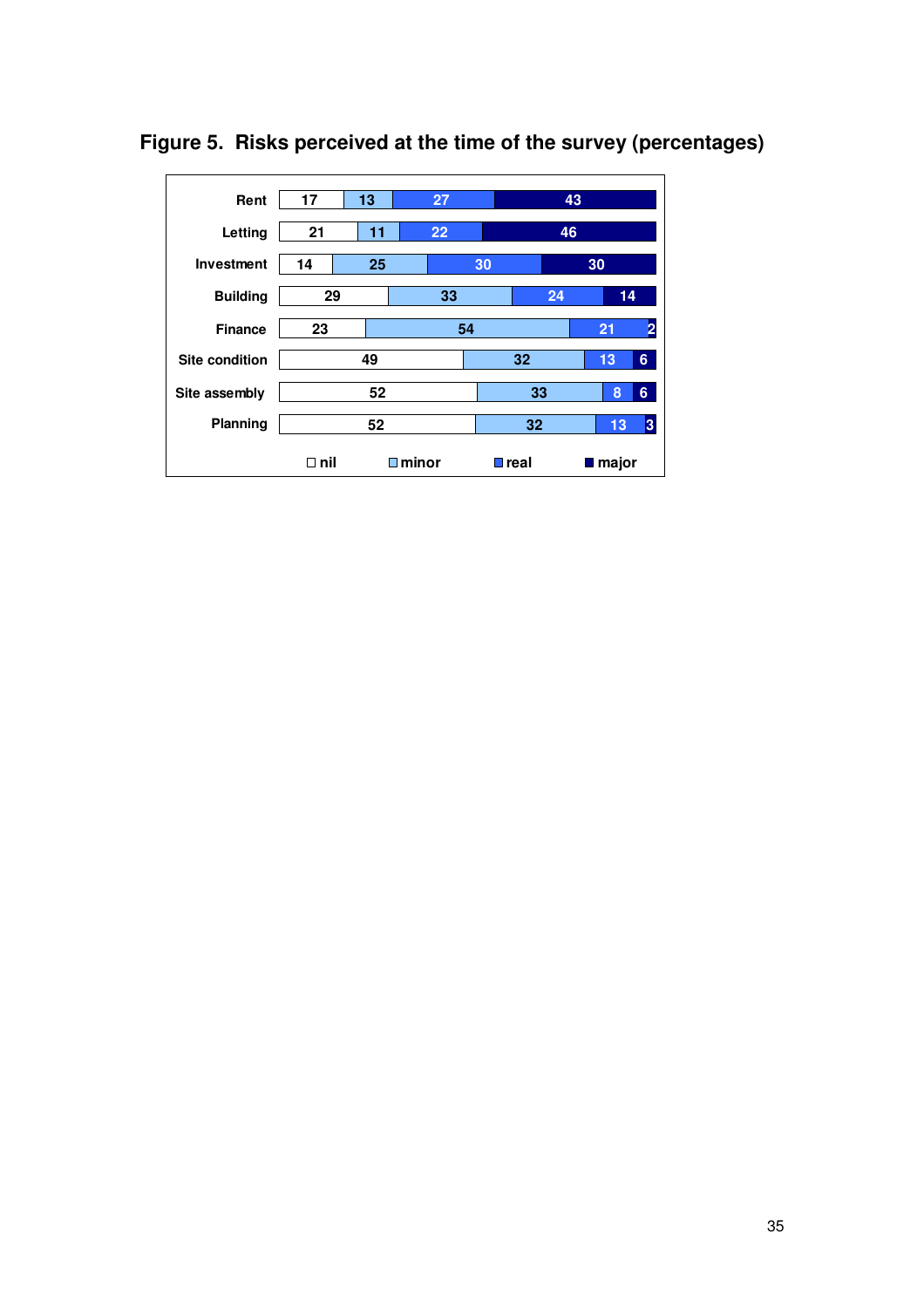

**Figure 6. Risks perceived at both stages**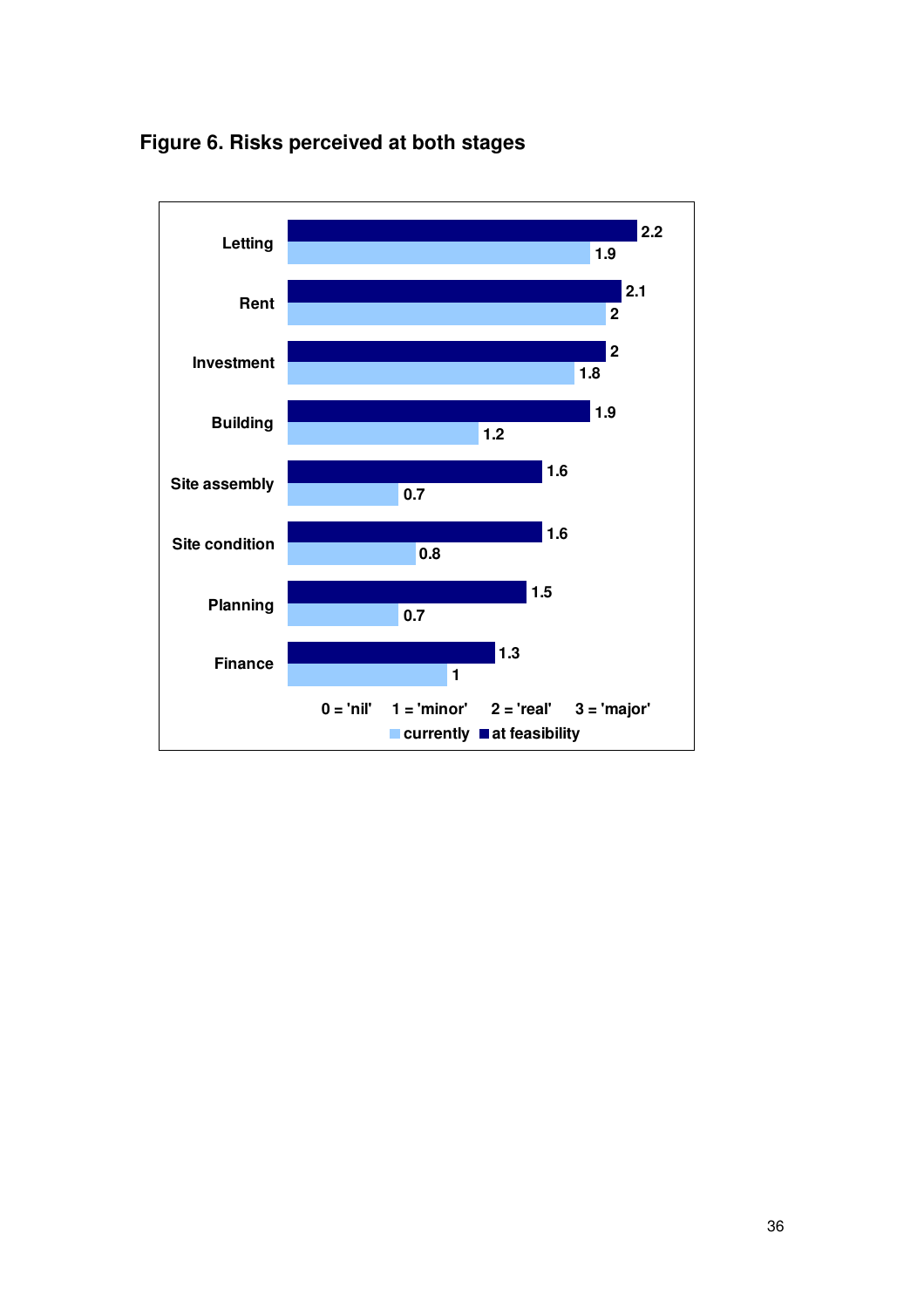**Figure 7. Construction start and end dates for projects**

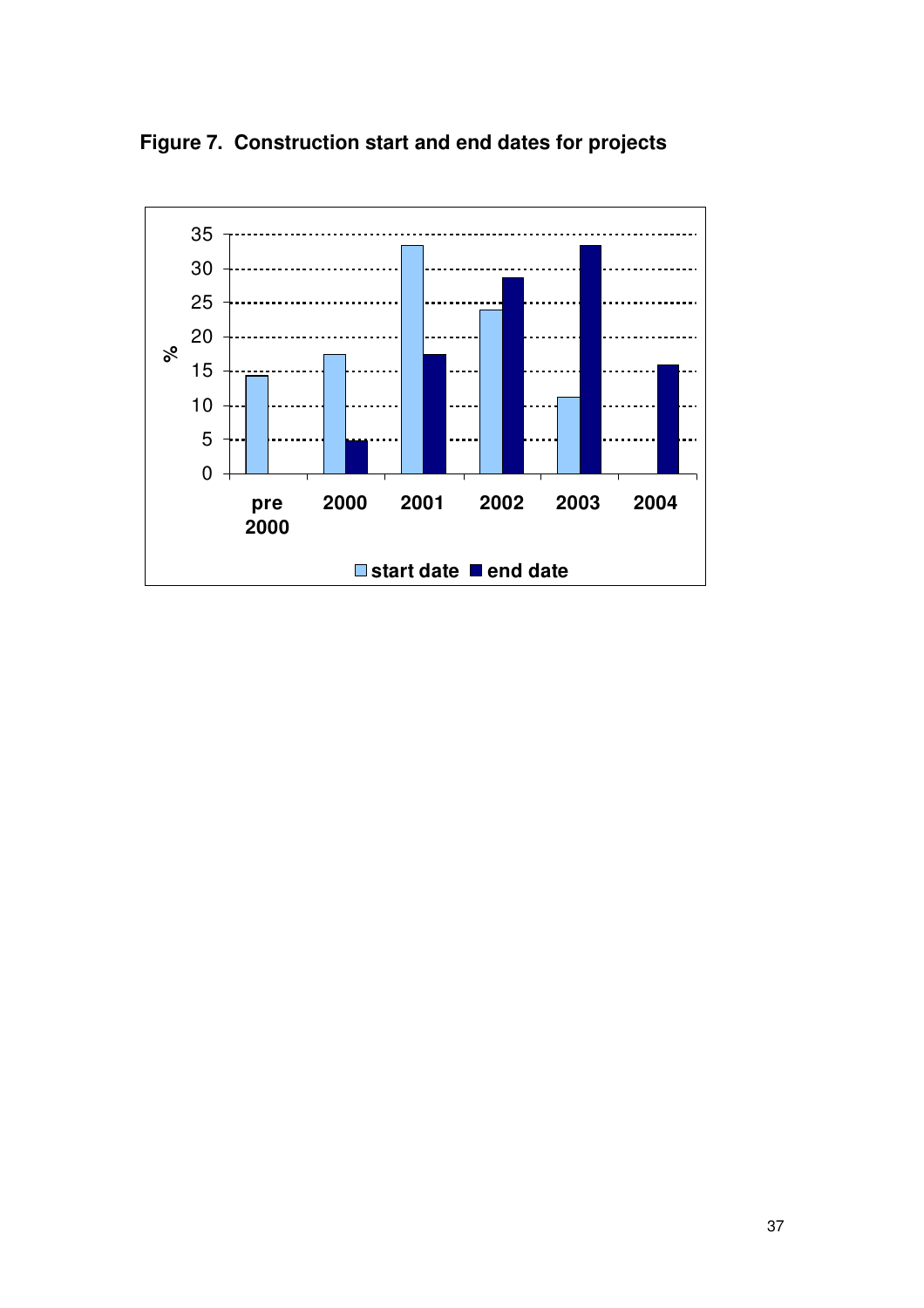# **Figure 8 The use of risk management tactics**

| <b>Fixed price contract</b> | 19<br> 3        | 35                |                          | 43        |  |  |  |
|-----------------------------|-----------------|-------------------|--------------------------|-----------|--|--|--|
| <b>Pre-letting</b>          | 2               | 51                | 29                       | 19        |  |  |  |
| <b>Advance purchase</b>     | 6               | 49                | 24                       | 21        |  |  |  |
| Option to purchase          | 3               | 52                | 19                       | 25        |  |  |  |
| Joint venture               | $\mathbf{3}$    | 56                | 25                       | 16        |  |  |  |
| Phasing                     | 13              | 57                | 21                       | 19        |  |  |  |
| Mixed or flexi use          | 5               | 68                |                          | 6<br>21   |  |  |  |
| <b>Finance cap</b>          | 5               | 71                |                          | 2<br>22   |  |  |  |
|                             | Don't know<br>□ | <b>■ Not used</b> | $\blacksquare$ Important | ■ Crucial |  |  |  |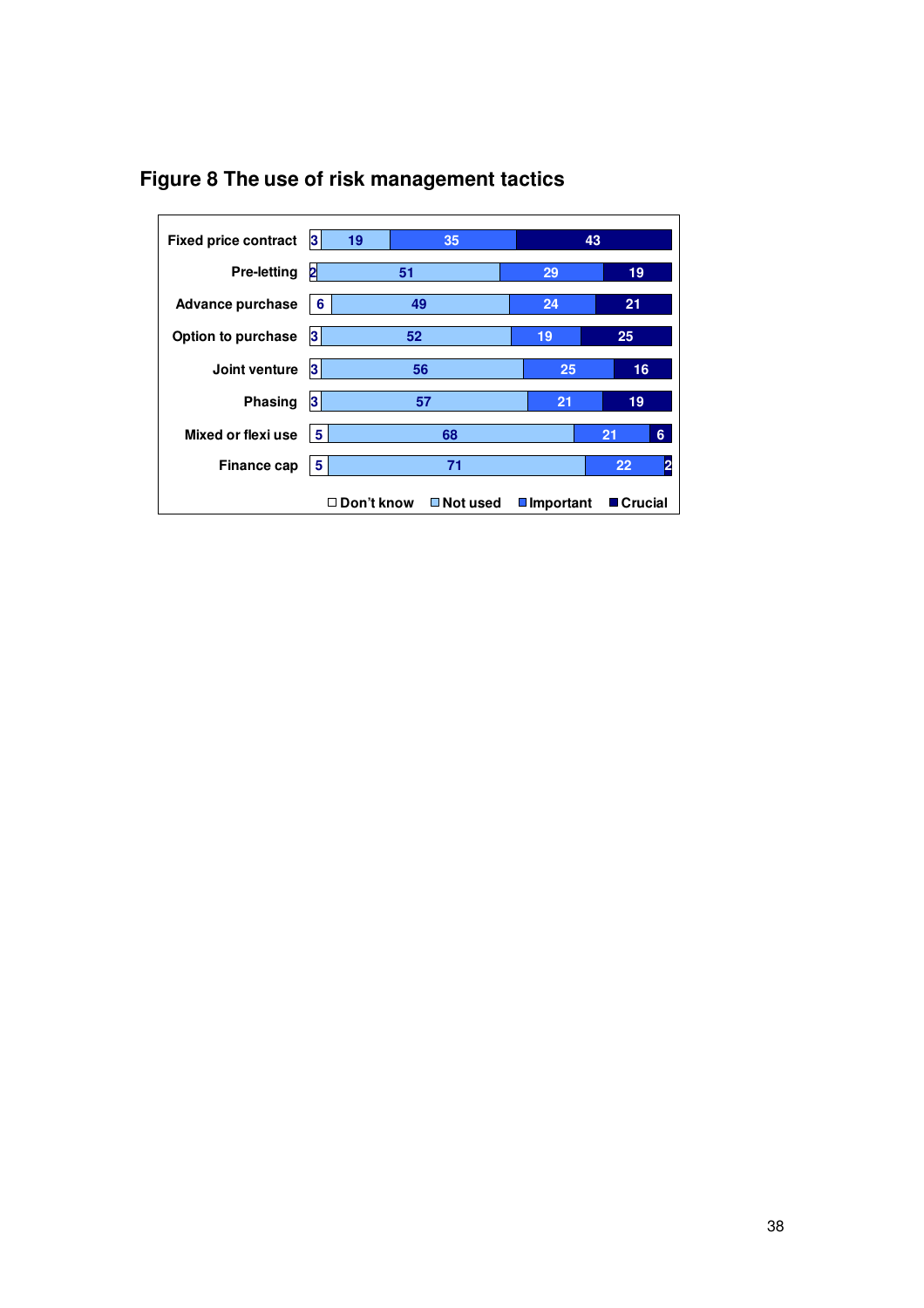

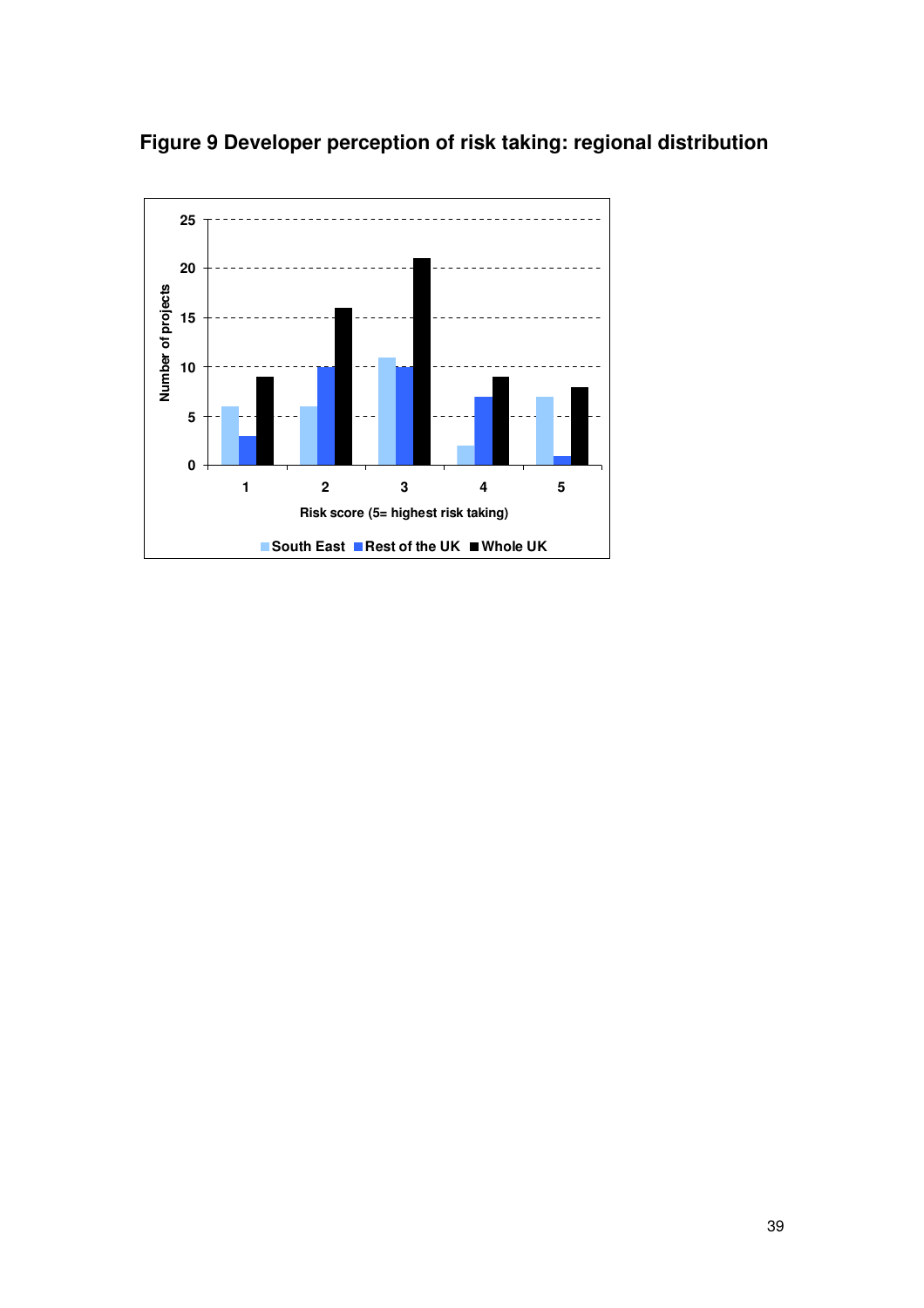

**0.29**

**0 = ' Not used' 1 = 'Important' 2 = 'Crucial'**

■ South east<br>**■ Rest of UK** 

**0.3**

**0.24**

**Finance cap**

# **Figure 10 Regional variations in risk management**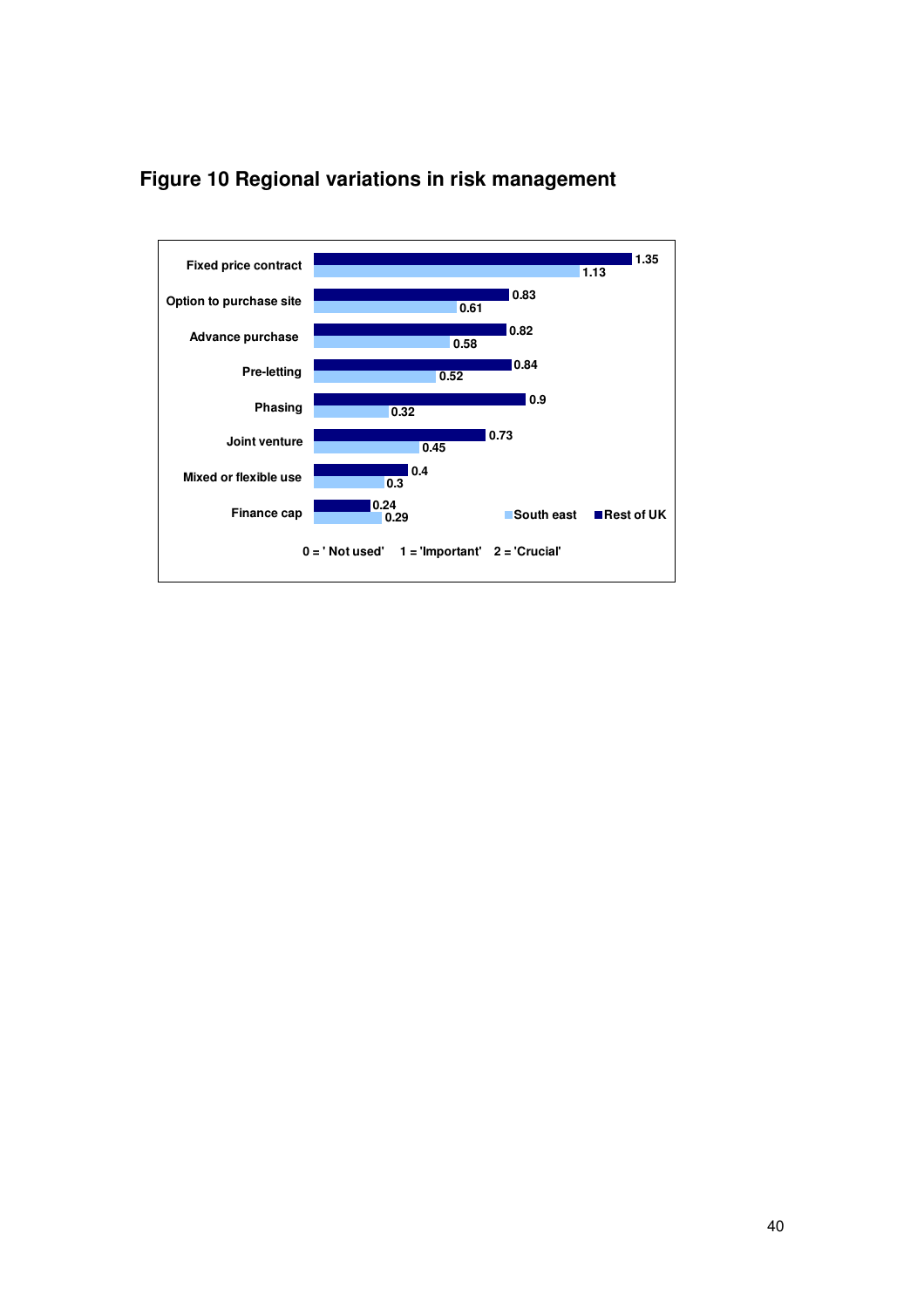**Figure 11 The size of projects by region**

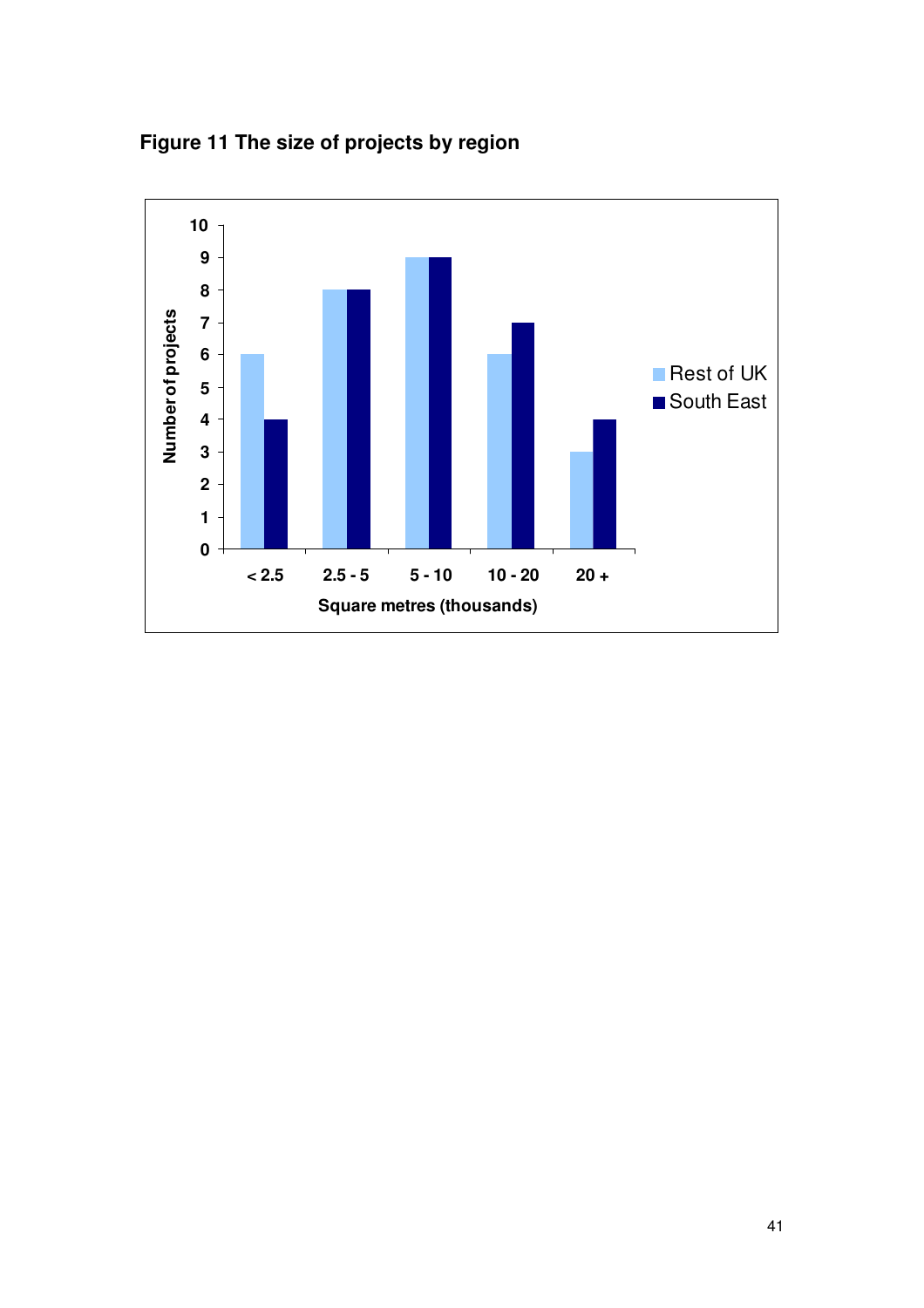**Figure 12 Letting success by region**

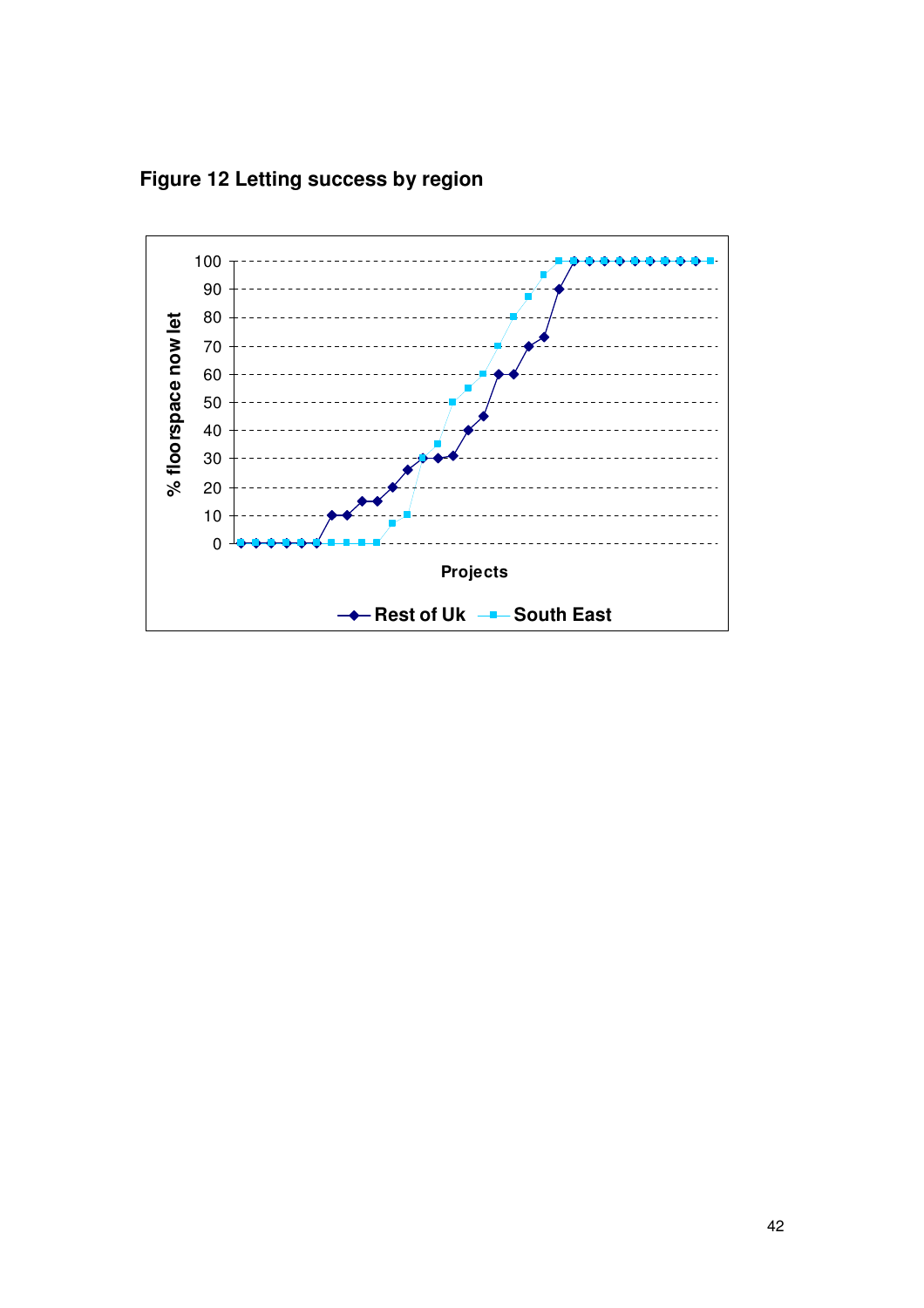

# **Figure 13: Risk responses in property development**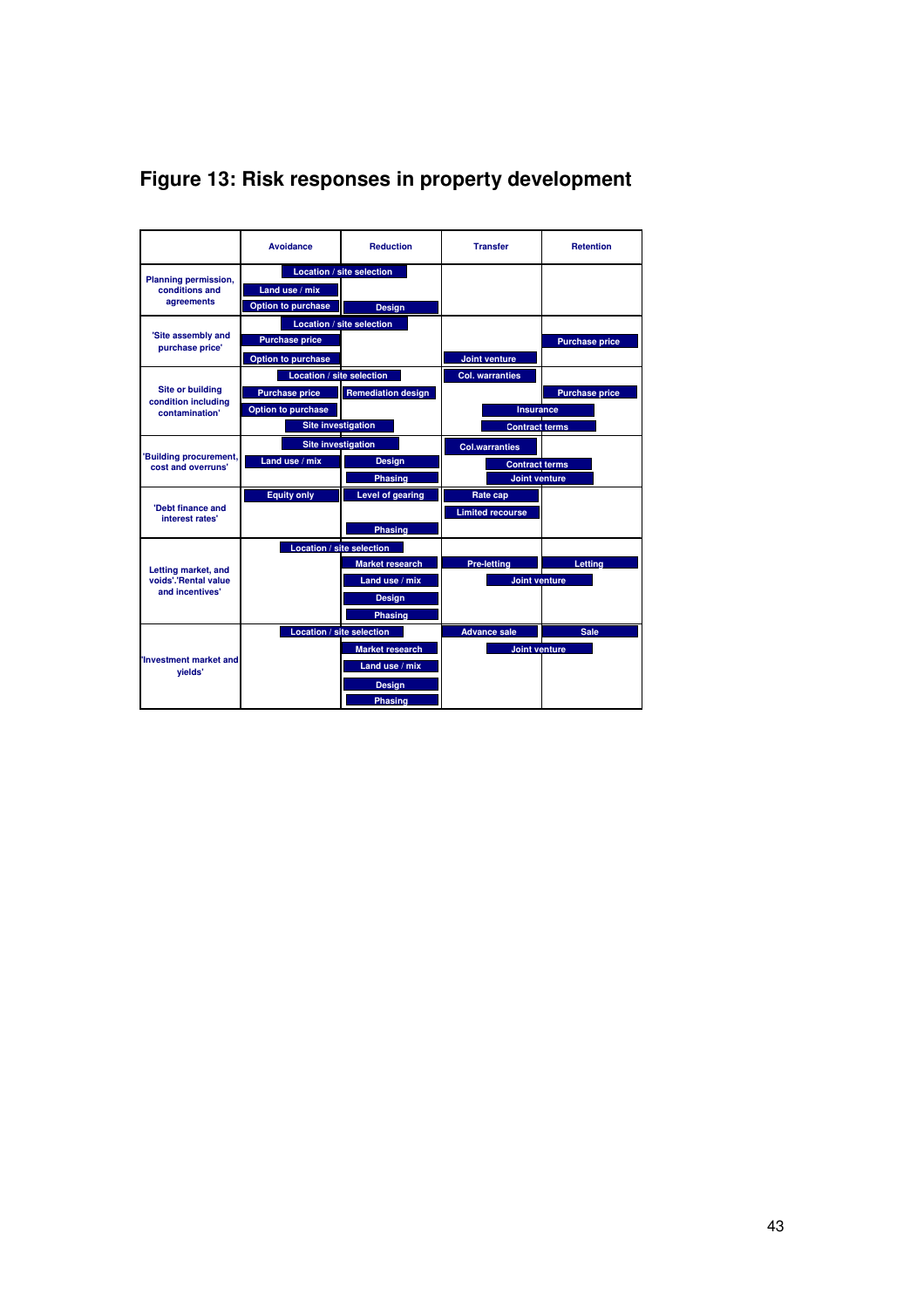# **Appendix A. Interview Questions**

- 1. What determines a developer's basic attitude to risk?
- 2. Do risk decisions relate more to the company or the project?
- 3. Are developers proactive or reactive about risk management?
- 4. Do banks and funds require developers to manage risk?
- 5. How do developers perceive risks (please refer to the survey report)?
- 6. Are risks characterised as 'market' or 'production'?
- 7. How do developers manage risks (please refer to the survey report)?
- 8. Why do developers tend to avoid construction risks (please refer to the survey report)?
- 9. What factors lead to more or less pre-letting of office space (please refer to the survey report)?
- 10. Why are developers operating outside London and the South East more proactive in risk management (please refer to the survey report)?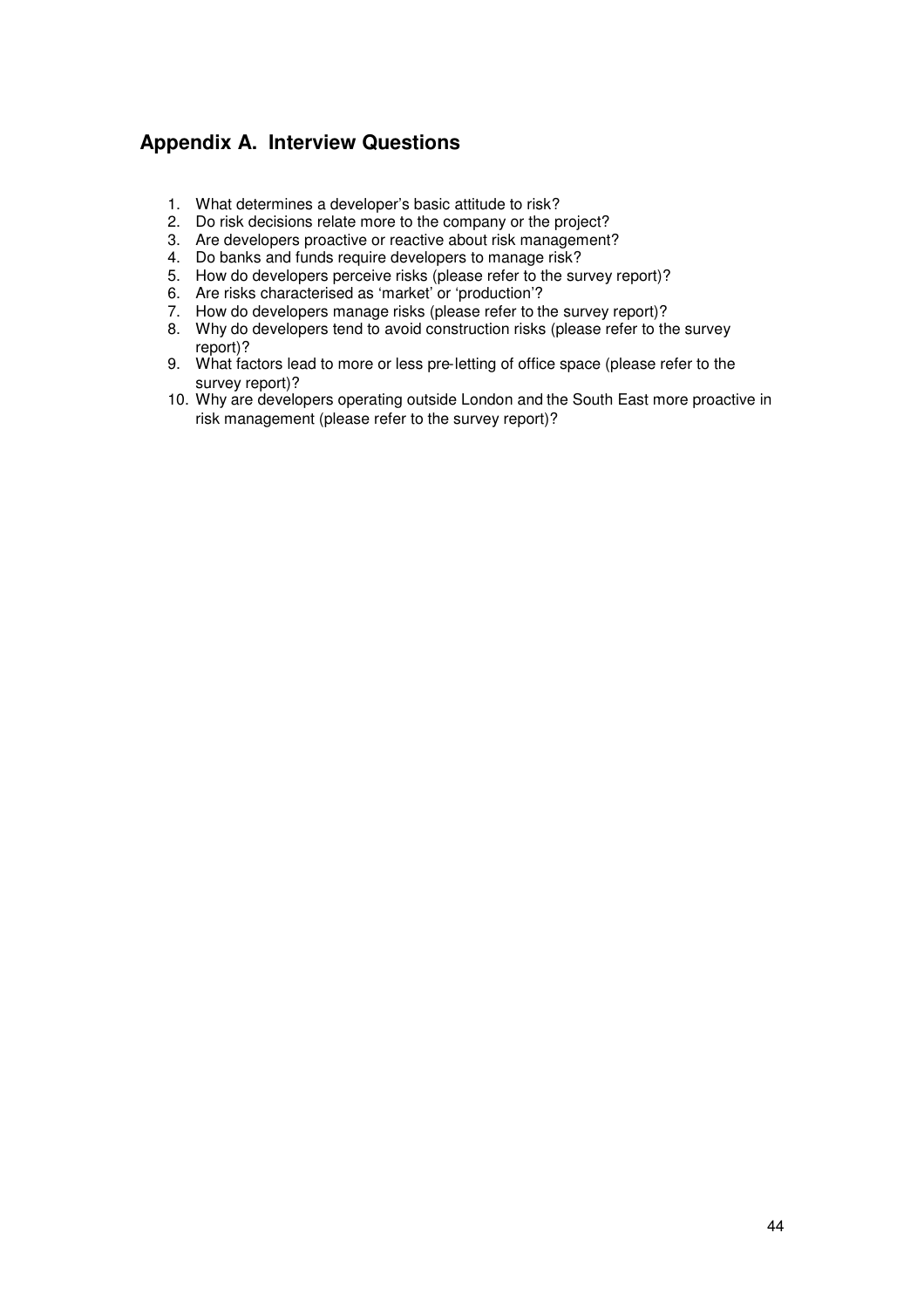|                       | assembly<br>Site | condition<br>Sie | Planning | Building | Finance | Letting | Rent  | Investment |
|-----------------------|------------------|------------------|----------|----------|---------|---------|-------|------------|
| Site assembly         |                  |                  |          |          |         |         |       |            |
| <b>Site condition</b> | 0.008            |                  |          |          |         |         |       |            |
| <b>Planning</b>       | 0.032            | 0.379            |          |          |         |         |       |            |
| <b>Building</b>       | 0.373            | 0.000            | 0.212    |          |         |         |       |            |
| <b>Finance</b>        | 0.043            | 0.093            | 0.093    | 0.003    |         |         |       |            |
| Letting               | 0.064            | 0.304            | 0.758    | 0.445    | 0.018   |         |       |            |
| Rent                  | 0.064            | 0.014            | 0.304    | 0.127    | 0.018   | 0.000   |       |            |
| <b>Investment</b>     | 0.013            | 0.003            | 0.590    | 0.001    | 0.002   | 0.001   | 0.000 |            |

### **Appendix B: Perceptions of risk at the feasibility stage**

Pearson chi<sup>2</sup> test: asymp. sig. (two sided) Nil risk' plus 'minor risk' were tested against 'real risk' plus 'major risk'.

Shaded results indicate an unreliable result due to insufficient data in one or two cells data

The above table refers to the data illustrated in Figure 4. Respondents to this question were asked to choose between four options and their answers were categories with no numeric equivalent and thus 'non-parametric'. The null hypothesis was that there was no relationship between one pair of variables. The chi-square (pearson) test of independence between two categorical variables was adopted and the test was performed using the SPSS statistical software package. The chi-square test of independence measures the risk of error in rejecting the null hypothesis, that the variables are independent, and accepting instead the alternative hypothesis that there is a relationship between them. The chi-square test compares observed data for the two variables in the cross-table with the expected data should the null hypothesis be true. The aim is to see if there is (or is not) a statistically significant relationship between two variables.

In order to maximise the number of records per cell, 'nil risk' responses were added to 'minor risk' and 'real risk' to 'major risk' to produce a two by two cross table. Nevertheless the results are still felt to be meaningful in the context of the research. The output from the test shown above is known as the asymptotic significance (two sided) statistic. Where this is below 0.05 then there is a 5% or less error in rejecting the null hypothesis. Where there were insufficient records in a cell and the chi-square result was thus unreliable, these were shown shaded and no statistical relationship was claimed.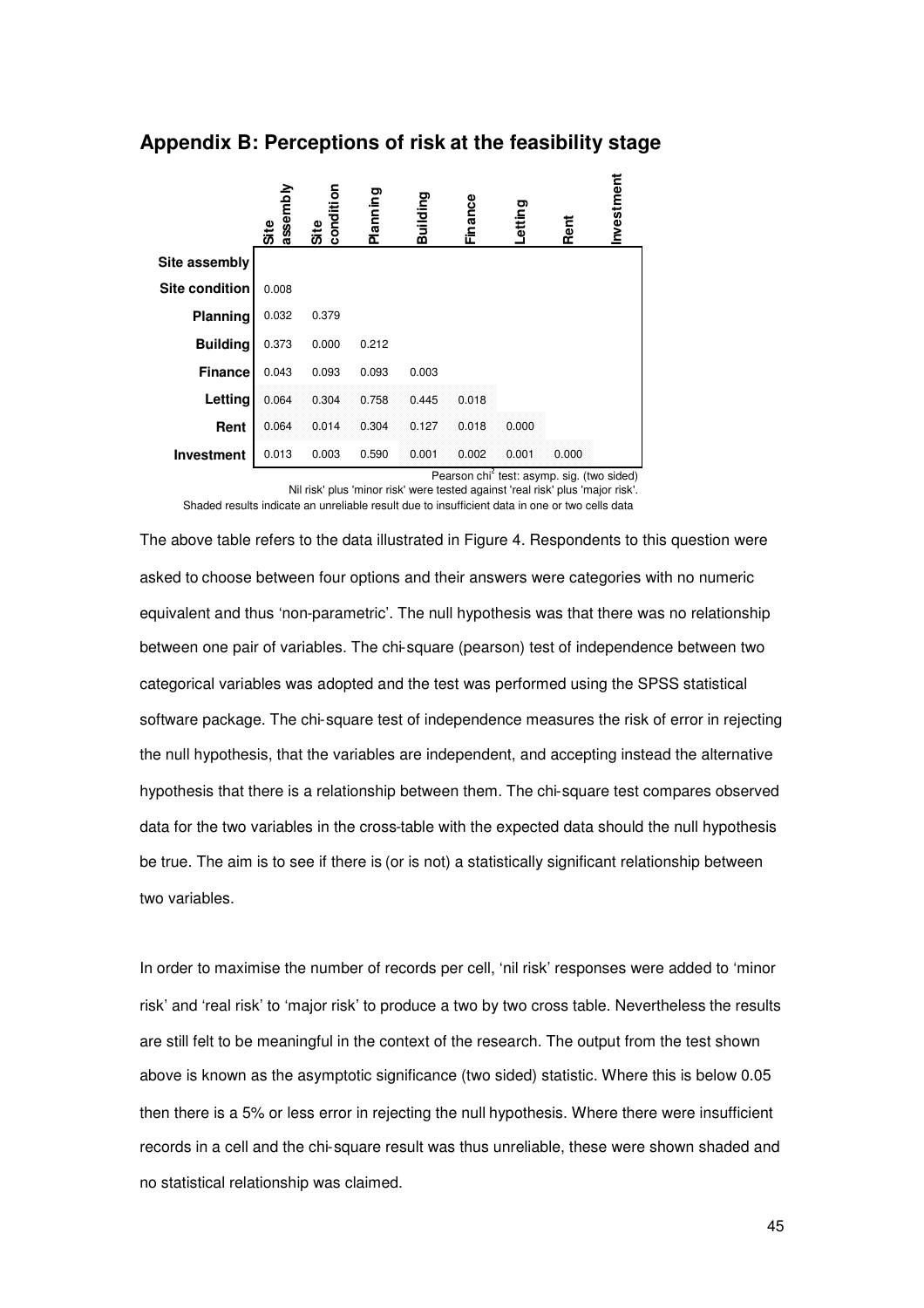

# **Appendix C: Perceptions of risk at the 'current' stage**

Pearson chi<sup>2</sup> test: asymp.sig. (two sided)

Shaded results indicate an unreliable result due to insufficient data in one or two cells data Nil risk' plus 'minor risk' were tested against 'real risk' plus 'major risk'.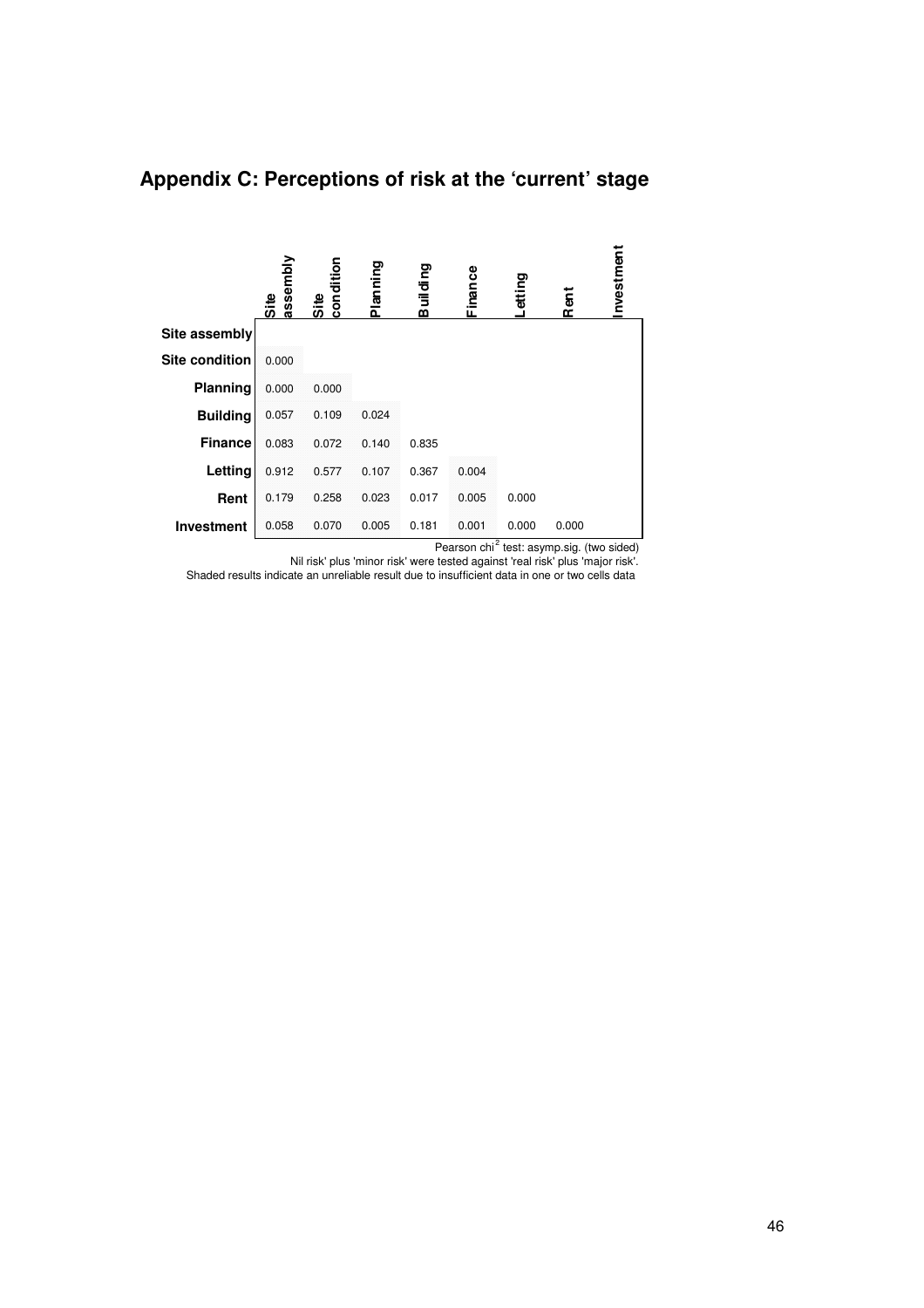#### **Appendix D: Changes in risk perceptions between the 'feasibility' and 'current' stages**  $\overline{a}$

| <b>Building</b> | 0.000 |
|-----------------|-------|
| Site assembly   | 0.000 |
| Site condition  | 0.000 |
| Planning        | 0.000 |
| Finance         | 0.005 |
| Letting         | 0.098 |
| Investment      | 0.140 |
| Rent            | 0.388 |

Wilcoxon signed ranks test assump. Sig. (2-tailed)

Data were coded as either (nil or minor risk) or (real or major risk)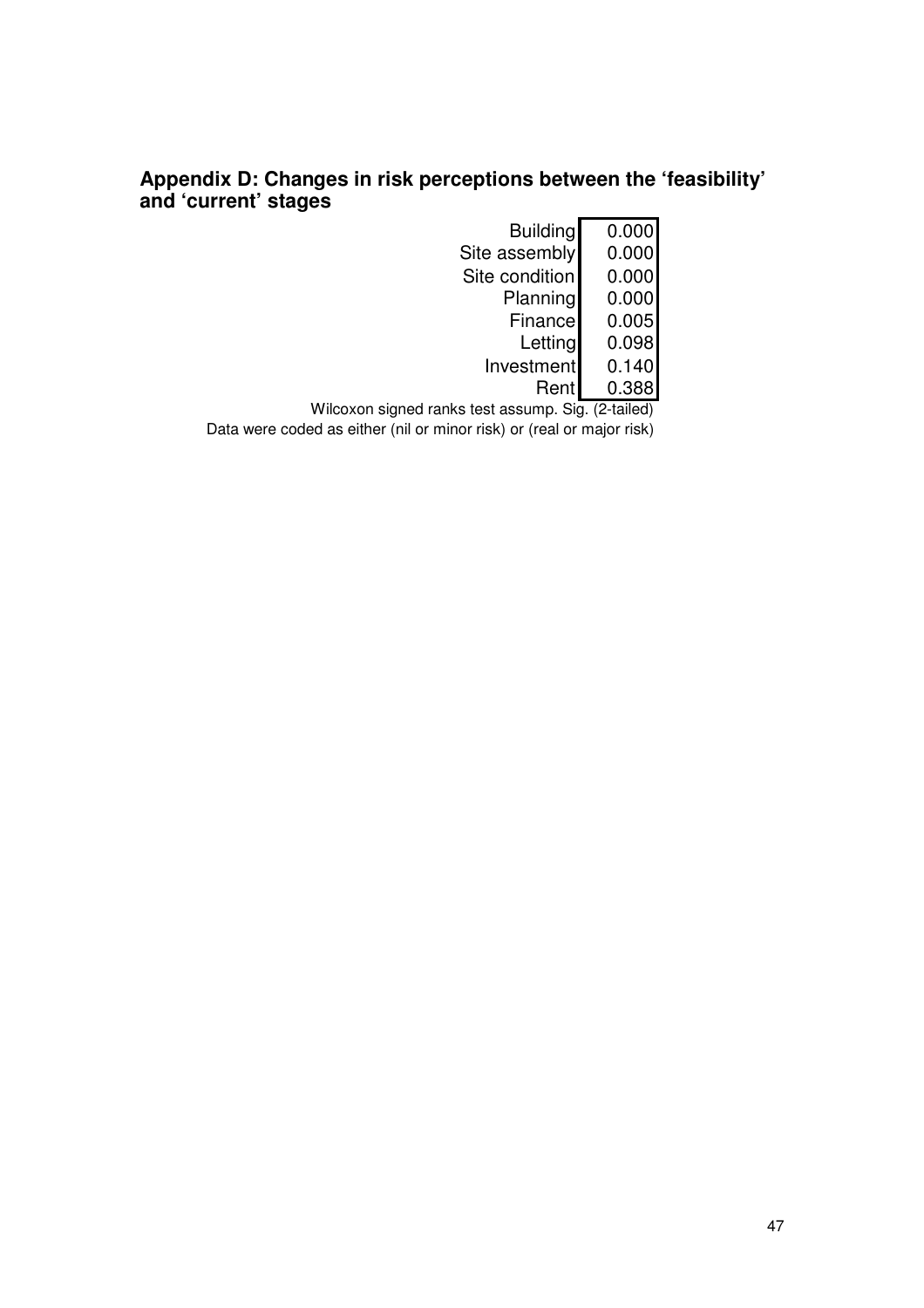| Appendix E: The use of risk management tools |
|----------------------------------------------|
|----------------------------------------------|

|                             | Option to<br>8<br>purcha | Pre-letting | purchase<br><b>Advance</b> | cap<br>Finance | price<br>contract<br>Fixed <sub>1</sub> | Joint venture | Phasing | flexibleuse<br>Mixed or |
|-----------------------------|--------------------------|-------------|----------------------------|----------------|-----------------------------------------|---------------|---------|-------------------------|
| Option to purchase          |                          |             |                            |                |                                         |               |         |                         |
| Pre-letting                 | 0.972                    |             |                            |                |                                         |               |         |                         |
| Advance purchase            | 0.559                    | 0.002       |                            |                |                                         |               |         |                         |
| <b>Finance cap</b>          | 0.917                    | 0.598       | 0.498                      |                |                                         |               |         |                         |
| <b>Fixed price contract</b> | 0.119                    | 0.796       | 0.336                      | 0.519          |                                         |               |         |                         |
| Joint venture               | 0.973                    | 0.944       | 0.131                      | 0.039          | 0.152                                   |               |         |                         |
| Phasing                     | 0.426                    | 0.221       | 0.847                      | 0.849          | 1.000                                   | 0.078         |         |                         |
| Mixed or flexible use       | 0.036                    | 0.409       | 0.678                      | 0.944          | 0.011                                   | 0.529         | 0.014   |                         |

Pearson chi2 test: asymp. sig. (two sided)

Shaded results indicate an unreliable result due to insufficient data in one or two cells data 'Not used' was tested against 'important' and 'crucial'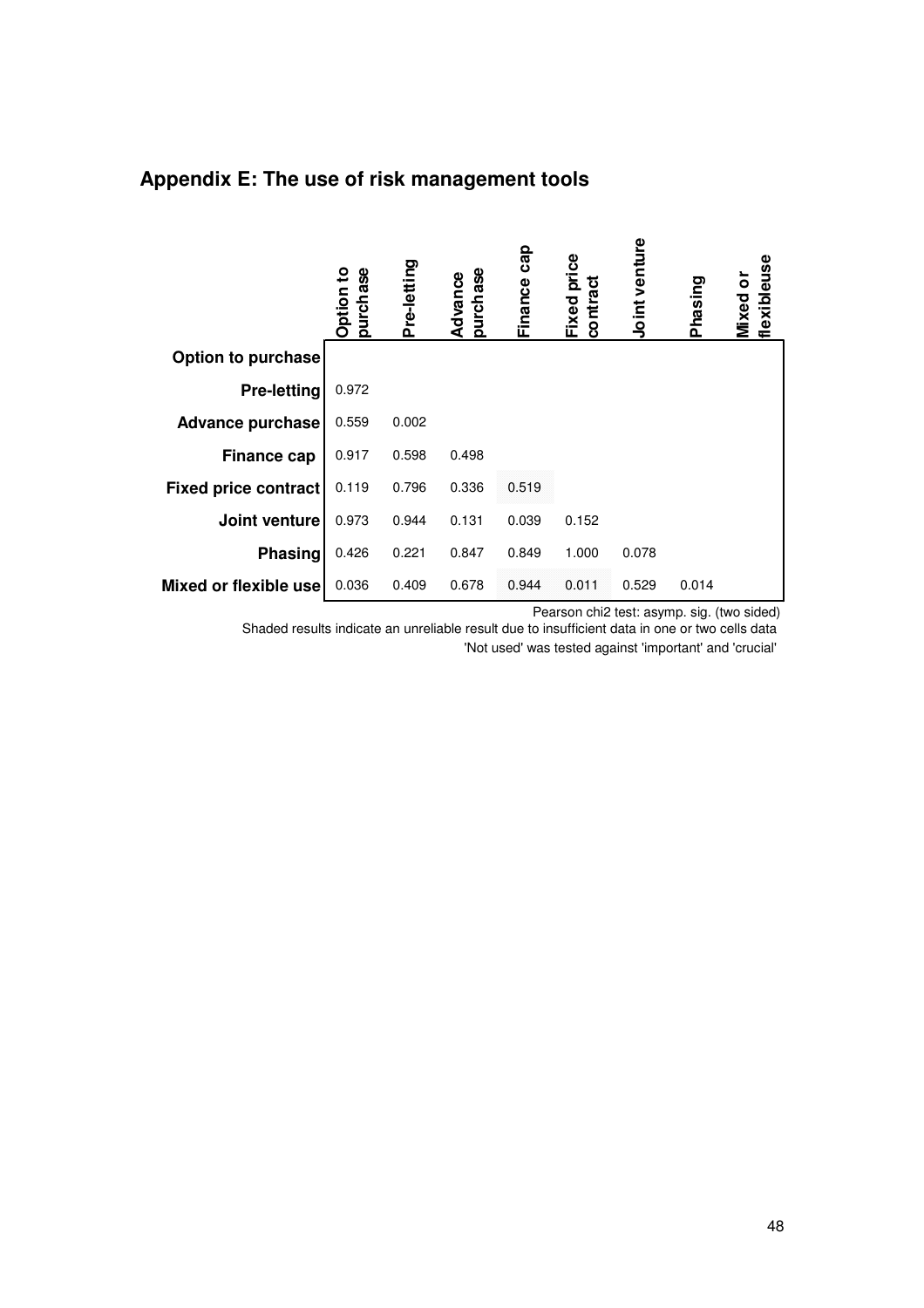|                       | <u>۽</u><br>$\bf{e}$<br>Option<br>purcha | Pre-letting | urchase<br>Advance<br>$\overline{\mathbf{o}}$ | inance<br>cap<br>щ | price<br>contract<br><b>Fixed</b> | enture<br>Joint | Phasing | <b>JSe</b><br>Mixed or<br>flexible u |
|-----------------------|------------------------------------------|-------------|-----------------------------------------------|--------------------|-----------------------------------|-----------------|---------|--------------------------------------|
| Site assembly         | 0.030                                    | 0.806       | 0.243                                         | 0.005              | 0.062                             | 0.029           | 0.714   | 0.485                                |
| <b>Site condition</b> | 0.097                                    | 0.450       | 0.232                                         | 0.655              | 0.561                             | 0.252           | 0.878   | 0.774                                |
| <b>Planning</b>       | 0.385                                    | 0.611       | 0.880                                         | 0.550              | 0.561                             | 0.395           | 0.270   | 0.030                                |
| <b>Building</b>       | 0.518                                    | 0.533       | 0.573                                         | 0.527              | 0.521                             | 0.461           | 0.913   | 0.704                                |
| <b>Finance</b>        | 0.462                                    | 0.851       | 0.779                                         | 0.527              | 0.373                             | 0.027           | 0.445   | 0.241                                |
| Letting               | 0.529                                    | 0.328       | 0.171                                         | 0.297              | 0.021                             | 0.038           | 0.613   | 0.718                                |
| Rent                  | 0.529                                    | 0.798       | 0.877                                         | 0.835              | 0.174                             | 0.542           | 0.819   | 0.822                                |
| <b>Investment</b>     | 0.726                                    | 0.638       | 0.915                                         | 0.724              | 0.340                             | 0.211           | 0.435   | 0.360                                |

# **Appendix F: Risk perceptions at the feasibility stage and the use of risk responses**

Pearson chi<sup>2</sup> test: asymp. sig. (two sided)

'Nil risk' plus 'minor risk' were tested against 'real risk' plus 'major risk'.

For responses 'not used' was tested against 'important' and 'crucial'